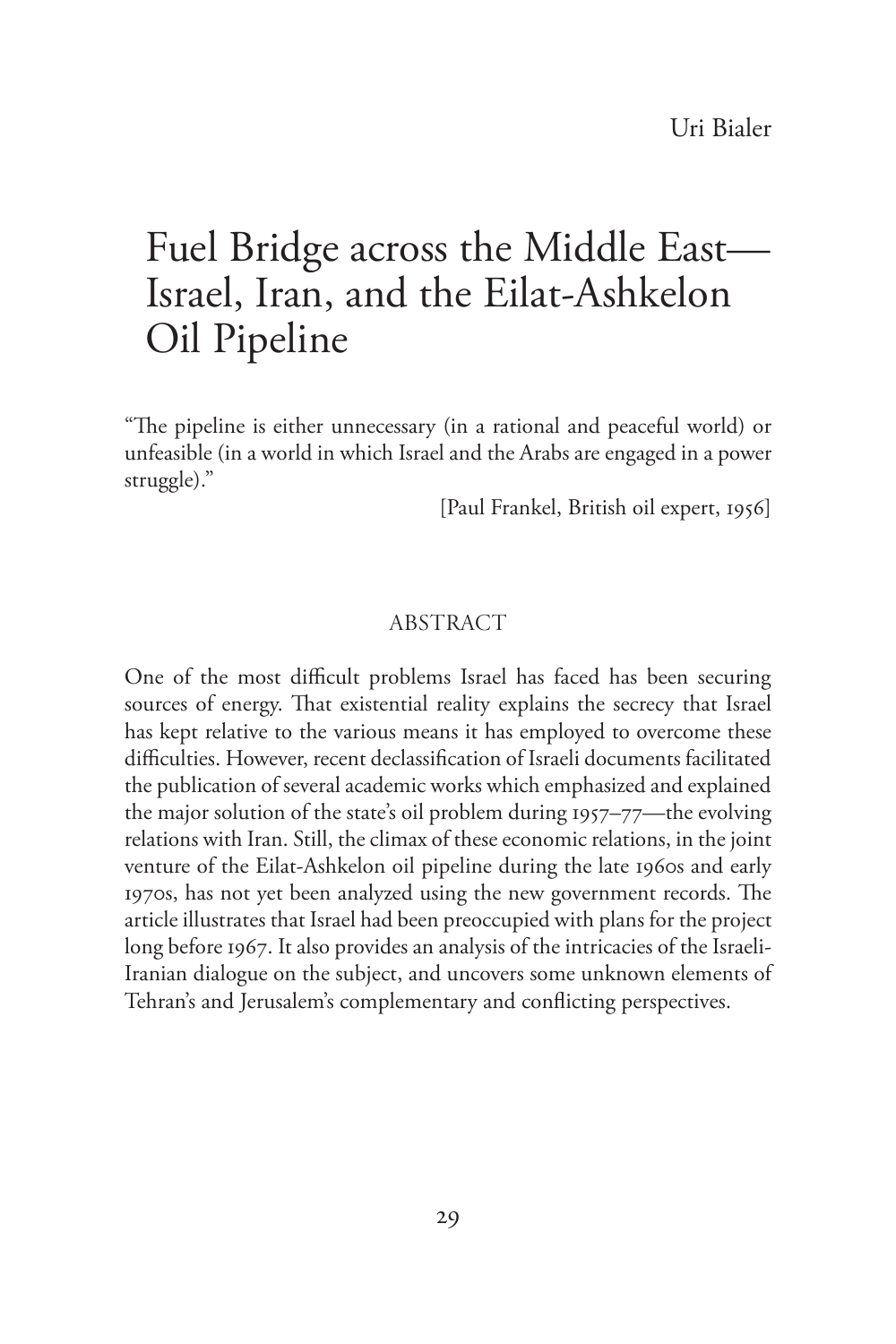## INTRODUCTION

FOR MANY YEARS ONE OF Israel's most vexing problems has been the need to guarantee its energy sources. Ironically, Israel's location in the heart of the oil-saturated Middle East was the major obstacle to realizing its goal.

Over the years, bitter conflict with the Arab world prevented Israel from acquiring an independent oil supply in the region and from international companies. This precarious situation was a strategic vulnerability which forced Israel from its early years to impose the strictest censorship regulations, which are still in effect today, to conceal its sources of oil. In recent years a number of studies, including some by myself, have revealed the hidden side of Israel's political-economic reality in its early years. The partnership with Iran, from the mid-1950s to the late 1970s, was the "golden key" to its oil supply—over ninety percent of Israel's oil imports came from Iran. It also guaranteed Israel first rights (in a 1963 agreement) to oil produced by Iran's national oil company—NIOC (National Iranian Oil Company)—whereby Israel was committed to purchase at least fifty percent of its oil from NIOC. The table in Appendix A, published for the first time, illustrates the *volte-face* in Israel's fuel reality, going from an overwhelming reliance on oil from the American continent in its first years to almost exclusive dependence on oil from Iran.

The fuel connection between the parties stemmed from the Iranian company's longtime difficulty in selling oil at posted prices because of the lower market rate and from Israel's cutoff (since the mid-1950s) from supply sources that had fed it from 1948. This severance had forced Israel—in the absence of a practical alternative—to purchase oil at high prices. Israeli-Iranian oil relations were characterized by a near-total media blackout by both parties, especially the Iranian fear of Arab pressure and their tenacious and persistent refusal to acknowledge publicly and officially their politicalstrategic relations which had begun to strengthen in the early 1960s.<sup>1</sup> Israel, for its part, was reluctant to expose its almost exclusive reliance on one source for its oil supply.

Until the mid-sixties, relations were badgered by other complications, such as NIOC's decade-long anomalous state of affairs in which it was promised an impressive percentage of exported oil from the international consortium (set up in 1954 to regulate the production and refining of oil in Iran following Musaddiq's failure to nationalize the state's oil industry) but without its own independent sources, a situation that spurred the company to cement its ties with Israel.

Until now, construction and operation of the 42" diameter oil pipeline from Eilat to Ashkelon—the crowning achievement of the Israeli-Iranian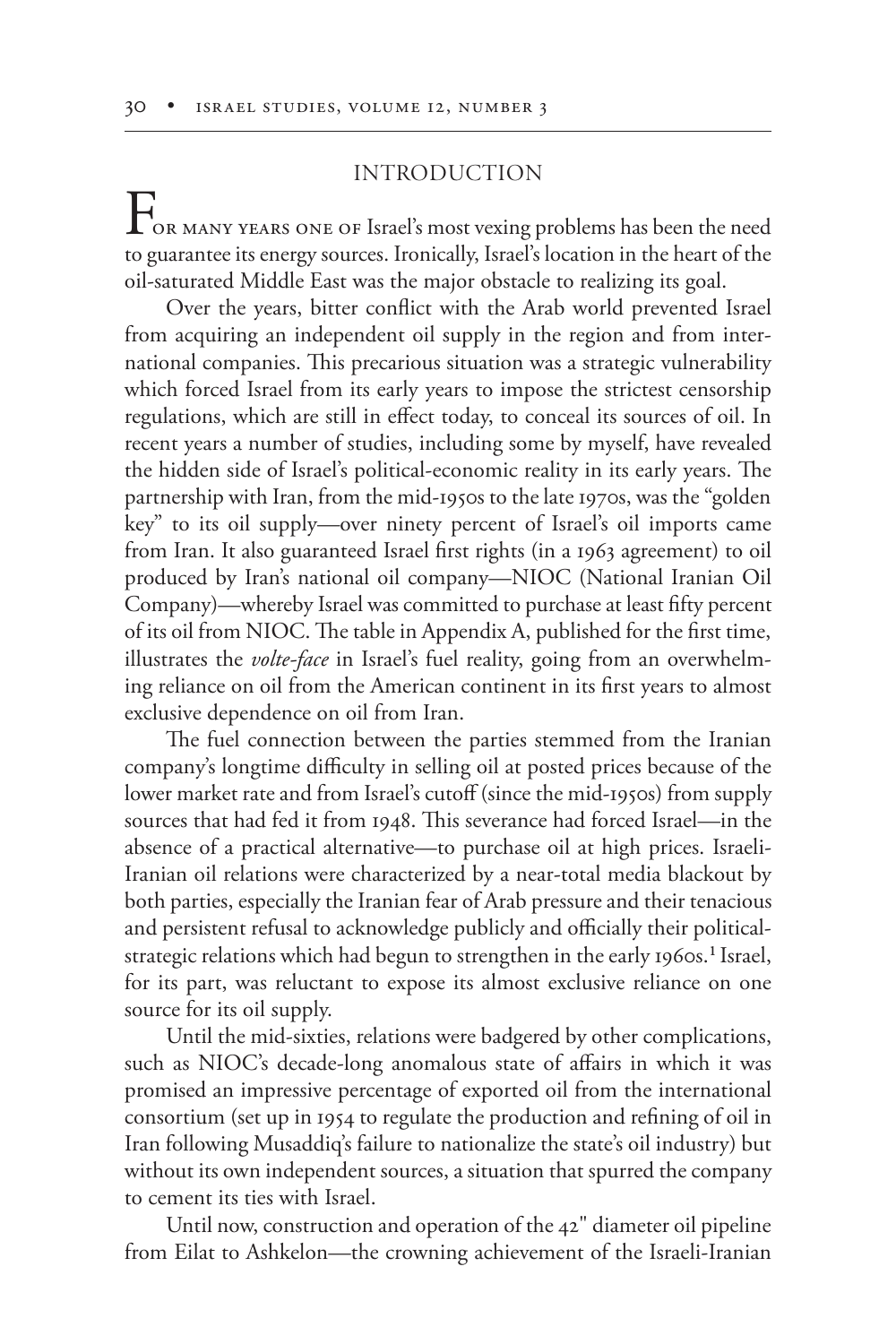partnership in the 1960s—has not received systematic historical treatment. This has been the result of Israel's stringent and narrowly-defined censorship regulations and the "Thirty Year" Law that prohibits the declassification of Israeli political material before the end of the cooling-off period, and also because of the absolute secrecy surrounding the Iranian documentation. This article is, to a great extent, a breakthrough in attempting to explain this cooperative venture based on Israeli and other documents that were partially made public in the second half of the 1990s, and on new evidence from individuals involved in the events. The documentation brings to light Israel's singular perseverance in dealing with the issue which began long before the Six Day War, the meandering path of Israeli-Iranian negotiations on oil matters, and, the most interesting revelation, hitherto unknown, the evolving positions of the Iranians.

#### HISTORICAL BACKGROUND

The idea of constructing an oil pipeline from Eilat to Ashkelon as a means of solving Israel's acute political-economic problem of importing oil, arose at the end of the 1948 War of Independence.2 At that time Iraq vetoed the use of the Kirkuk-Haifa pipeline and Egypt prohibited passage through the Suez Canal of oil tankers bound for Haifa. Neither of these restrictions elicited a significant counteraction on Britain's part. In early 1950, Israel realized that acquiescence to these prohibitions could lead to a decision to shut down Haifa's oil refineries, which would completely cut off the young state's fuel sources. The fear of such a disastrous scenario led Israel to implement the revolutionary idea of building a pipeline from Eilat.

Israel's Minister to London, Mordechai Eliash, presented a comprehensive plan to Britain on January 26, 1950. The plan included an agreement to reopen the Iraqi pipeline (on the stipulation that it would not be used by Israel). It also contained parallel guarantees that the oil companies would supply Israel with fuel from sources outside the Middle East at current prices in the region in order to reduce economic damage to Israel because of its estrangement from natural energy sources. These proposals included the initial suggestion of constructing a pipeline from Eilat to the Mediterranean Sea that would receive oil from the Persian Gulf and would, to a certain degree, serve as an alternative to the Suez Canal. It is not clear to what extent Israel believed that Britain would agree but it hoped that broaching the plan would serve as a veiled threat to Iraq to alter its position. The British Foreign Office and the oil companies operating in Israel (Shell and Anglo-Iranian, which became British Petroleum in the mid-1950s)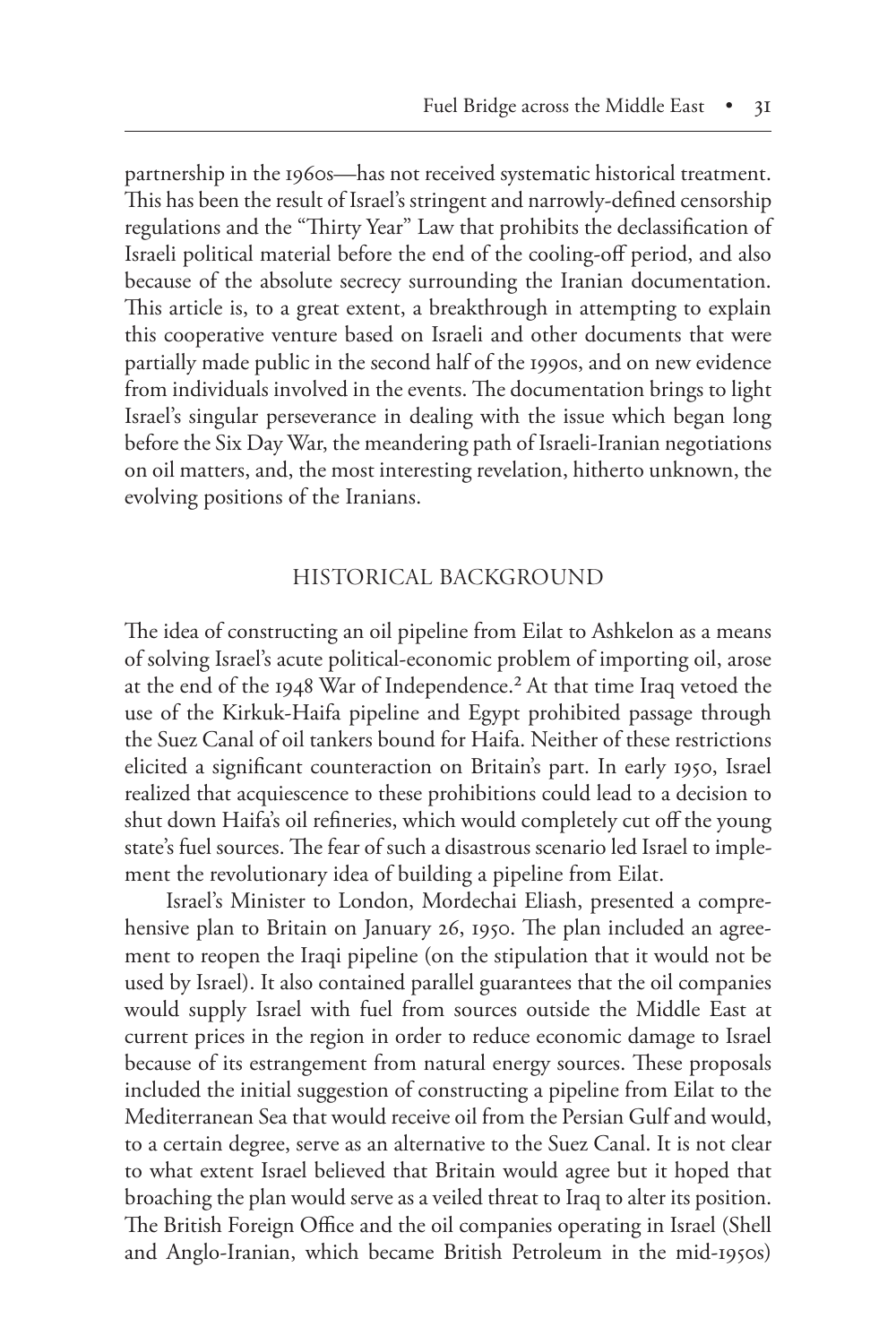adamantly refused to enter into what they perceived as a pernicious and futile "pipedream". Thus, the entire plan was scotched. The only consequence of Israel's effort was the decision in 1951 to ask the Anglo-Iranian Company to evaluate the benefits of building the pipeline. The results were eventually received and left to gather dust for six years due to Israel's success in late 1950 in halting the closure of the Haifa refineries and in linking the fuel companies operating in the country to stable contracts that included oil from Kuwait. Israel also managed to obtain oil from the Soviet Union. These supply lanes took the edge off the desire to pursue what was regarded as an unrealistic idea.

This reality radically changed in the mid-1950s due to a number of factors: the decision by international oil companies and Moscow to sever connections with Israel, Israel's acquisition of the Haifa refineries, and the possibility of reaching an independent and indirect strategic solution with Iran to supply Israel with oil. Thus, the idea of the Eilat pipeline became worthy of reconsideration.

The internal discussion had begun earlier. As Egypt's nationalization of the Suez Canal in July 1956 had shown, the main oil route to Europe could be threatened. The Israeli Foreign Ministry (hereafter MFA) renewed the proposal and dispatched Israeli Ambassador to Washington, Abba Eban, to hold talks with the US State Department on July 30. Five days later Ben-Gurion wrote in his diary that a cost estimate for the proposal would have to be prepared and the MFA became preoccupied with the issue for several months. According to the MFA's estimates, the western superpowers would profit from the project. First, it was likely to solve the "bottleneck" in transportation through the canal. Given the steep rise in the demand for oil in the world market, Eilat could serve as a suitable unloading station for the huge oil tankers (capable of carrying up to two hundred thousand tons) that were too large to "squeeze" through the Suez Canal. Second, the Eilat pipeline might be used by Persian Gulf states "to weaken the Arabs' potential to apply economic-political blackmail". Third, the Gulf of Eilat's depth made it less vulnerable than the canal to attempts at blocking it. Fourth, and most importantly, the Eilat pipeline might teach the Egyptians a lesson in the "unprofitability of nationalization". The nationalization of the Suez Canal did not pose an immediate threat to Israel's oil supply. Israel's goals were mainly political in nature: pressure to open the canal to Israeli shipping, a guarantee of freedom of passage through the Straits of Tiran, and the termination of what it perceived as unilateral aggression by an Arab state. These goals were not unrealistic. Technical difficulties in constructing the massive pipeline were viewed as more significant. A 32"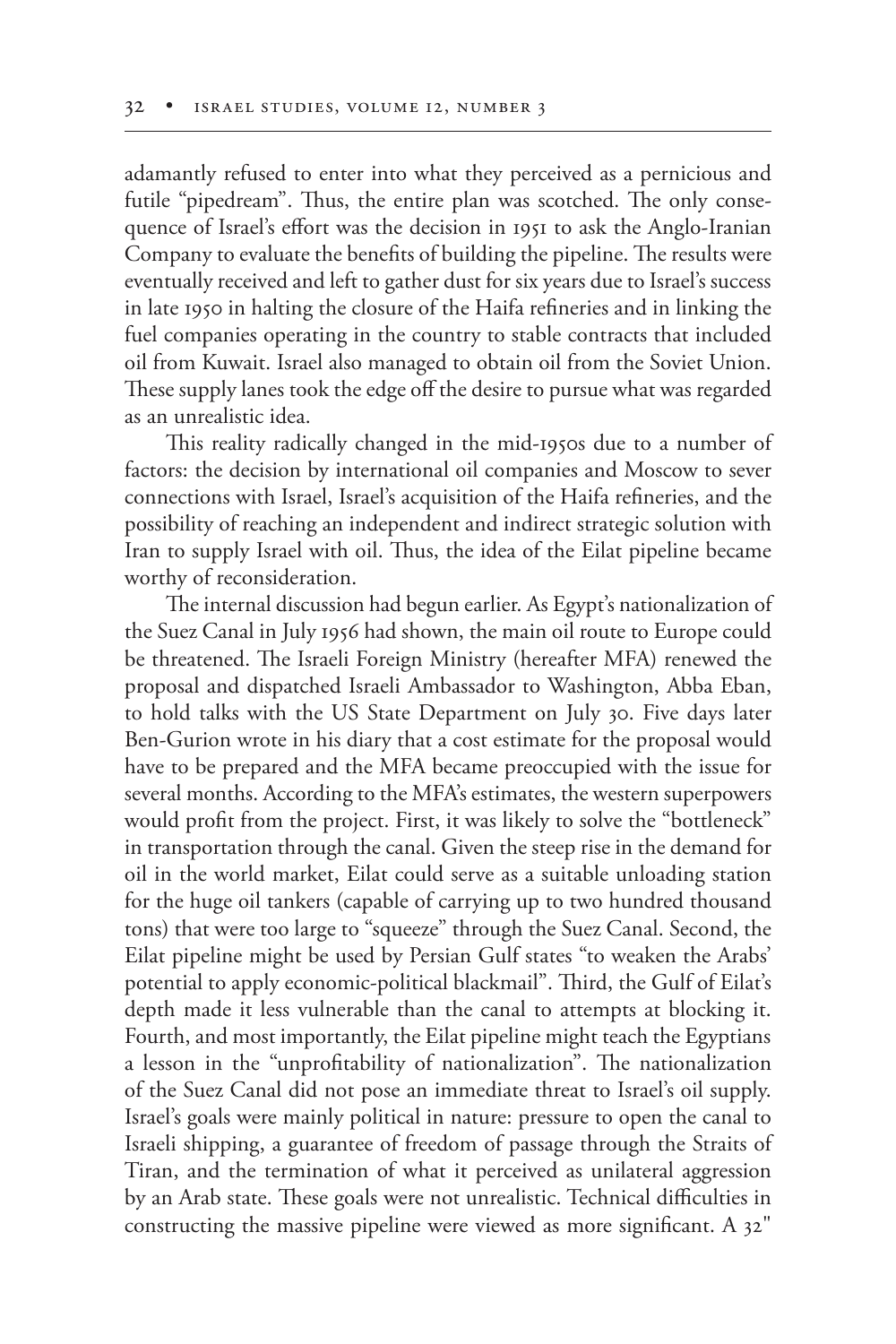pipeline would cost \$65m, a sum far beyond Israel's financial ability. Israel was incapable of manufacturing such pipes and without tangible political support it justifiably feared that the oil companies would be reluctant to join the project. The timeframe needed to finish the pipeline (about two years) reduced the lure of the initiative, and cast the Iranians' willingness to participate in the project by supplying oil in serious doubt.

It soon became clear that Israel's fears were not exaggerated. The British Foreign Office claimed that the plan was "a white elephant" and that, *inter alia*, Egypt was perfectly capable of blocking navigation to Eilat. Opposition in the Arab world was expected to paralyze the willingness of British and other oil companies to support the project. The US response was more circumspect, but essentially the same. Britain and the US seemed to prefer the construction of an oil line from Iran to Turkey as a partial and more realistic alternative to the Suez Canal. US oil companies shared these views. One oil expert with whom Israel consulted claimed that the plan was "excellent . . . but utterly unrealistic". Another British expert argued that: "The pipeline is either unnecessary (in a rational and peaceful world) or unfeasible (in a world in which Israel and the Arabs are engaged in a power struggle)."

Arab opposition to the plan and aversion to it by the companies in the Iranian oil consortium was naturally expected. The only positive responses came from a number of French businessmen, and a handful of government officials who displayed an inclination "not to put all their eggs in one basket" and "to stab Nasser in the back". They were willing to partially finance a French company, Trapil, to draft blueprints for the plan.<sup>3</sup> However, since the US companies pulled greater weight in the Iranian consortium, Israel stayed on the American track. Three months later the Suez War broke out and all activity ended abruptly. However, following the hostilities, the project received vital practical meaning for the first time.

The primary change was the Soviet Union's cancellation of its oil supply to Israel that was supposed to cover over one-third of the country's needs. The second change was the cutting off of two Middle Eastern oil lanes when the fighting erupted. In early November 1956, a section of the Iraqi line running through Syrian territory was sabotaged and, simultaneously, the Egyptians closed the canal to shipping. The third development resulted from the blocking of the canal. Oil tankers sailing from Iran to Haifa (via the Cape of Good Hope) were prevented from returning to their ports of origin through the canal. Israel was therefore forced to seek a much more expensive source of oil—Venezuela. At the same time, Israel hoped that its occupation of Sinai would guarantee Israel freedom of navigation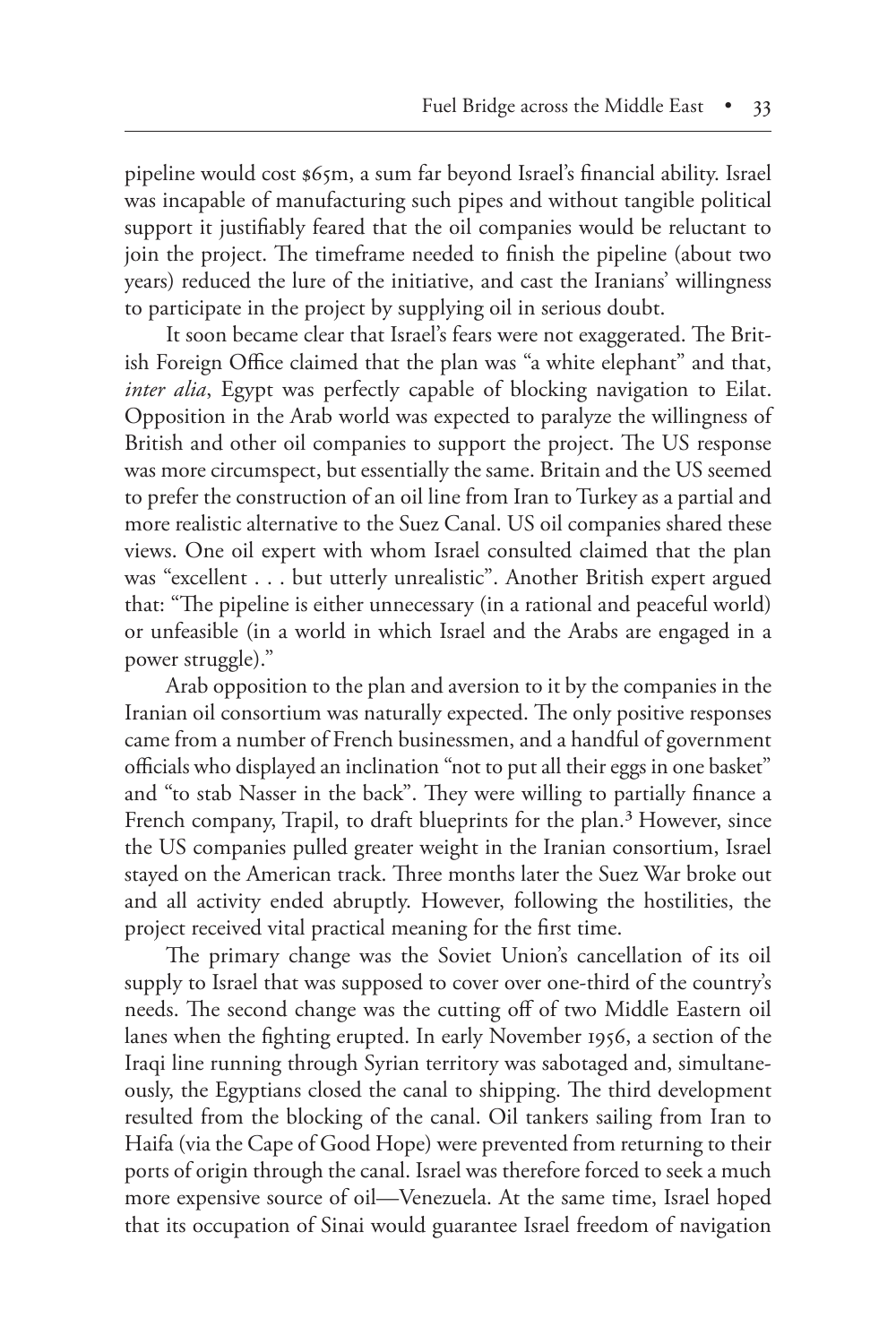in the Straits of Tiran, which gave immediate operational impetus to the Eilat pipeline plan. Thus, a few days after the war broke out, Ben-Gurion informed IDF commanders that maritime freedom through the Straits of Tiran for the transportation of oil was a matter of "life or death" for Israel. Soon thereafter Israeli officials concluded that the "little" plan—that would provide for part of Israel's fuel needs—was realistic and the "big plan" for the Eilat pipeline would also be pursued. Attempts to pursue the latter, however, came to naught despite the interest shown by the French company Lazard Frères. Britain maintained its previous position and France decided, as a result of US pressure, to abandon the pipeline scheme.

However, in light of the relatively low cost of laying an 8" pipe from Eilat to Beer-Sheva and a 16" line from Beer-Sheva to Ashkelon (it was estimated that the project could be completed in a matter of months), Israel gave the operation a "green light". Israel expropriated construction equipment such as pipes—nearly 200 kms in length, $4$  pumps, and containers that belonged to an Italian oil company working with a Belgian company in Sinai at the still-inoperable Bilaim oil field south of Ras Sudar. Practical steps were taken even before the government decision in the first week of December 1956.

The potential profit for Israel seemed clear. A ton of Iranian crude oil cost \$21 in Eilat, \$28 in Haifa, and \$31 if imported from Venezuela. Despite Jerusalem's skepticism regarding the big oil companies that were members of the Iranian consortium and their position on Eilat as a supply route, NIOC and the smaller members of the consortium had the right to nearly 18% of the overall output. They could also buy oil from the "big players" and market the oil as they saw fit. According to Israeli estimates, these companies had the potential of exporting five million tons of crude oil a year above Israel's domestic needs. At least two million tons could be refined in Haifa.

Still some decision-makers in Jerusalem were skeptical about the project and considered it a "gamble". Israel Kosloff, a leading oil expert, termed the pipeline scheme a "guinea pig test"5 mainly because the auspicious calculations were unable to clarify NIOC's real position about providing oil to Israel. This became clear only in early 1957 when a "thumbs–up" sign was given to independent Israeli import after Shell left the country.<sup>6</sup> A new period in oil supply dawned.

An uninterrupted flow of Iranian oil started reaching Eilat, although the deal was concealed from the public and vigorously refuted in Tehran. Within a short time Israel began manufacturing a 16" pipe to replace the old one, and by 1958 most of Israel's fuel requirement was flowing in the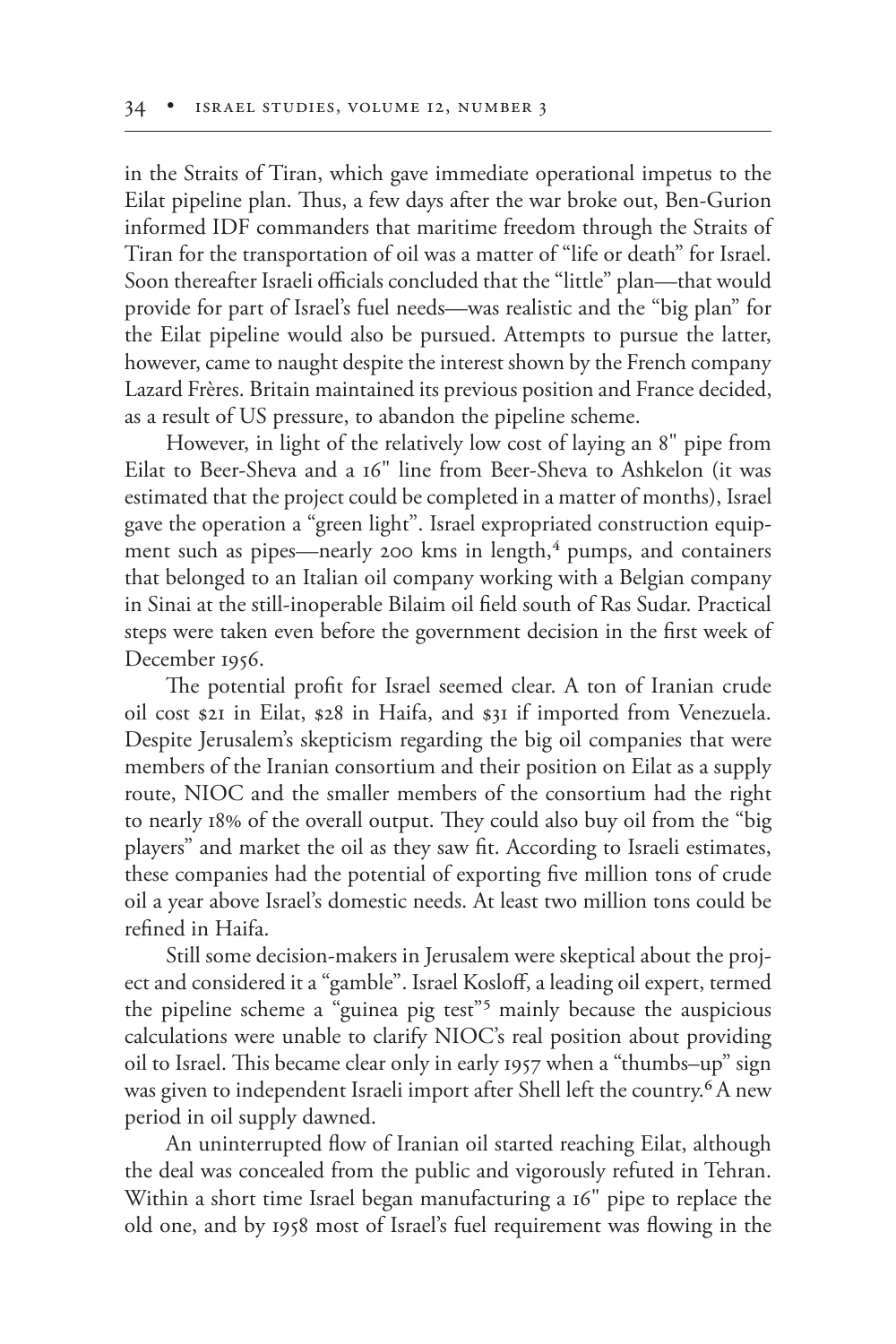line. Two years later, two Israeli tankers were transporting oil from Iran.<sup>7</sup> This flow enabled Haifa's refineries to boost their operations so that by 1966 almost 3.5m tons of oil were being refined, of which 200,000 tons were designated for export.8 Moreover, Israel induced the Iranians to participate in financing and operating the "intermediate pipeline". This occurred after Baron Edmond de Rothschild agreed to cover the lion's share of the cost and preside over the administrative company—Tri-Continental. Iran insisted that the firm would not be owned by the Israeli government. This stipulation was made to minimize political obstacles that could interfere with a regular supply of oil coming from a source east of Suez. The step also conformed to Israel's policy of trying to attract major international investors to the project.<sup>9</sup>

The Iranian-Israeli partnership agreement stemmed from a number of reasons: the collapse in 1958 of the plan to build an oil line from Iran via Turkey and Iraq; Israel's pledge of a generous return on the \$1.5m Iranian investment; and, above all, Iran's stubborn desire to gain experience—no matter how meager—in the international oil market for oil that foreign companies working in Iran actually produced. The agreement stipulated that Iranians would receive ten percent of the shares. In order to camouflage the deal, Iran insisted on setting up a "straw company" in Lichtenstein registered under the name Fimarco and legally approved on July 17, 1959. Beyond solving Israel's oil problem, the arrangement was a political and strategic windfall. As a senior MFA figure later defined it, "The movement of ships to and from the Persian Gulf exceedingly enhances our position in the Gulf of Eilat and the Straits of Tiran."10

#### HARBINGERS OF THE BIG PIPELINE

Given the benefit of an uninterrupted flow of Iranian oil to Israel from the mid-1950s, the fact that the highly ambitious plan for the big pipeline remained on Israel's agenda requires an explanation. Publicly, a project of this magnitude would transform Israel into a major player in the oil world and bring a political gain of inestimable value. A covert reason was Israel's absolute dependence on Iranian oil (50% from NIOC and nearly the same quantity from other members of the consortium) which was risky because of foreign and domestic pressure of interest groups opposed to ties with Israel. The Iranians were liable to demand and receive, *inter alia*, higher prices than those on the market for longer than a decade.<sup>11</sup> Despite the absence of official diplomatic relations between the parties, an internal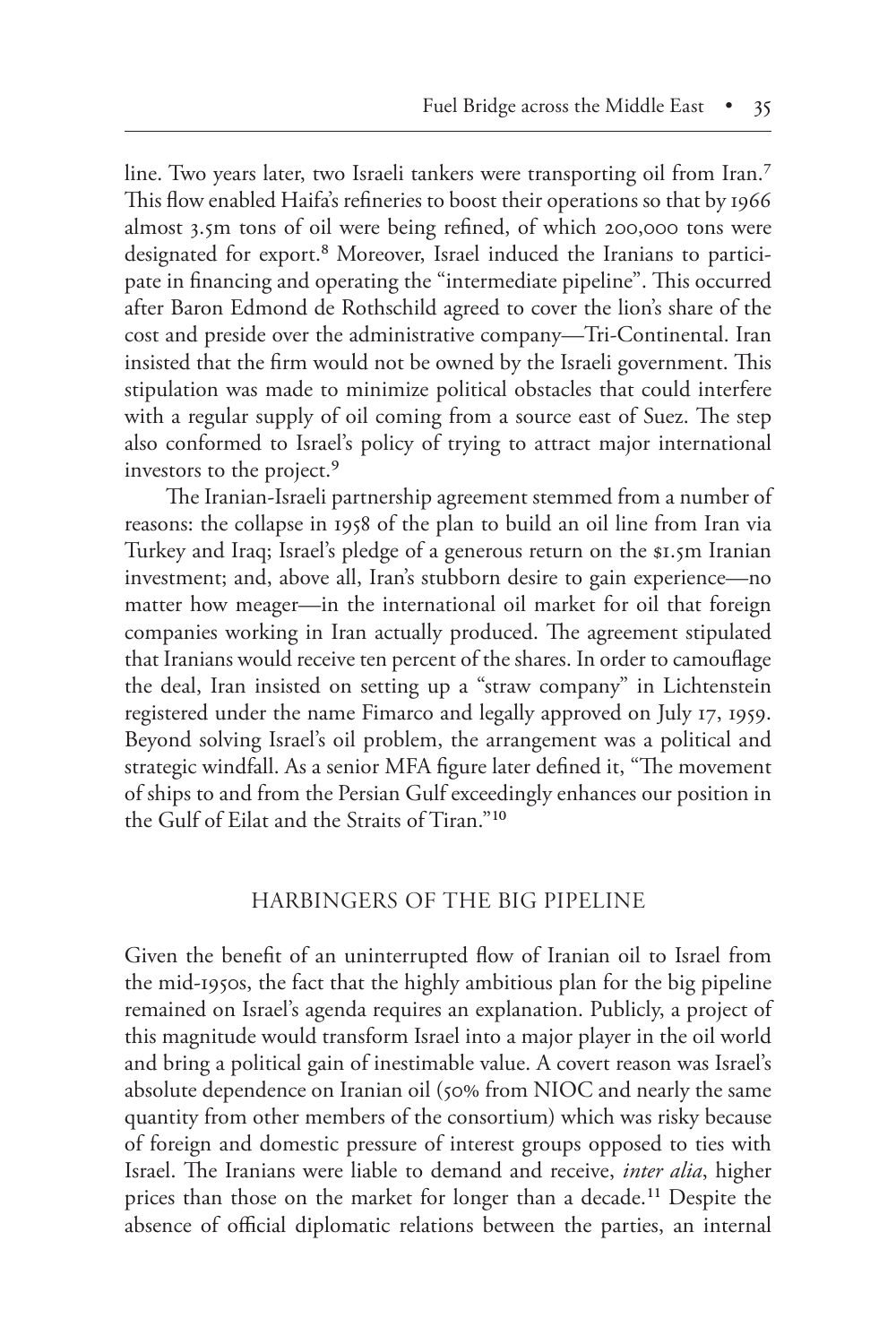MFA document refers to the overall relationship with Iran as "friendly" and bound by "a mutual unwritten treaty".12 Israel was still of the firm opinion that the most powerful economic motivation to guarantee an ongoing oil supply from the Iranians would be the establishment of a joint company "for carrying out all operations, beginning with the transportation of the oil and culminating in the sale abroad of the distilled petroleum".13 However, while the pipeline project remained the main objective, there was no sense in bringing it up for discussion until NIOC became an independent oil source, large enough to enter into such a partnership.<sup>14</sup> The relative stability in the fuel demands of European countries, and the ability to supply them while maintaining the current price level, also reduced the motivation to resume activity in this area.

This reality changed in the mid-sixties. Israel realized that in a few years the Suez Canal would be unable to answer all of the needs of the oil tankers. The forecast was that the demand for passage through the canal would rise to over 250m tons in 1970 compared to the present volume of 230m tons, and that an increase in tonnage passage through the Canal would not be possible for technical reasons. Israel perceived the increased demand for oil from the Persian Gulf as a significant factor in this general trend. In 1964 nearly 145m tons of oil passed through the canal—twice the quantity prior to the 1956 Suez Crisis. The forecast for 1970 was a 70% increase in tonnage. Israeli figures showed that the transport of Iranian oil through the canal would increase from 5m tons in 1955 to 33m tons in 1964, with 60m tons forecast for 1970.15 This would undoubtedly heighten interest in building supertankers despite certain problems: the largest vessels would have to travel by way of the Cape of Good Hope because the Canal was too narrow and shallow, and many ports in Europe were incapable of docking such enormous ships. Furthermore, according to Israeli calculations the transport of oil in supertankers around the cape would be economically attractive only if the empty vessels could return to the Persian Gulf via the canal. Thus the Canal would fail to meet the tankers' transportation needs. Estimates also showed that a 40" pipeline from Eilat could carry up to 45m tons of oil a year, costing approximately \$150m to build (only half that needed for adding to the cargo capacity of tankers bound for European ports via the cape). Such a pipeline could guarantee large-scale traffic of supertankers to the deep water port in Eilat, and the transportation of the oil from Ashkelon to European ports in smaller tankers which would have no trouble unloading their cargo.16 Most important—for the first time in its history, NIOC would attain a degree of independence in transporting part of the quantity required for the pipeline, which would make the company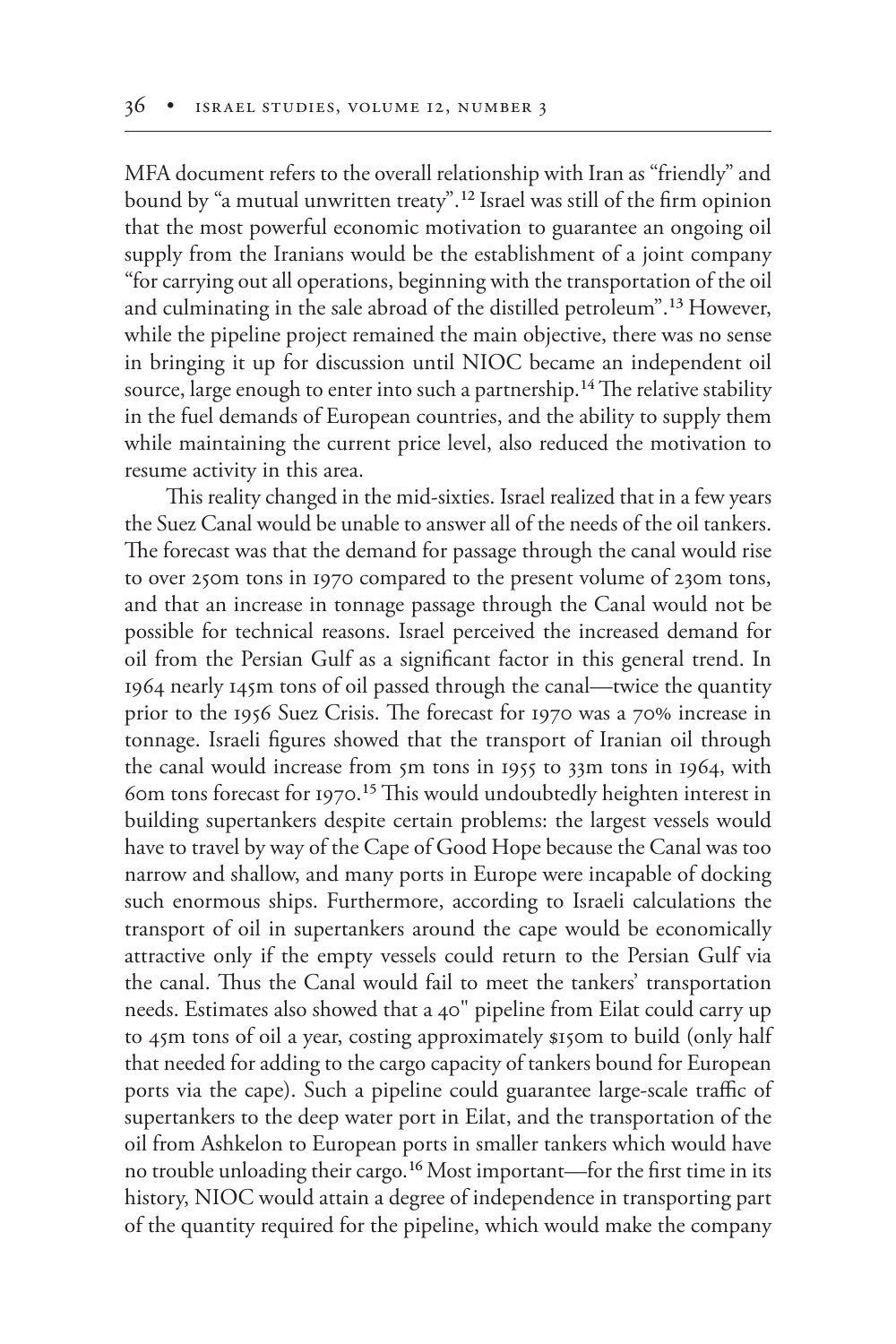economically profitable. Israel considered gradually increasing the initial quantity to 10m tons of crude oil when the pipeline was completed in two to three years. This was supposed to include Israel's annual need of close to 3m tons,<sup>17</sup> the rest would consist of Iranian oil exported to Europe.<sup>18</sup>

The idea was raised in a closed-door meeting between Golda Meir, Israeli Foreign Minister, and the Shah in July 1965.19 The contents were also conveyed to Fatollah Nafici, one of the heads of NIOC and the official in charge of contacts with Israel, in a meeting in Tehran on August 15 with Israel's director of water planning.20 Israel made a major effort in this direction, as clearly shown by the appointment two weeks later of Felix Shinar, the outgoing head of the Israeli delegation for German war reparations, to the post of project director.<sup>21</sup> A committee prepared a paper during two days of discussions in mid-October containing detailed calculations that took into account both pipeline alternatives and the preferred pattern of contractual relations with NIOC.<sup>22</sup> The first probes released by Israel dealt with financing and supply sources of 42" iron pipe that were beyond Israel's ability to manufacture.23 Tehran made encouraging signs. The Shah "continues to display great interest in the plan" and desired additional technical details.24 He wanted to review a work plan that contained the details of the initial aspects of the project, especially the potential sources of financing.25

The project's complexity and secrecy demanded a high-level, *sub rosa* meeting. Zvi Dinstein, a senior defense ministry assistant to Levi Eshkol (the Prime Minister), was therefore dispatched to Tehran in the first week of January 1966. Following the meeting attended by the Shah, the chairman of NIOC, and members of the directorate, the MFA received a report stating that "the pipeline had been reapproved [and] willingness to implement it . . . now seems more likely than what we previously thought."26 Israel's promise to obtain easy-term funding in The Federal Republic of Germany (hereafter FRG) and elsewhere at only 4% interest seemed to be the key factor that finally convinced the waffling Iranians to adopt a positive position.27 The next step was supposed to be a visit by Nafici to Israel in the middle of January 1966.28 For obvious reasons Israel was the driving force in this and later stages of the talks. Not surprisingly, beyond the basic agreement on partnership, more was demanded of her than of Iran. The initial agreements included instructions for clarifying the establishment of a joint company in Switzerland for advancing the project and setting a goal of \$80m as a general joint investment, in which each side would independently put up \$10m and divide the loan's outstanding \$60m over a fifteen to twenty year period at an annual interest rate of 4–5%. Both sides understood that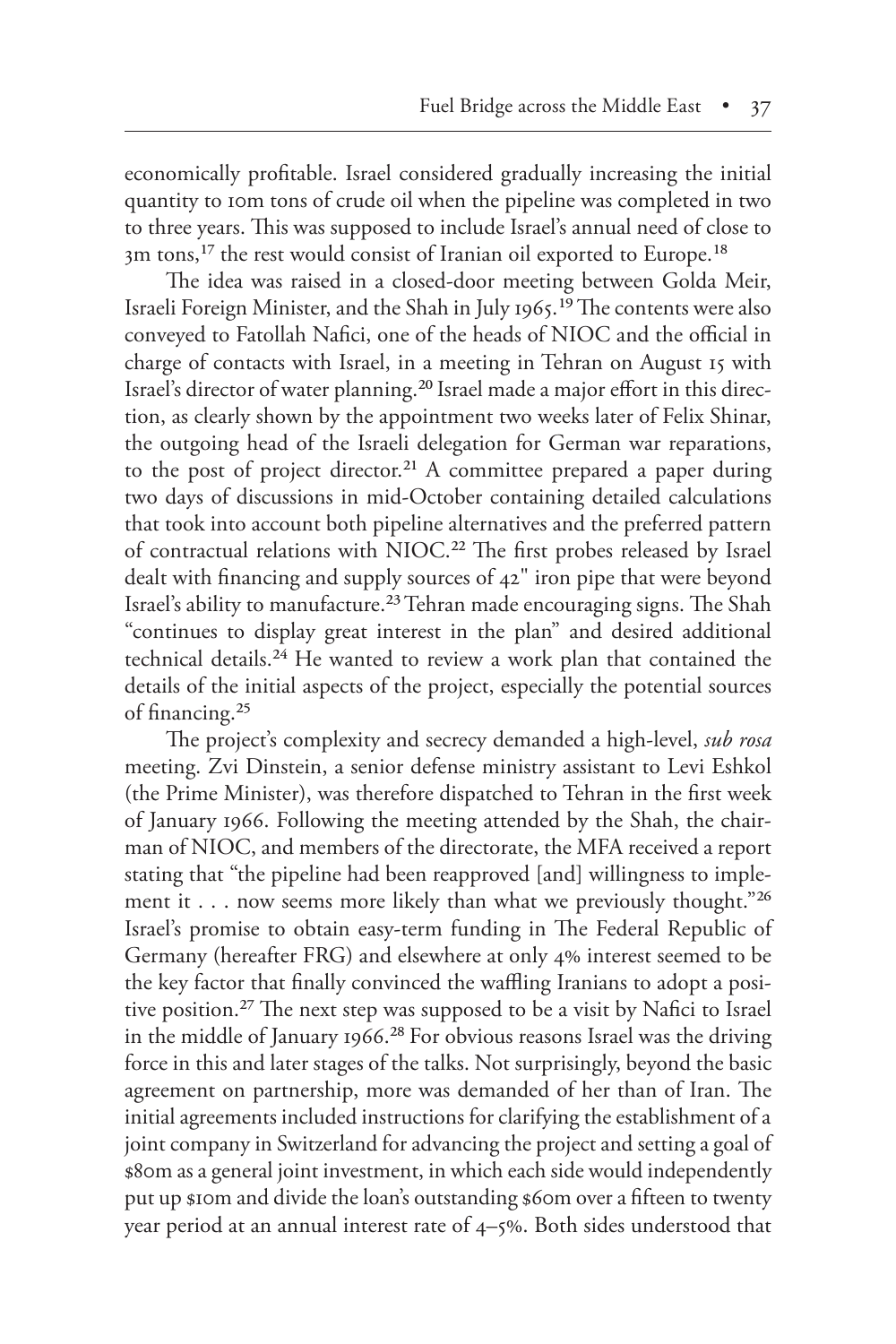

Meeting in Tehran, 1959: (from L to R), Yaacov Nimrodi (Intelligence officer), Avigdor Baor (Mossad agent), Dr. Zvi Dinstein (Deputy Minister of Finance, Deputy and Minister of Defence, responsible for all oil matters), Meir Ezri (Special Envoy to the Court of the Shah).

*Courtesy of Meir Ezri*, author of *"Anyone of His People Among You"— Mission in Iran* (Or Yehuda, 2001) [Hebrew]. The assistance rendered by Professor Amatzia Baram of Haifa University is most appreciated.

\$40m would come from Israel and the rest would be procured by Israel for Iran, which was prepared to give solid pledges for their part in the financing. This arrangement obligated Israel to find a solution to the project's main financial problems. Nor did Iran commit itself to another equally important matter that was an explicit condition for the pipeline's profitability: the volume of oil from Iranian sources that would pass through the pipeline was left for future discussion.29

In the first week of February, Shinar and Nafici held talks in Geneva with Hermann Abs from Deutsche Bank regarding the financing of the project.30 Abs was well acquainted with Shinar from their previous connection with reparations and, prior to the meeting, had been briefed by him on the details of the plan. Abs found it "interesting [and] feasible from his point of view". He also seems to have been satisfied with the explanations given to him by Nafici, which had been ironed out in preliminary discussions between the Iranian representative and Shinar during their train ride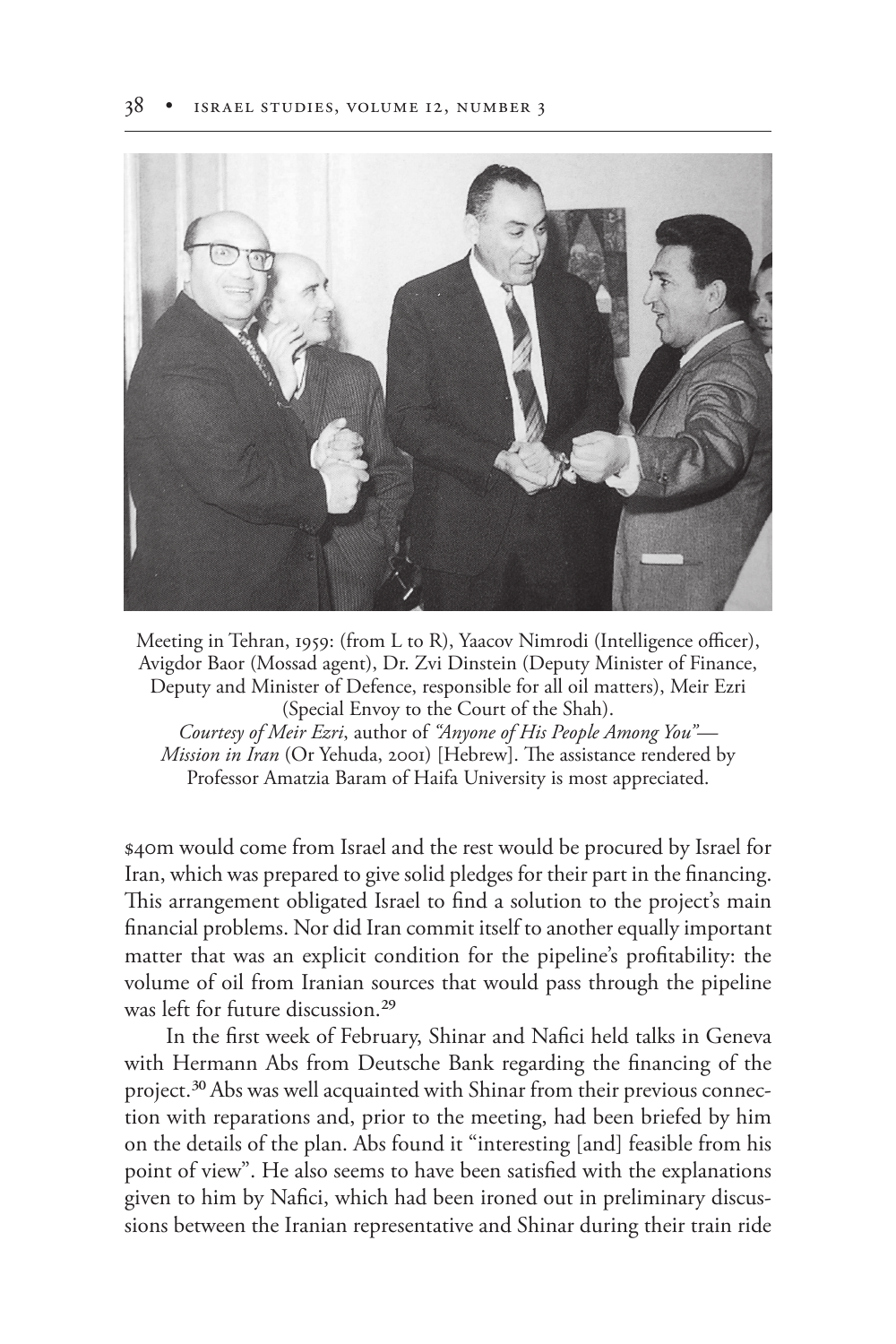to Basle. Nafici pointed to the growth rate of the quantity of oil that would be conveyed in the pipeline after the initial figure of 12.5m tons a year. He also promised to produce answers to Abs's questions on interest rate and pledges.31 Nafici returned to Tehran filled with "positive impressions" and promised to submit a favorable report to NIOC's directorate which would be handed to the Shah. The German bank's first official response arrived only in the middle of March. As expected it was basically positive, but regarding the critical issue—the conditions—no concrete figures were given, only indications in the appendix that the current interest rate was 8.5% percent, and a promise to try to improve the current conditions in the international (and German) money market.<sup>32</sup> The German letter to Israel also referred to the need for Iranian pledges. Israel, however, feared that the German official response would be a ". . . shock and unexpected cold shower [for the Iranians] and might force them out of the deal" because of Iranian expectations for much friendlier credit terms, similar to those that they were used to (between 2.5% and 5.5%).<sup>33</sup> To soften the blow, it was decided to send Shinar to Tehran with a personal letter.<sup>34</sup>

Tehran's response was, as expected, negative. This attitude was the result of the interest rate, especially the pledges that the German bank demanded from both governments and which created, according to the Israeli legation in Tehran, a seemingly uncompromising situation: "The deal could not go through without being publicized, however the principle of secrecy was and remained the *sine qua non* in all aspects of the transaction until some time in the distant future both sides decide in explicit and mutual agreement to publicize the deal."35 Those Iranians privy to the contacts adhered rigidly to the secrecy principle not only vis-à-vis foreign elements but even toward NIOC itself, lest Iranian civil servants and politicians opposed to relations with Israel got wind of the deal. In mid-January 1966 they changed their initial agreement to establish a joint preparatory company and requested that Israel set it up and they would purchase half the shares. The Iranian explanation was that "in order to found a company, NIOC needed the approval of the directors' council and that this would not be forthcoming, whereas the acquisition of shares was not dependent on such an agreement."36 In contacts with Israeli representatives Nafici made it absolutely clear that Iran "wanted the initiative to appear publicly, until decided otherwise, as an exclusively Israeli initiative" and that "they had kept their eyes on the Tri-Continental plan [the intermediate pipeline] which has remained successfully concealed until now."<sup>37</sup> The Israeli legation had the impression that "secrecy . . . really is a psychological complex and [the Iranians] are afraid of being personally responsible to the Shah in case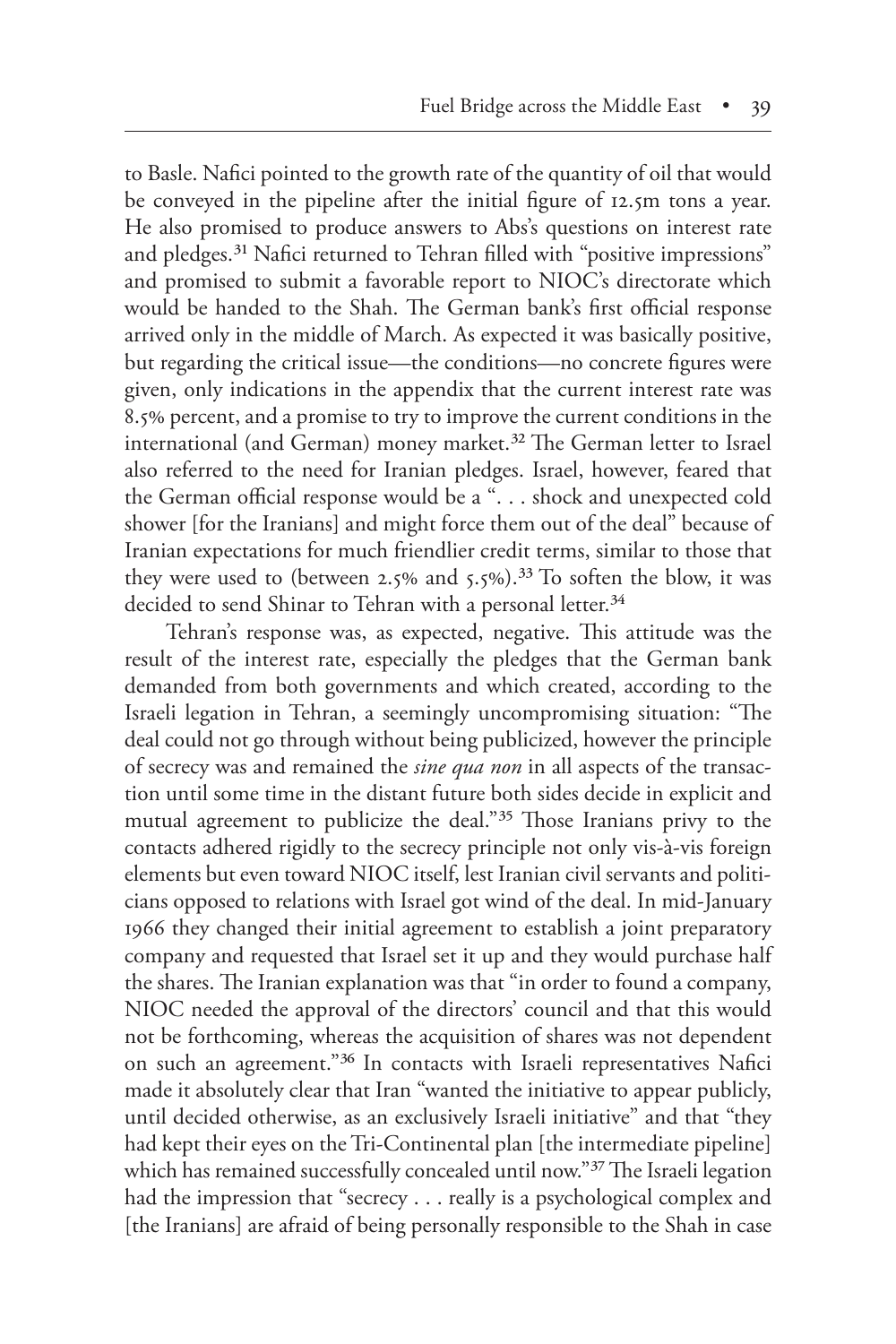the deal sprang leaks."38 Understandably, Tehran responded by freezing the process (temporarily, at least) and refusing to bow to Israeli pressure to convene a summit meeting. The Israeli emissaries perceived such pressure as running completely counter to the Persian temperament and work timetable, and liable to anger them.<sup>39</sup> "In this situation," they concluded that "the Iranians would understand that Israel is most desirous and keenly interested [in building the pipeline] when instead we should be acting as though both sides have an equal interest [in the project], otherwise [the Iranians] might be intimidated or come to the conclusion that they can saddle us with a one-sided burden".<sup>40</sup> Nafici's answer to the proposed interest rate left little room for optimism as it ran counter to ". . .the Shah's credit policy and was liable to ruin other business deals for them". Indeed, the Shah eventually considered the German bank's answer "the polite end to the first stage in examining the possibilities", and he made Israel responsible for "more agreeable" sources of financing—such as the US.<sup>41</sup>

Jerusalem rejected these assessments. The delegation was instructed to arrange Pinchas Sapir's (Israel's Finance Minister) visit to Tehran in an attempt to break the ice. The legation's response reveals the complexity of Iran's internal problems. "The [Iranian finance] minister doesn't have a clue about the deal, and the Iranians have no intention of "enlightening" him until a final decision [on the project] is made . . . it is still uncertain to what degree, and in what manner, the Cabinet and finance minister will be involved."42 The visit did not take place. However, because of Israeli pressure, separate meetings between Shinar and Nafici and between Shinar and Abs were held in Zurich in the beginning of the second week of May. In order to arrive at strategic decisions during a tripartite meeting in Europe, Iran agreed to examine the possibility of lowering the interest rate and guaranteeing the passage of a sufficient quantity of oil through the pipeline.<sup>43</sup> In the wake of these contacts, the new chief of the Israeli oil directorate, Dov Ben Dror, who was in Tehran at the time, received what seemed to be an ultimatum from Nafici to obtain a 5.5% interest rate coupled with the assurance that 12.5m tons of Iranian oil would flow annually through the pipeline (the minimum quantity needed, according to Jerusalem's estimates, for operations to prove economically viable). Israel regarded this guarantee as a critical step in clinching the deal; Shinar believed it could prevent the pipeline remaining "sealed in a vacuum". He therefore suggested covering the difference in interest rates, possibly 1.5–2% higher than Iran was willing to accept, and trying to influence the Germans to grant Iran a loan for development. This loan should be set at lower interest rates in order to free money for the pipeline and compensate the Iranians for the high credit rates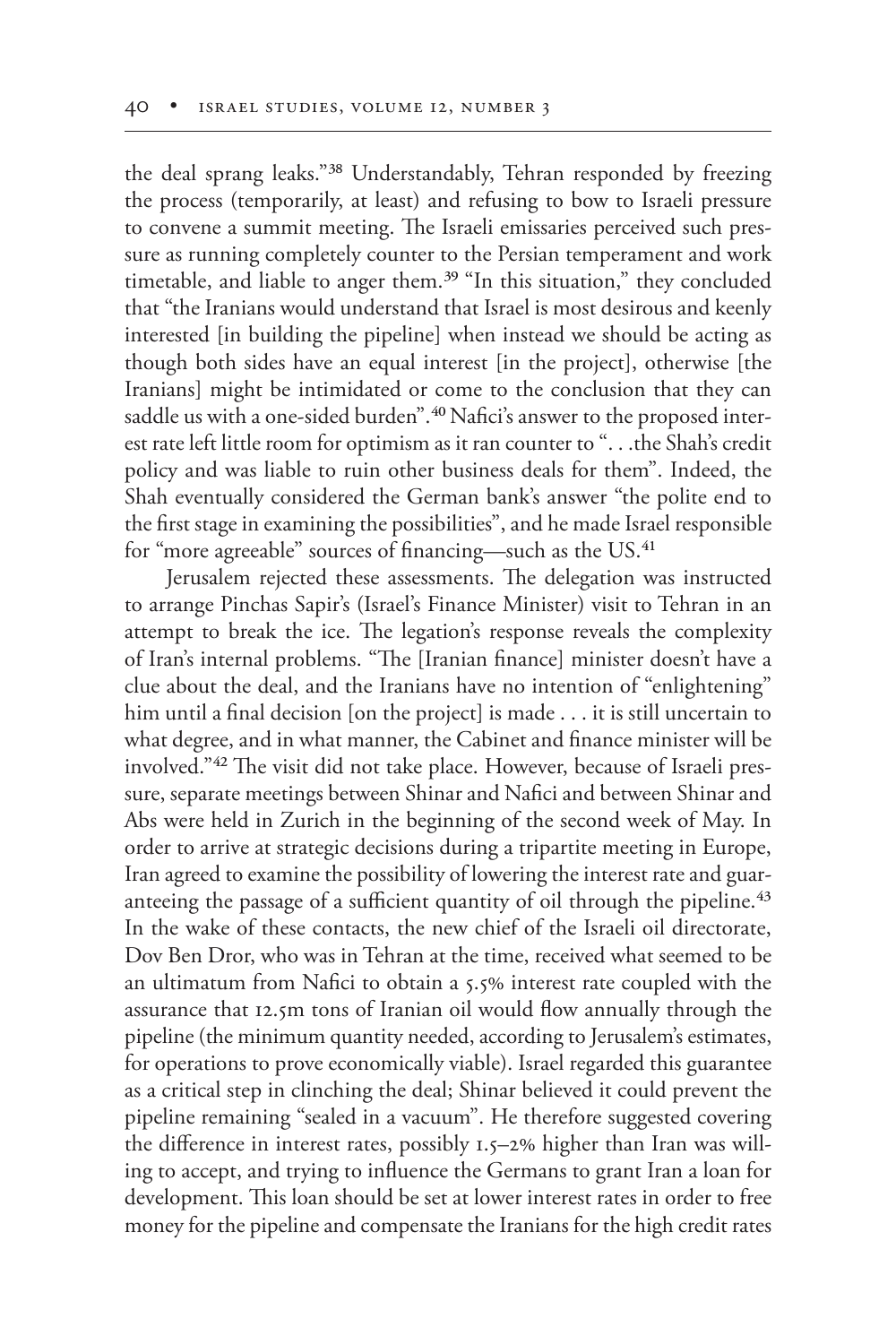that they would have to pay to finance the project.<sup>44</sup> Abba Eban, the new Foreign Minister and senior officials expressed their support of this commitment ". . . lest the political atmosphere, which is currently conducive to implementing the plan, change."45

A high level meeting held in Jerusalem on June 27 focused on three basic problems: financing the project and covering the discrepancies in interest rates, guaranteeing a flow of oil, and marketing the oil once the pipeline was operational. Regarding the first issue, the majority opinion was that the differences between the sides could be hammered out even if Israel had to take responsibility for it. Far more complex was the problem of guaranteeing the flow of Iranian oil and the possibility that Egypt might sabotage the project. According to Israeli military intelligence, Nasser would not risk closing Sharm e-Sheikh; instead, he would most likely create an international crisis to intimidate Iranian oil suppliers from using the pipeline. The MFA shared this view. The effective way to stave off this development was to inform all of the partners in the project of Nasser's intentions and get them to cooperate in taking a courageous stand together with the international oil companies. This would also guarantee the minimum flow of oil needed to turn the pipeline into a sound economic investment. Eban apparently convinced the participants that too much publicity would only create unnecessary difficulties; therefore, it was best to assume that "once the pipeline was completed, oil buyers would be found". The gist of the discussion was that "we have to roll the ball back into the Persians' court. This can be done if we yield on the question of financing, informing them that it's already been arranged (in any case, it's still not a matter of money) but that we demand the guarantee of an oil supply . . ." The proposal was phrased diplomatically, nevertheless it was a reminder that the conditions for credit stood at 6% and the quantity of oil being requested was 12.5m tons a year plus a guarantee for cooperation with international companies operating in Iran. Ben Dror delivered this message to Nafici in Tehran on June 2.46 The Shah's official positive response arrived eight weeks later. The 6% interest rate was defined as "acceptable" and justifiable for continuing the negotiations. However, he also noted that "the Israelis should begin contacts with the international companies as though the project was an Israeli initiative, with specific reference being made to the Iranians' approval of it, and that the Iranians would become more actively involved at a later stage as necessity and circumstances dictated."47

The ball was once again in Israel's court and Nafici was invited to Tel-Aviv for talks on August 17, 1966. Israel probably had no choice but to accept the Shah's recommendations: Israel would submit what appeared to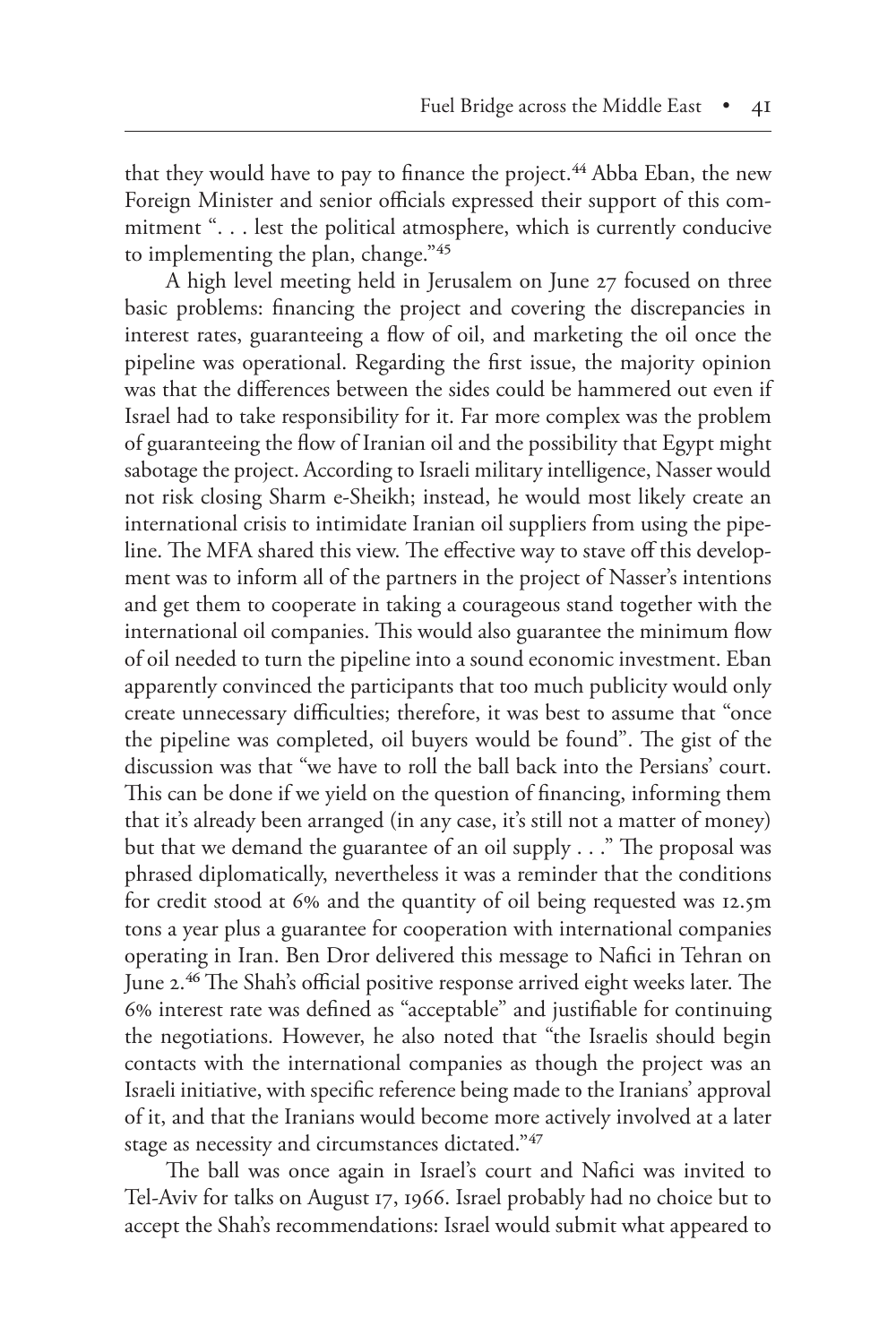be an independent request (but one that the Iranians regarded in a "favorable" light) to British Petroleum (BP) which seemed the most positively disposed toward supplying oil to the pipeline.<sup>48</sup> Israel and Iran also agreed that if BP refused to use its fleet of tankers for political reasons, NIOC would assume this task.<sup>49</sup>

Consequently, on September 20, Ambassador Aharon Remez met in London with George Morgan Thomson (the Chancellor of the Duchy of Lancaster and a personal friend of Remez). Remez explained that partnership with BP would not only bring it greater commercial profit than whatever political loss it might incur, but that "NIOC would cover the difference". He asked Thomson if "the British Foreign Office was so opposed [to the deal] that further inquiries were a waste of time". The internal unofficial response was negative, nevertheless, since it was desirable that Israel should not conclude that the Foreign Office "had curtailed the plan", BP was asked to drop the axe. In elaborating the matter a senior Foreign Office official commented sarcastically that he thought the company should give Iran the same evasive answer that they used when asked about their secret oil connections: "We were instructed by His Majesty the Shah that we do not sell oil [to Israel] ..."<sup>50</sup> The Foreign Office was certain that BP would be unable to conceal its activity even if it decided to transfer oil clandestinely to NIOC for transport to Eilat.51 Soon thereafter, Ben Dror met with William Frazer of the BP directorate and showed him the plans. The Israeli official was surprised that "the British did not evince a negative approach" and that Frazer seemed willing "to learn more about the matter" including the question of Israeli guarantees not interfering with the source or final destination of the oil.

British documents reveal that the company's traditional negative approach remained intact. Frazer's main concern in the "game" with the Israelis was for them not to convey information to NIOC that was detrimental to BP's interests in Iran. The company wanted to buy time to prepare an answer showing that their unwillingness to join the project stemmed from economic rather than political reasons. This required a second meeting, which was held the middle of October.<sup>52</sup>

Israel's representatives who met with British Defense Minister Denis Healey a few days later understood things differently. They tried to solicit Healey's support of BP's position as opposed to that of the Foreign Office. Dinstein, the deputy defense minister, told him that BP had been encouraging of the project's economic benefits. However, Healey's advisers told him later that the proposal was a "non–starter" and he eventually agreed that it "did not serve British interests".53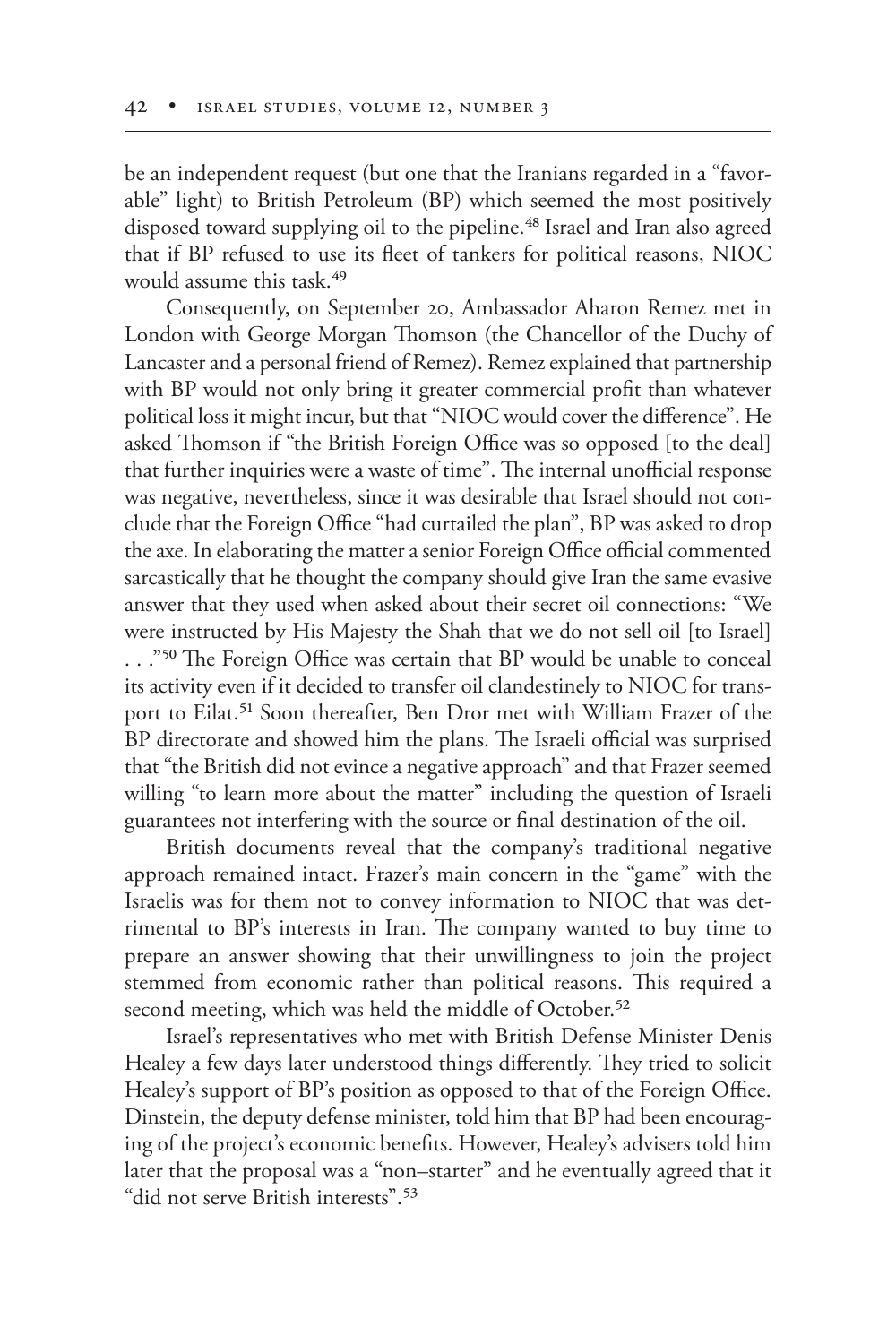It is not certain that Thomson was instructed by the Foreign Office to carry out a "diversion operation", but he told Remez that "the determining factor for advancing the proposal at this stage was BP itself, and that if [BP] took a positive position then the Foreign Office would not oppose it."<sup>54</sup> On October 11 Frazer presented the official reply: BP's calculations showed that at best the pipeline was not profitable and at worst would incur losses and reduce the company's flexibility in market activity, therefore he could not submit a favorable answer. He reported to the Foreign Office that he had also given this information to Shell's officials since, in his opinion, Israel would try to obtain an agreement from them.<sup>55</sup> Frazer expressed the professional conventional wisdom prevalent at the time. The closure of oil lines during Israel's War of Independence and the 1956 Sinai Campaign taught many oil experts that these lines, and the canal, were unreliable routes of transportation, and the most effective solution to moving oil was to build a fleet of supertankers impervious to political vagaries in the Middle East.<sup>56</sup> BP's answer obviously reduced the chances for advancing the Israeli pipeline. Although NIOC signed supply contracts with Romania and Bulgaria in early  $1967$ ,<sup>57</sup> the quantity of oil was insufficient to guarantee the minimum requirements of the planned conduit. The Shah, on his part, insisted that at least one member of the consortium had to guarantee its use of the pipeline if the project was to be economically viable, and he still felt "that this task was [Israel's] responsibility".58

Understandably, Israel drew the conclusion that "the Shah had developed misgivings over partnership with us in the plan. He apparently felt . . . [that] partnership with Israel in the plan guarantees nothing in the way of Iran's national interest, [and] on the other hand [was liable] to interfere with the Shah's political plans in the region—forming an anti-Nasser front, drawing closer to Iraq, and separating [Iraq] from the Arab nationalist camp."59 The Israeli-Iranian negotiations thus renewed only after the Six Day War.

## THE PROJECT SPRINGS TO LIFE

That war was a seminal event in Israeli-Iranian oil relations. At first it did not appear as such to Israel's representatives in Tehran, who had warned a short time before the war that NIOC might cancel the transactions with Israel and sell the oil to other states, especially Japan.<sup>60</sup> The closure of the canal gave new impetus to Israel's envoys. In unofficial talks with Nafici, they concluded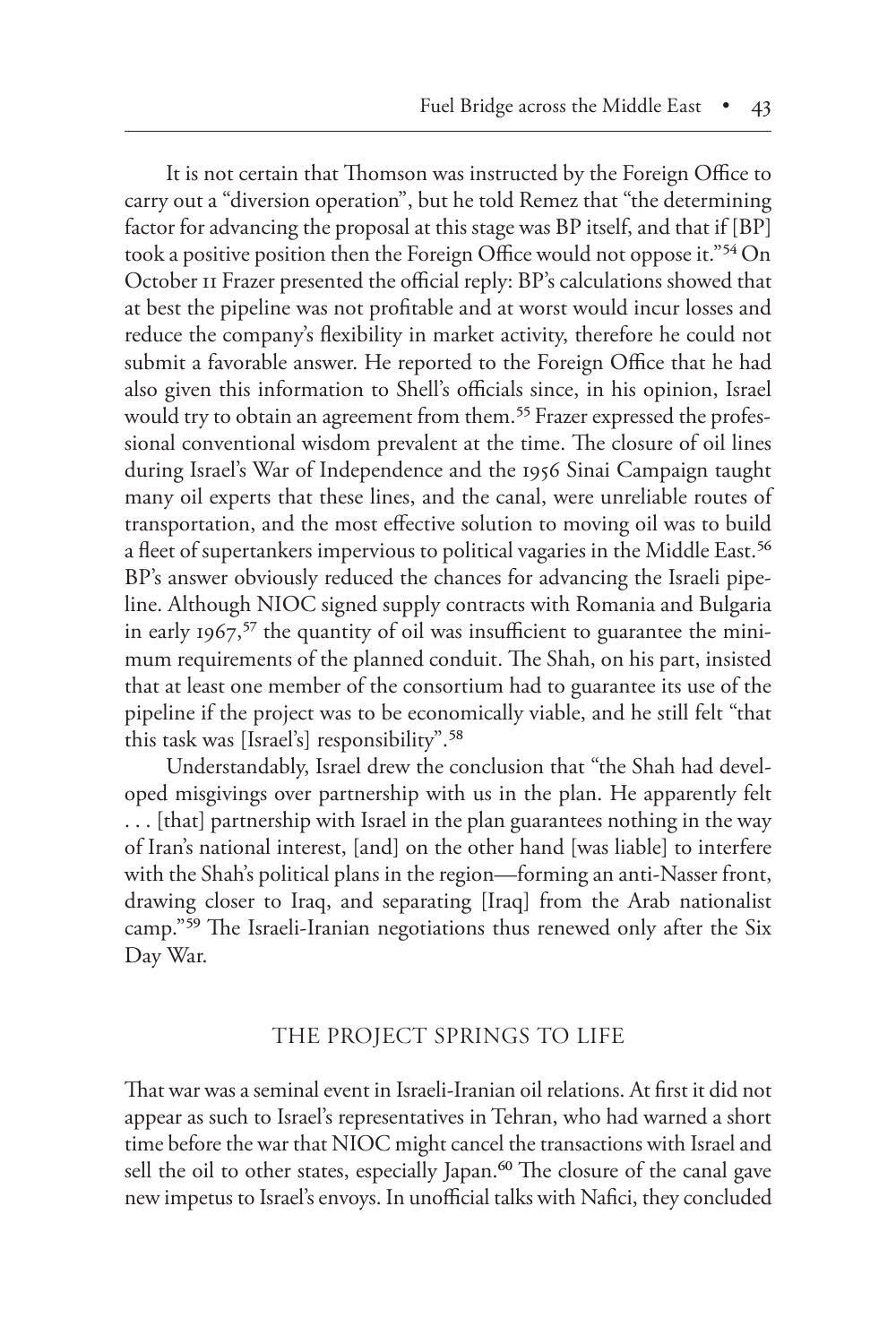that he was of the opinion that it was "now or never".<sup>61</sup> They understood that blockage of the canal justified operating the "small" pipeline at full capacity for selling or transporting the crude oil to Europe, and strengthened the idea of setting a precedent of oil passage through Israel, which "could serve us well in negotiations over the big plan".62 In a matter of days a "green light" came from the Shah and an Israeli delegation was expected to discuss the second issue.63 In the initial talks, Nafici responded very positively to the idea that Israel would grant NIOC a concession for an exterritorial strip of land, and that outwardly it would be the owner of the pipeline, so it would be easier for the company to secure the required throughput in the pipeline from the consortium.64 Israel also received encouraging news from London and New York. Given the earlier Iranian position on the need for the consortium members' support of the plan, and despite (or perhaps because of) the failure to enlist BP's backing, Sapir instructed Remez to make a direct approach to a sympathetic mediator—Prime Minister Harold Wilson, known for his friendly attitude toward Israel—to learn his position and obtain advice on the most effective way to proceed in clarifications for an oil supply to the pipeline.65 Wilson displayed "great interest" in the matter and recommended sidestepping the Foreign Office and BP by presenting a letter to him via Marcus Sieff, a leading member in Britain's Jewish community.<sup>66</sup> According to Wilson's instructions, on July 12, Sieff met Chancellor of the Exchequer James Callaghan and handed him financial information on the pipeline.<sup>67</sup> Simultaneously, Leon Hess, of Hess Oil and Refineries, informed an Israeli envoy in New York of his company's willingness to invest "up to fifty percent" in the Eilat-Ashkelon pipeline.<sup>68</sup>

At the same time Israel focused on renewing the Iranian track. Zvi Doriel, Israel's semi-official delegate in Tehran, was informed of this decision in mid-July. The Shah dismissed the idea of having NIOC as the official owner of the pipeline because in the absence of formal relations he did not see how Iran could publicly admit to owning a concession in Israeli territory. Iran also turned down Israel's earlier solution (based on a division of responsibility between the two parties) to the problem of the guarantees and oil flow in the pipeline, because it was unable to commit itself to an adequate throughput. Nafici also rejected the idea of approaching the oil companies a second time. Instead, he recommended seeking clarifications with the British and US governments since ". . . the American presidential elections are not far off and the Jewish vote pulls a heavy weight there, and in England public opinion leans toward Israel."69 The oil deal with the Iranians was therefore deadlocked. Moreover, in late July Iran tried to promote an idea that fizzled out—a pipeline to Turkey as an alternative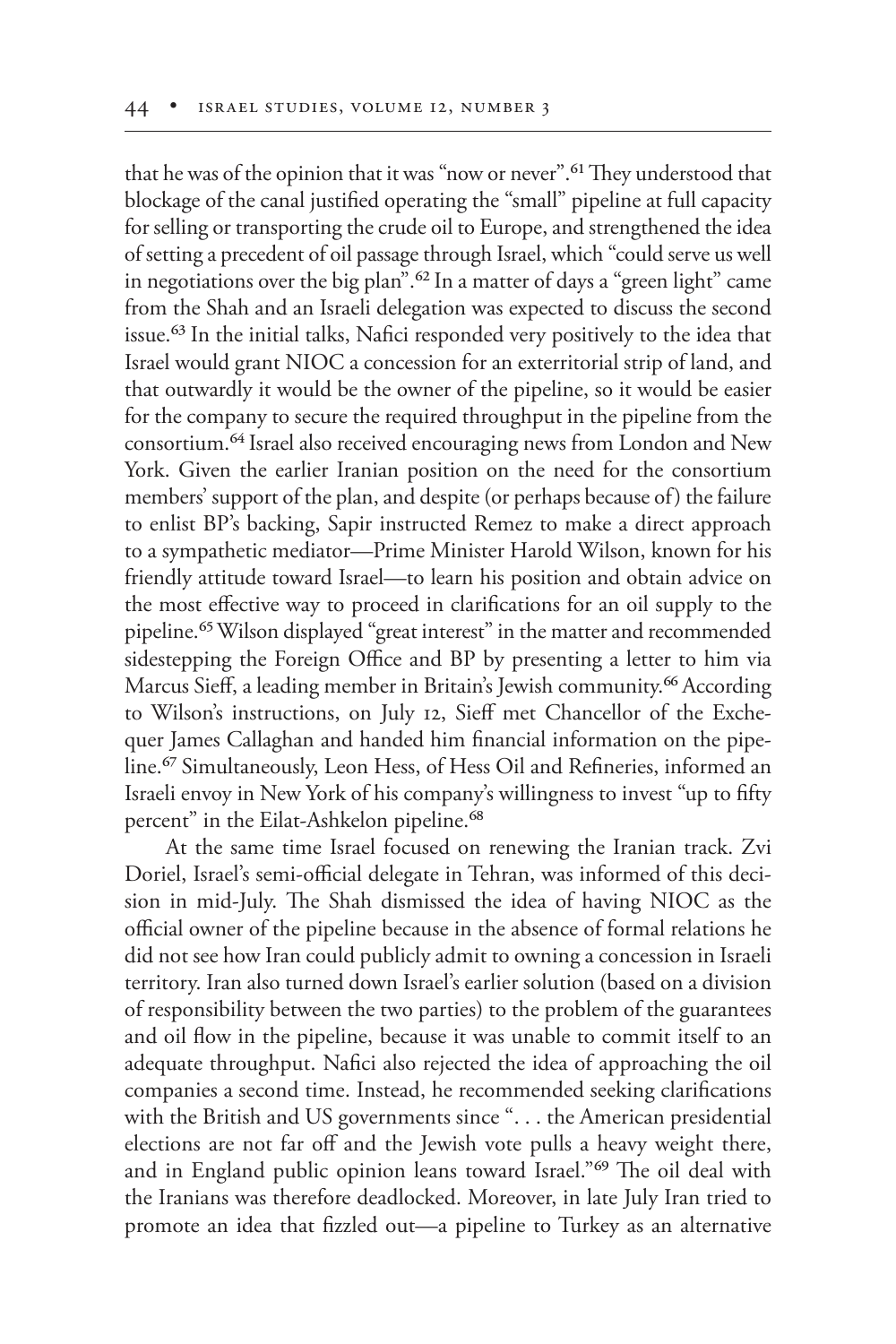to the canal, and hid this effort from Israeli representatives in Tehran.70 The clarifications with Callaghan also came to naught after his experts and the cabinet Committee on Foreign and Economic Affairs concluded that the project was economically unviable and "political volatile".71 The idea of circumventing the Foreign Office and British oil companies was thus effectively stymied. Likewise, the US Hess Company canceled its plans to finance half of the pipeline's costs.

These disappointments explain the pressure that Israel exerted in trying to get the Shah to agree to invite Sapir to Tehran.<sup>72</sup> Israel was now willing to concede its demand to divide the cost of the project. It proposed starting construction on the pipeline even if Iran agreed to foot only 20–25% of the investment.73 At present, we cannot say if Israel had at that time an alternative source for financing the pipeline, but it seems reasonable that this proposal was intended primarily to lure the Shah into a direct dialogue. If this was Sapir's tactic, it was crowned with success. The director of NIOC expressed "his supreme happiness at the proposal",<sup>74</sup> and the Shah looked forward to Sapir's visit on September 12. Sapir proposed a plan to the Shah that, without the previous guarantee of throughput, Israel no longer insisted on a fifty-fifty partnership, but would be satisfied with an Iranian partnership of 20–30% in which each side was committed to fulfilling its part. The Shah was informed that a number of German (and other) firms were prepared to purchase oil from the pipeline at a yearly rate of 5m tons if it operated on an annual flow capacity of 10m tons. The loans would be paid within a relatively short time from the pipeline's income. Israeli journalists Yuval Elizur and Eliyahu Salpeter quoted Sapir as telling the Shah on that occasion that "a person doesn't take out an insurance policy because he fears dying, but in the hope of making a profit. Iran can surmount the western oil companies and—with the help of Israel and her friends—become an oil superpower on a global scale".<sup>75</sup> The protocol reveals nothing of the Shah's specific commitment, but all of his comments moved in a positive direction.76 Before leaving Tehran, Sapir gave instructions to begin the process for acquiring the necessary equipment for the pipeline.77 The information that reached the director of NIOC two days later shows that the Shah ".  $\dots$ related to the matter with great seriousness and decisiveness, [and] regarded the matter as concluded."78

The message was basically accurate. A week later the Shah's official reply stated that the general lines of the plan had been approved. The Shah requested that the project be announced as a purely Israeli affair ". . . without any mention whatsoever of Iranian partnership until the time was right." Sapir was informed that "The matter remained an absolute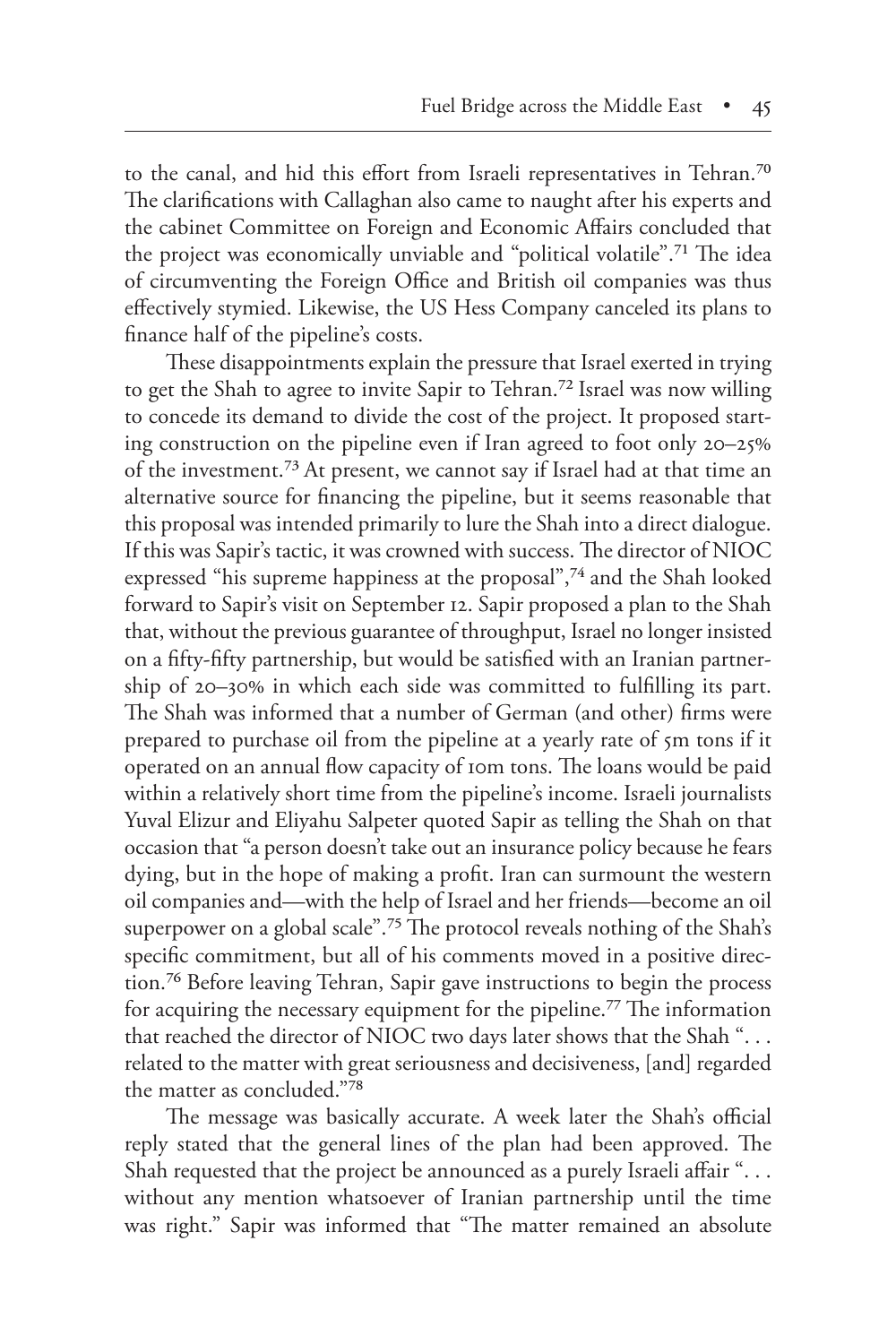secret in Iran and NIOC, and that not a living soul other than Nafici and Manuchehr Eqbal [the company manger] had to know about it." The company's shares would be registered in Zurich under the name of an Israeli proxy, and after registration the proxy would sell half its shares to an Iranian company.79 The Shah seems to have rejected the Israeli proposal for an asymmetrical partnership even though this step raised the financial investment that Iran was being asked to put up. Sapir understood that Iran had completely approved the deal. He set off for Europe and South America in the second half of September to find investors willing to purchase, as in the case of the "intermediate pipeline", the majority of shares in Israel's half of the project.<sup>80</sup> He failed, however, to enlist Baron Edmond de Rothschild's support as he judged the venture unprofitable and destined to failure. He did not hide his opinion from government representatives long before the agreement with Iranians began to materialize. In order not to compromise the deal he was kept in the dark regarding its progress. Only when the agreement approached consummation did Israel inform the Baron of the negotiations and turn to him for support. He replied that he was still of the opinion that ". . . there was no economic justification for laying a huge pipeline without a guarantee from a party with independent oil sources to use it."81 His decision also disappointed the Iranians who continued to pressure Israel, in vain, to find a way to satisfy the Jewish banker. The Iranians felt that Rothschild resented the fact that "they [the Israelis] hid the entire plan from him for two years".82

A parallel attempt to interest the American millionaire David Rockefeller in mutual partnership also failed. Rockefeller informed the Israeli representatives that the project was economically unsound ". . . because of the reality that had been created with the closure of the canal and the decision to build supertankers as an alternative to it". However, he expressed his willingness to help in the loan. Israel's fervid activity also included secret contacts with Shell regarding the leasing of their tankers.<sup>83</sup> On October 3, Sapir and Nafici met in London and agreed that the pipeline company would be divided equally among the partners; each side would purchase \$8m worth of shares and provide a guarantee for a loan of fifty percent of the outstanding amount. They also agreed that joint companies would be set up in a third country to camouflage the deal (as in case of the small pipeline) and a joint committee would be established to implement the project. The bilateral agreement contained Israel's promise to help NIOC obtain the necessary loan to finance its part of the pipeline at a cost of \$22m. The question of the pipeline's throughput was conspicuously absent. Israel's decision to yield on this point was directly conveyed to the Shah.<sup>84</sup>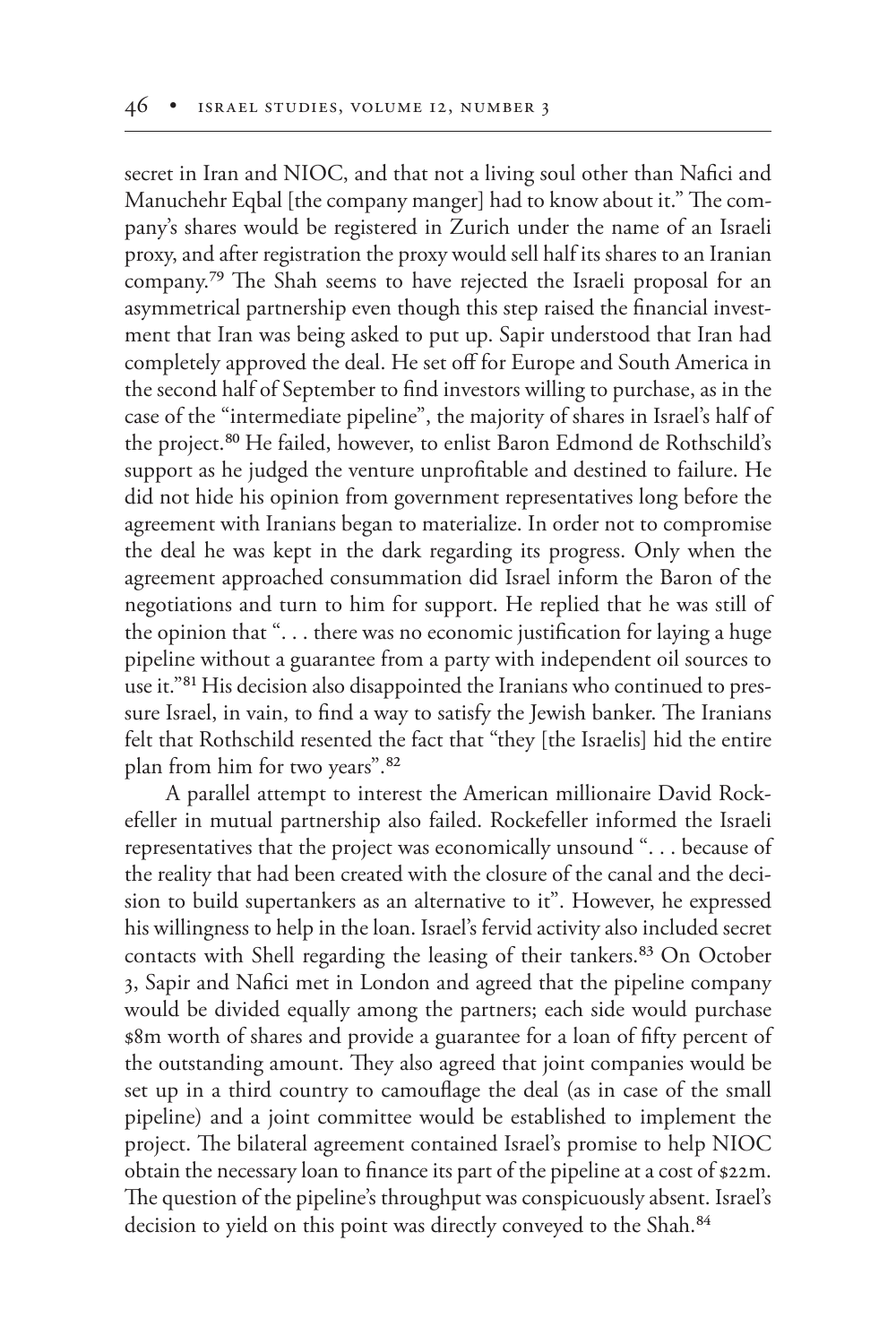Despite all efforts at keeping it secret this intense, behind-the-scenes activity was bound to be discovered. Given the leaks, and in order to minimize their damage, Israel announced on October 20, 1967 its decision ". . . to replace the existing oil line between Eilat and Ashkelon with a new 42" diameter pipe. This operation will enable a significant expansion in oil passage from the Port of Eilat to the Mediterranean. The finance ministry intends to channel part of the 1968–1969 budget at this point. . . . When completed, the pipe will be capable of carrying 50 million tons of oil a year."<sup>85</sup> Iran accepted Israel's reason for publicizing its plans.<sup>86</sup> The publicity was apparently also meant to signal that Israel was committed to implementing the project. Two days later the cabinet Committee on Economic Affairs prohibited further publicity on the matter.<sup>87</sup>

The Iranians were also forced to expand the circle privy to the matter in order to advance the deal and obtain its official and domestic approval. In late October, Nafici informed Aharon Weiner, the manager of Tahal (Israel's leading engineering firm in charge of national water resources) who was in Iran, of a scheduled meeting that would be attended by "a number of ministers whose ministries were represented on [NIOC's] directors' council. The pipeline plan would be discussed and Nafici would be given the authority to proceed as necessary so that he would not have to receive the council's approval on every issue."88 On that occasion, Finance Minister Dr. Jamshid Amuzegar was negative toward the project, and posed "vexing questions" despite the opening statements by NIOC's director that the Shah had already sanctioned the plan. The Minister of Economy was also unfavorably disposed toward allocating the investment among the partners. Nafici asked the Israeli delegates in Tehran for their indirect assistance in averting a "scene" in front of the Shah that "would put his head in a buzz".89 They were also asked to enlighten the Shah and prevent him from getting the wrong impression about Egypt's military ability to derail the project, given the recent Egyptian sinking of the Israeli naval destroyer "Eilat".90

It is difficult to determine the contribution of this activity, but its economic value does not appear to have been immediately forthcoming. While the Iranian Minister of Economy seems to have changed his position, the Finance Minister stuck to his rejectionist view of the project even in the crucial cabinet meeting on November 13 (attended by the Shah and a small number of ministers). Amuzegar's reservations revolved around two main issues: the position of the companies and the need to consult with them before deciding on the construction of the pipeline; and the position of the Arabs who undoubtedly knew about Iran's involvement in the project. The Shah responded that the construction of the pipeline, in a partnership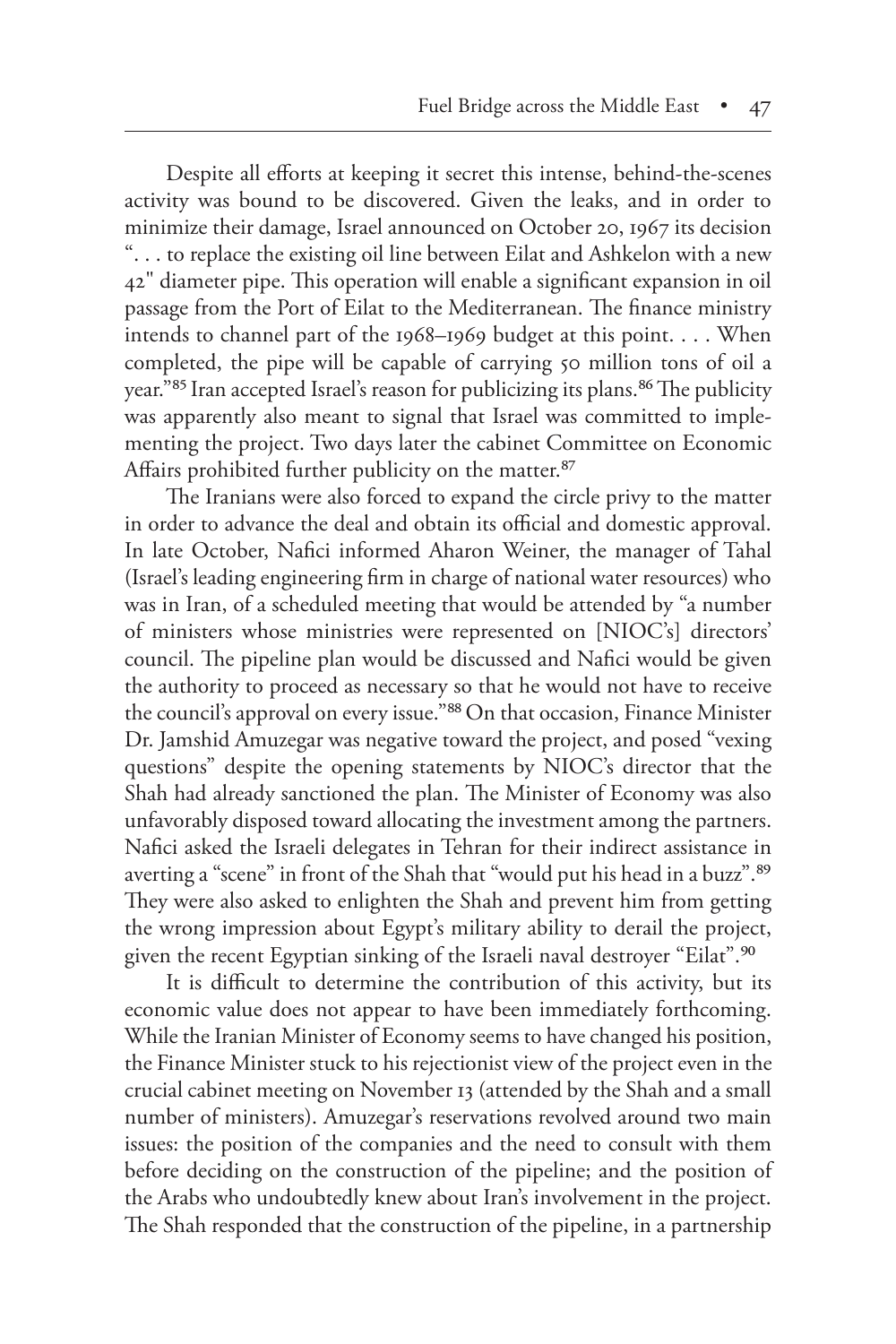of no less than fifty percent, was a foregone conclusion "regardless of any reservations—whether justified or not". He told the forum that "even if the pipeline lies empty . . . and Iran loses several million dollars this year, the project will still have been productive . . . since this is the most important political step that Iran has taken in protecting its national interests." When the Shah finished speaking, "everyone remained silent, and this was the sign for the start of action".91 However, this was not the conclusion of the Iranian strategic agreement on the project, but rather the beginning of legal, economic, financial, and technical discussions that were the practical side of the bilateral understandings.<sup>92</sup> During the three months of these discussions the signing of the agreement was often in serious doubt.

Understandably Israel pressed for a meeting at the highest level of government in order to secure a settlement. In late January 1968, Eban arrived in Tehran for a closed-door meeting with the Shah. The importance of the meeting which was held just one hour after the Iranian ruler returned to the capital on a flight from Bangkok, and which was attended only by the two, cannot be overstated. 93 Presenting the pipeline as the primary issue in Israeli-Iranian relations Eban stressed that "We must not withdraw from the project . . . which is of such tremendous political and strategic importance and economic advantage." The Shah replied that, "Regarding the nineteen million [tons of Iranian oil that would pass through the pipeline], I am convinced of the project's potential and I see no difficulties. Let us implement the first stage. As for what will happen later, the question is who will take the risk in buying from the pipe[line]? You, us, and Romania are not enough." Despite the positive exchange of words, the following weeks demonstrated that there remained seemingly inextricable obstacles that required major efforts on Israel's part.

One of these difficulties was the critical question of the German bank's financing. This issue was resolved only on the very eve of the signing of the pipeline agreement. The bank had to receive government approval to grant credit for the project which was a complicated political matter for FRG, The timing was most inappropriate. In early 1968, the government embarked on a major effort to renew relations with the Arab world, which had soured following full diplomatic relations with Israel in 1965. Ten Arab states froze their ties with Bonn and three closed their embassies. FRG assistance to the Israeli project was liable to run afoul of its efforts. Initially the Government asked the bank to back down, a step that would have aborted the entire project.<sup>94</sup> Eventually it decided to honor its promises and recommend giving credit for 88m Deutsche marks (\$22m) at an interest rate of 6.5% *per annum*. The Foreign Minister stipulated that the creditor would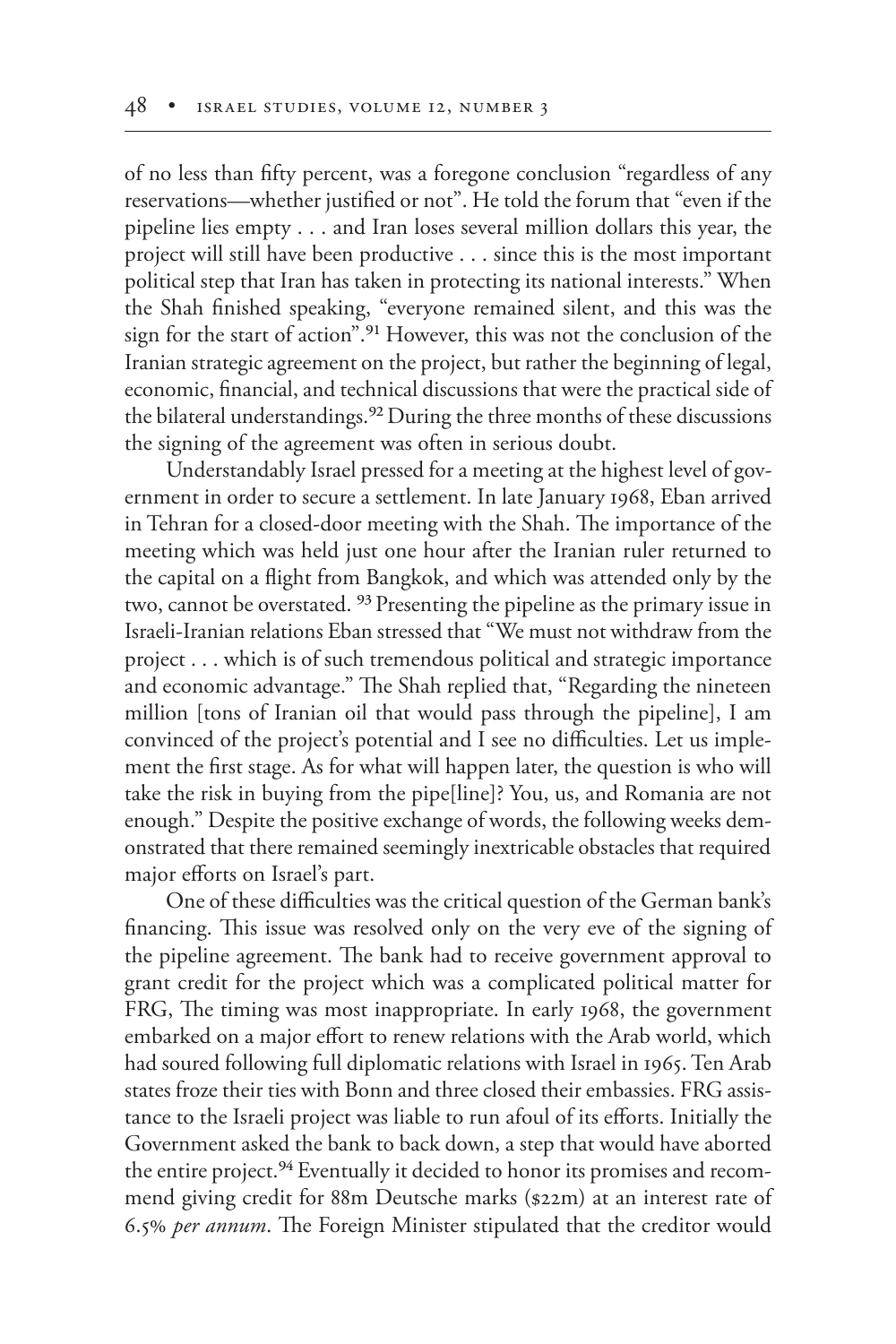only give the loan directly to the Iranian national company or a subsidiary company registered abroad. ". . . no mention would be made of the pipeline project or the joint investment plan, only that the money would be used by the recipient of the loan for investment inside Iran or overseas." The only guarantee from Iran should have come from NIOC—and not the pipeline company. This ran counter to the Iranian oil company's position, which had been pressing for credit conditions that stated that the primary guarantee for the Germans as creditors, if the overseas company reneged on its commitments, would be the pipeline company's assets and income, while NIOC's guarantees would come only at the end if they were insufficient to cover the commitments for repayment of the loan.

Dinstein succeeded in a last-ditch effort in clearing away this critical obstacle only when he flew to Tehran.<sup>95</sup> This, however, still left a major unsolved problem. One week before the signing of the contract, Iran sent a draft detailing the financial matters which they posed as an ultimatum— Israel was asked to sign the contract "or to see the deal as null and void and return to square one". With no alternative Israel accepted the draft in its entirety, but sought to add a section stating that Israel's commitment to an intermediate loan would not be binding if the Iranians ". . . due to unexpected developments, suspended the export of oil through Israel." Fearing that this addition might jeopardize the deal, the Israeli envoys in Tehran delayed conveying Eshkol's request by raising a series of pretexts: The addition was "overtly political and would be rejected by oil businessmen"; the request would entail a lengthy bureaucratic process; the Shah was "liable to be offended by perceiving it as an expression of lack of integrity" and liable to induce the Iranians to present their own political conditions and propose that " Israel assume unilateral responsibility in the event that politics and its [Israel's] political situation interfere with the production of the pipeline."<sup>96</sup> Eshkol eventually conceded and withdrew his request.

The final agreement, (the official text is still classified) was signed in Tehran on February 29, 1968 by Eqbal, the president of NIOC, and Sapir, who officially inaugurated the jointly-owned Trans-Asiatic Company. The operational contract was for 49 years.<sup>97</sup> It stipulated that along with the Israeli general-manager, the company chairman had to be an Iranian. However, Iran's' obsession for secrecy was the reason behind their eventual agreement to have an Israeli (Dov Ben Dror) as company chairman. Disagreement arose over the price Israel would have to pay for Iranian oil. Sapir insisted that in light of Israel's great risk, there was no place for Iran's traditional adamancy on prices above those in the current market. It was only due to the Shah's intervention that Iran acquiesced to Israel's demand.<sup>98</sup>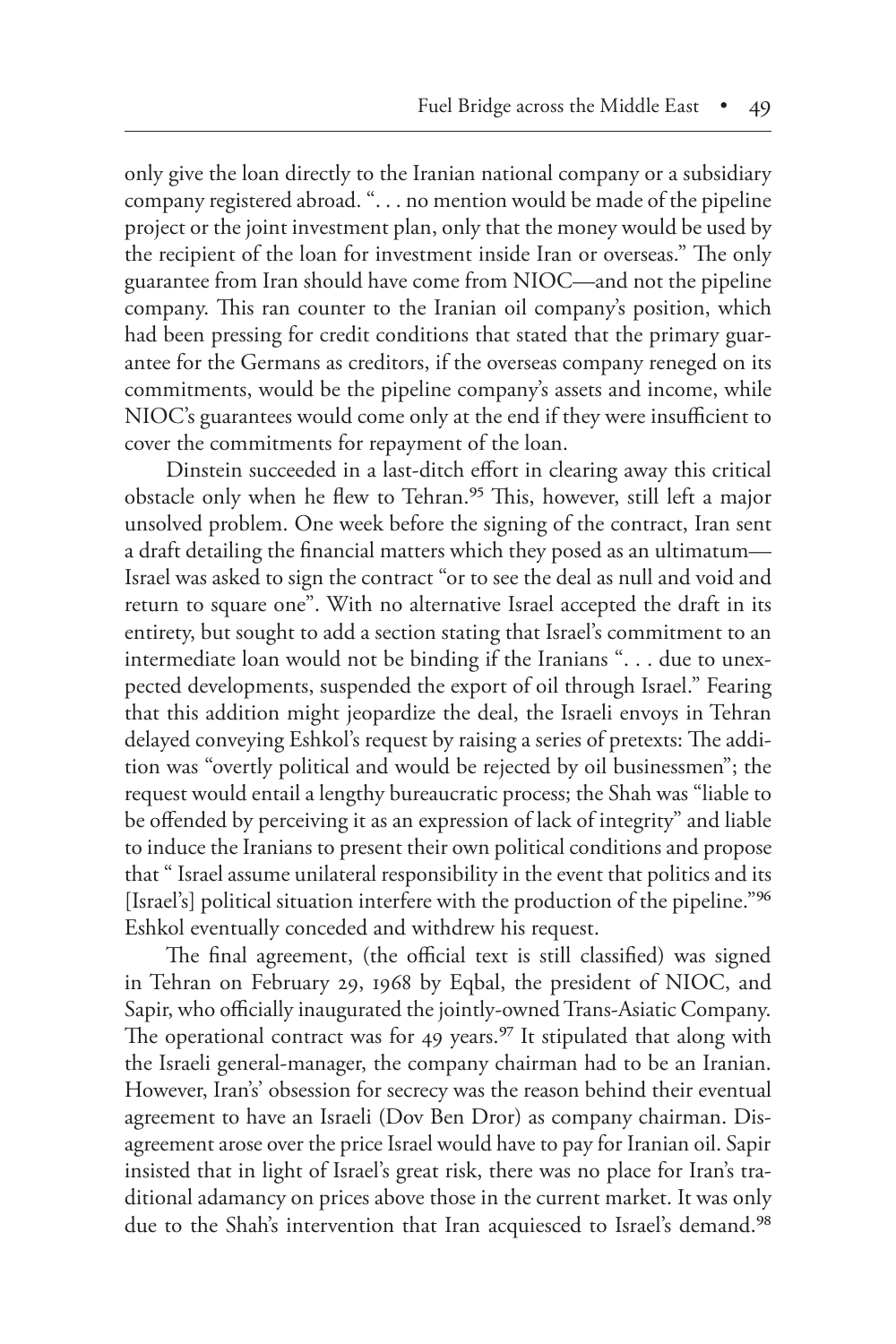In the first stage, the pipeline would have a limited capacity of 9m tons of oil a year which would reach 16m within two years, of which 6m would be siphoned off for domestic needs and byproducts for export, and approximately 10m would continue in transit to other markets.<sup>99</sup> The pipe-laying began in June 1968 and was completed within a year. The first stream of oil went through the Eilat-Ashkelon line in early December 1969.<sup>100</sup> In 1970, 162 tankers unloaded nearly 10m tons into the pipeline.<sup>101</sup> The "landlord", as the Shah was occasionally termed in Israeli internal correspondence, in a secret meeting with Eban at the end of the year expressed his pleasure ". . . with the developments of the pipeline." When Eban pointed out that there was no lack of demand, the Shah replied, "If there's a supply, there will be a demand."102

In August 1971 Israel and Iran agreed to allocate additional investments for raising 1972's production to 40m tons a year.<sup>103</sup> German financial credit totaled 30m marks. Later, additional credit of \$6.75m was obtained.<sup>104</sup> A large part of both the actual and planned growth was influenced by the steep rise in NIOC's independent output of crude oil that started in 1969 at 7m tons and was expected to reach 29m in six years.105 NIOC influenced foreign firms in Iran that had franchises for producing and searching for oil, to channel their oil through the pipeline. An internal report to the US State Department in early October 1970 thus states that Standard Oil Company (the second largest oil company in the US) had decided to convey most of its oil production from the Iranian coastal shelf through the Eilat-Ashkelon pipeline.106 Documentation on the identity of non-Israeli oil buyers and their relative purchases is unavailable, but it is known that Romania was one of the biggest importers of Iranian oil that was being sent through the pipeline. The British ambassador to Israel claimed that this destination—Romania (an ally of the Arabs)—was the reason the Arabs refrained from protesting over the profit earned by Israeli-Iranian cooperation.<sup>107</sup> An expression of Israel's high expectations from this development was the decision in 1969 to build another oil refinery in Ashdod. The rationale was also based on the need to supply employment in an area undergoing development, and for security and strategic considerations.108

The aftermath of the 1973 War witnessed a record-breaking high in the company's profits—\$20m.<sup>109</sup> However, the decline began even before the reopening of the Suez Canal in 1975, which placed the two routes for transporting Iranian oil in veritable competition for the first time. The entire project shut down after the Shah's fall in 1978 and the decision of the revolutionary Islamic government to sever all ties with Israel.<sup>110</sup>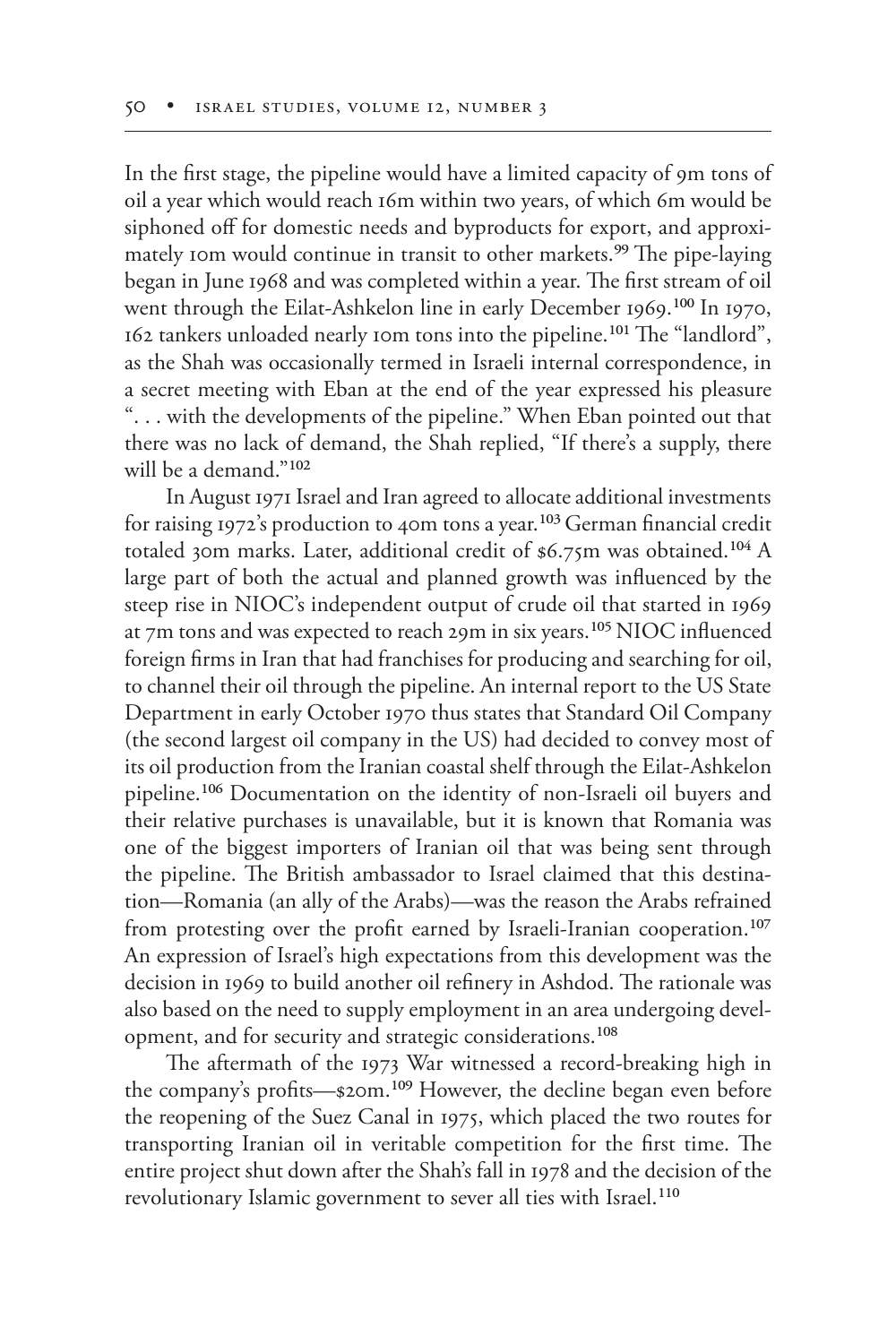It should be noted that closure of the canal and the concomitant loss of income (\$300m a year), on the one hand, and the public announcement of the Eilat-Ashkelon pipeline, on the other, was behind Cairo's February 1968 decision to build a 42" pipeline in Egypt for transporting oil from the Gulf of Suez to the Mediterranean. The agreement was signed three years later. For reasons that partially recall the circumstances surrounding discussions over the Eilat-Ashkelon pipeline, the Egyptian line opened only in early 1977. It proved to be economically viable.111 The difficulty in realizing the Egyptian project thus saved the Eilat-Ashkelon pipeline from competition that would have certainly lessened its economic value.

#### CONCLUSION

*The parties' interests:* The definition of the word "agreement" contains the obvious truth that it serves the objectives of the sides that are partners to it. The pipeline undoubtedly served Israel's political and economic needs as much as it served Iran's. Nevertheless, documents on the relations between the two countries show that the political-strategic interest remained a consistent factor for Israel, but greatly diminished for Iran after Nasser's departure in September 1970. Iran was left almost solely with economic interest. Until the Egyptian demise, the driving force behind the Shah, as British Foreign Office experts saw it, was ". . . to do Nasser in the eye by supporting an alternative route to the Suez Canal."<sup>112</sup>

This reality grew increasingly pronounced as the project went into financial and economic stagnation. Israel displayed a keen, almost fervid interest from mid-1965 until early 1968 in realizing the project and paid a high price for it. Iran was reserved especially in the first stage of the discussion, and maintained this posture until the beginning of 1967, expressed in the frequency of the contacts, especially the insistence on stringent financial conditions, and on an initial guarantee by the international oil companies operating in Iran to use the pipeline. These preconditions, especially the second one, paralyzed the initiative in the preliminary stages. The attitude of the respective sides was also conspicuous in the negotiations that began at the outbreak of the Six Day War: Israel's initiative and intense pressure for reaching an agreement versus Iran's fence-straddling. In this critical stage, Tehran relinquished its earlier demand for assured cooperation partnership with the large oil companies in order to guarantee the project's profitability, and showed a willingness to take a certain risk (reminiscent of Israel's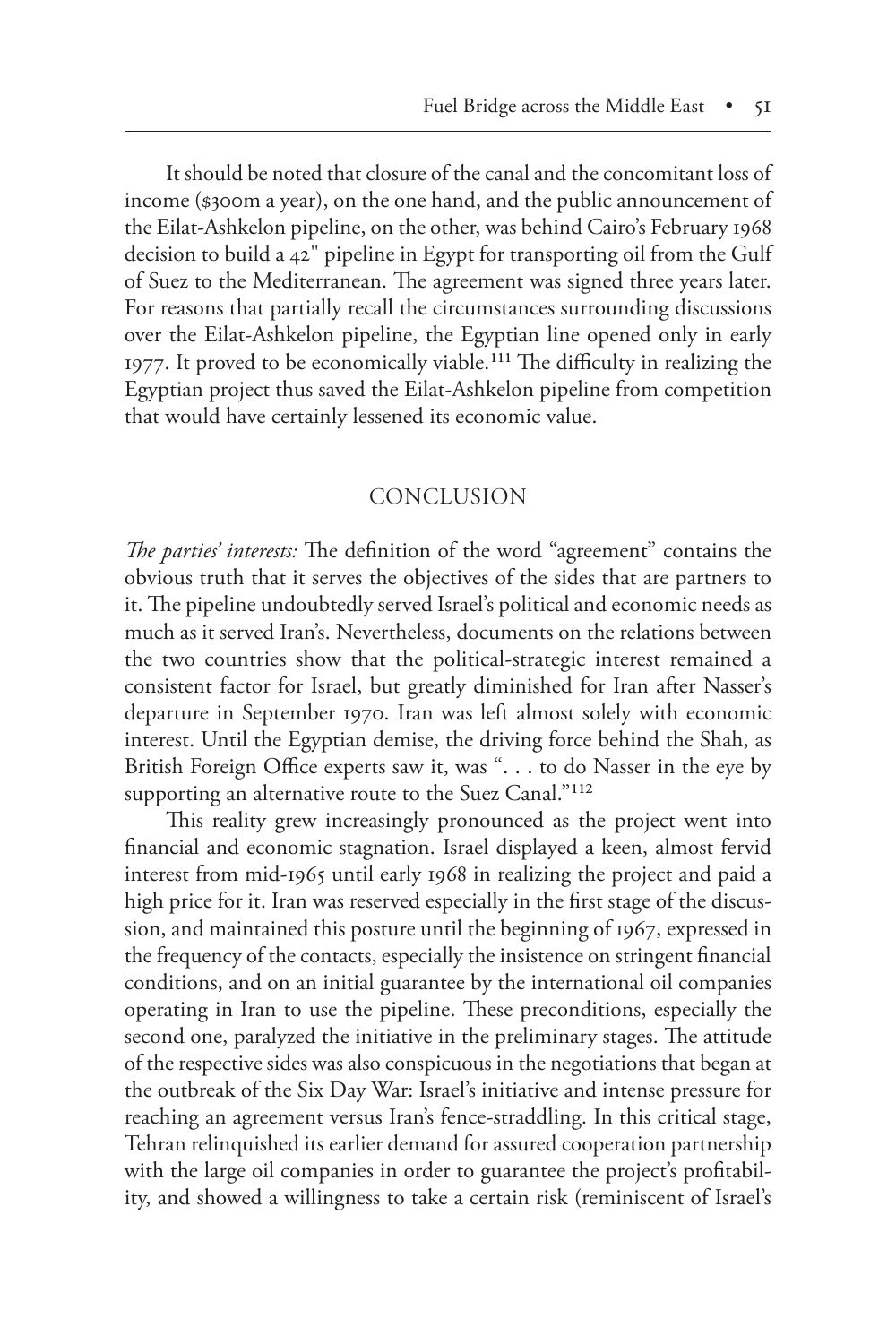position). Irrespective of Egypt's closure of the canal in 1967, Iran held the keys to the entire project.

Israel consistently pressed for an increase in the volume of oil flowing in the pipeline and was even prepared to assume responsibility for the credit for the line's expansion after 1968. In the event that Iran failed to cover its loans in time, Israel would bridge the gap by obtaining intermediary loans.<sup>113</sup> By cementing ties with Iran Israel was also interested in reducing Europe's dependence on Arab oil in general, and on oil that was defined as North African "blackmail" in particular. At the same time it hoped to increase Europe's dependence on oil coming from a country friendly to Israel.114 Iran was more circumspect and restrained. In July 1972, in light of NIOC's enormous commitment to the project, that had unexpectedly doubled, the Iranians pressed Israel to acquire Iran's part in it 115 Only after Israel engaged in "brisk, strenuous, and unsavory activity in the upper windows", was this Iranian proposal removed from the agenda of discussions between the two sides.<sup>116</sup> Still, it resurfaced three years later when, due to a decline in the pipeline's activity, NIOC was hard pressed to honor its financial commitments and asked Israel to underwrite the debt, accompanying the request with a threat: if Israel's answer was negative, NIOC would be forced to ask it to acquire the company's shares.<sup>117</sup> Moreover, Iran did not rule out the possibility of investing in the construction of the Egyptian oil line in 1971 ". . . so that it would be Iranian owned [and] . . . guarantee that the Egyptians would not damage Israel's or anyone else's pipelines, and in order to create another outlet for the export of oil." This flirtation faded *inter alia* because Egypt demanded ownership of the pipeline and insisted that foreign investors' money be considered as prepayment of transportation fees in the pipeline.<sup>118</sup>

Israeli-Iranian relations on the pipeline were asymmetrical. Israel was far more eager (if not desperate) to achieve this partnership, while Iran was skeptical and phlegmatic. Iran's interest in the project was primarily financial and economic; Israel's was economic-strategic of the highest order.

Despite this difference, both sides were equally discreet in keeping their relationship secret and prudent in employing a *modus operandi* in which the Savak and the Mossad cooperated in concealing the relationship.<sup>119</sup> Recently declassified Israeli documentation sheds light on various aspects of Israeli-Iranian relations that, until now, have been the private domain of those people involved (although certain facts were known in foreign diplomatic circles). However, the press of that time occasionally supplied pertinent information, such as the accurate *Sunday Times* article,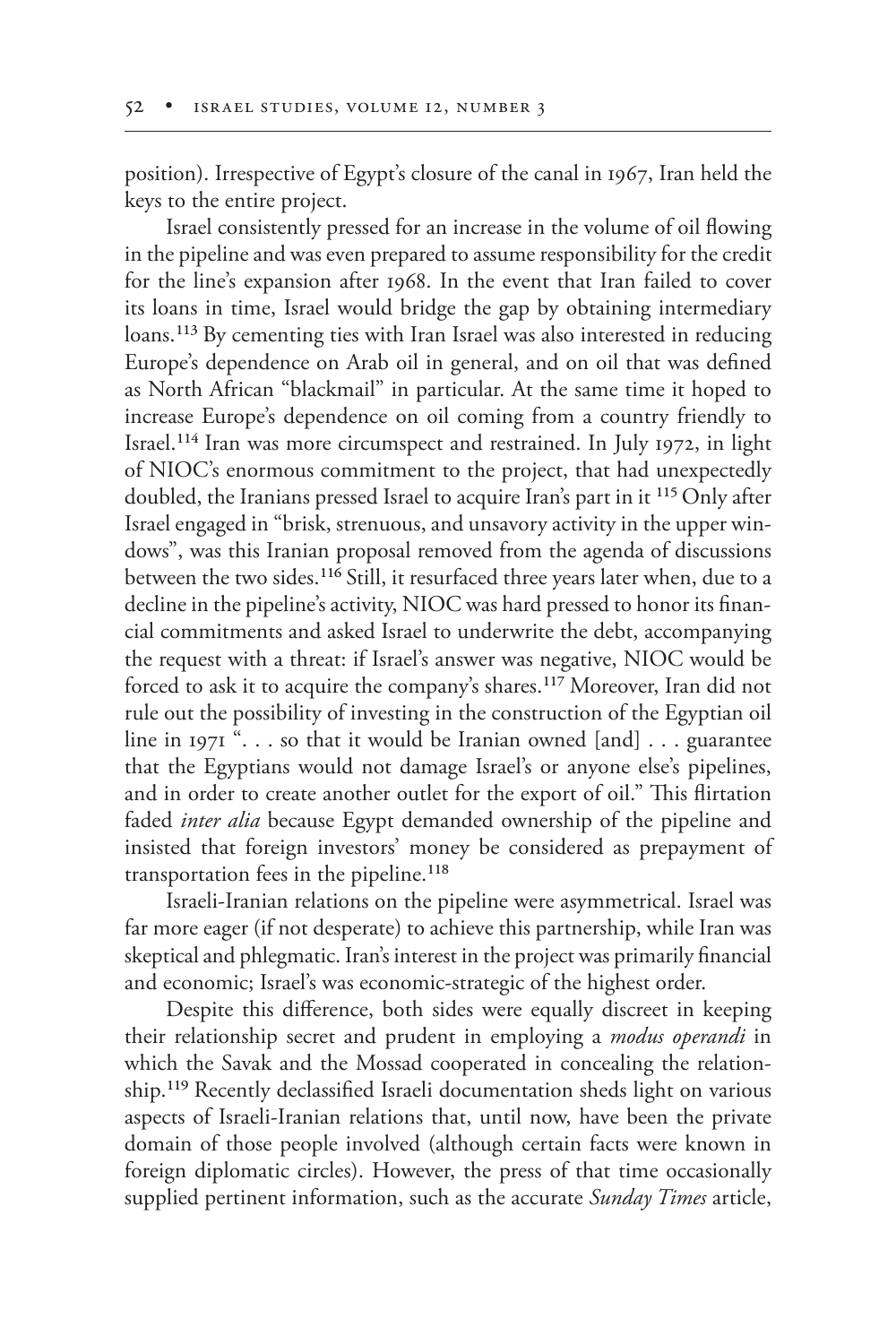"Mystery of the Disappearing Tankers" on December 13, 1970, about the methods of deception and dissemblance used by Israel and Iran.

*The dynamics of the negotiations:* Contact between the sides was mostly characterized by saddling Israel with the burden of finding difficult financial solutions. Not only did this critical element in the negotiations weigh heavily on Israel, but Tehran's concrete demands were also a challenging task. NIOC refused to ask for development loans that had been approved by foreign governments because of the need to safeguard secrecy (a *sine qua non* for the Iranians) and forced the project's planners to seek funding in the regular money market where the interest rates were relatively higher.120 After the German bank finally agreed in the advanced stages of the discussions to demand interest at 6.5%, Iran refused to have NIOC directly involved as the recipient of the loan and rejected the idea that its Iranian subsidiary or a company contractually tied to it would benefit from the loan since Iran's Oil Law required a parliamentary decision on such a matter. If this occurred, the entire Israeli-Iranian connection would be exposed.

At first the Shah did not agree that the loan should appear as aid to Iran within the framework of Iranian-German economic and financial relations. He also rejected the idea of the investment being made outside of Iran.121 Israel's labyrinthine solution was that instead of the Israeli pipeline company receiving a direct loan from the Germans, a subsidiary company would be set up in Iran or Portugal with full ownership rights, and the loan would be given to this company with NIOC serving merely as its guarantor.122 Moreover, succumbing to NIOC's pressure, Israel decided in February 1968 that should the pipeline company fail to honor its commitments, Israel would provide an intermediate loan to bridge the gap thereby freeing the Iranian company of its pledge to pay.

Three years later, Iran's demands regarding additional loans accorded to the joint project were likewise answered positively.<sup>123</sup> Iran refused to guarantee cooperation of the oil companies until the pipeline was completed, insisting that Israel do its utmost to guarantee its part. Simultaneously, heavy pressure was applied on Israel to supply Iran with "safe clients" (as the Shah termed them) who would buy the oil once the pipeline was "open for business".124 Thus the MFA helped secure a major deal with Romania to guarantee its purchase of Iranian crude before the conclusion of the negotiations. Israel agreed to the sale of oil in Constanza, Romania, rather than in Ashdod, in order to minimize damage to Bucharest in the Arab world in the event of disclosure.<sup>125</sup> At a critical juncture in the negotiations Iran suddenly demanded that Israel pledge 8% profit to NIOC's investment, that Israel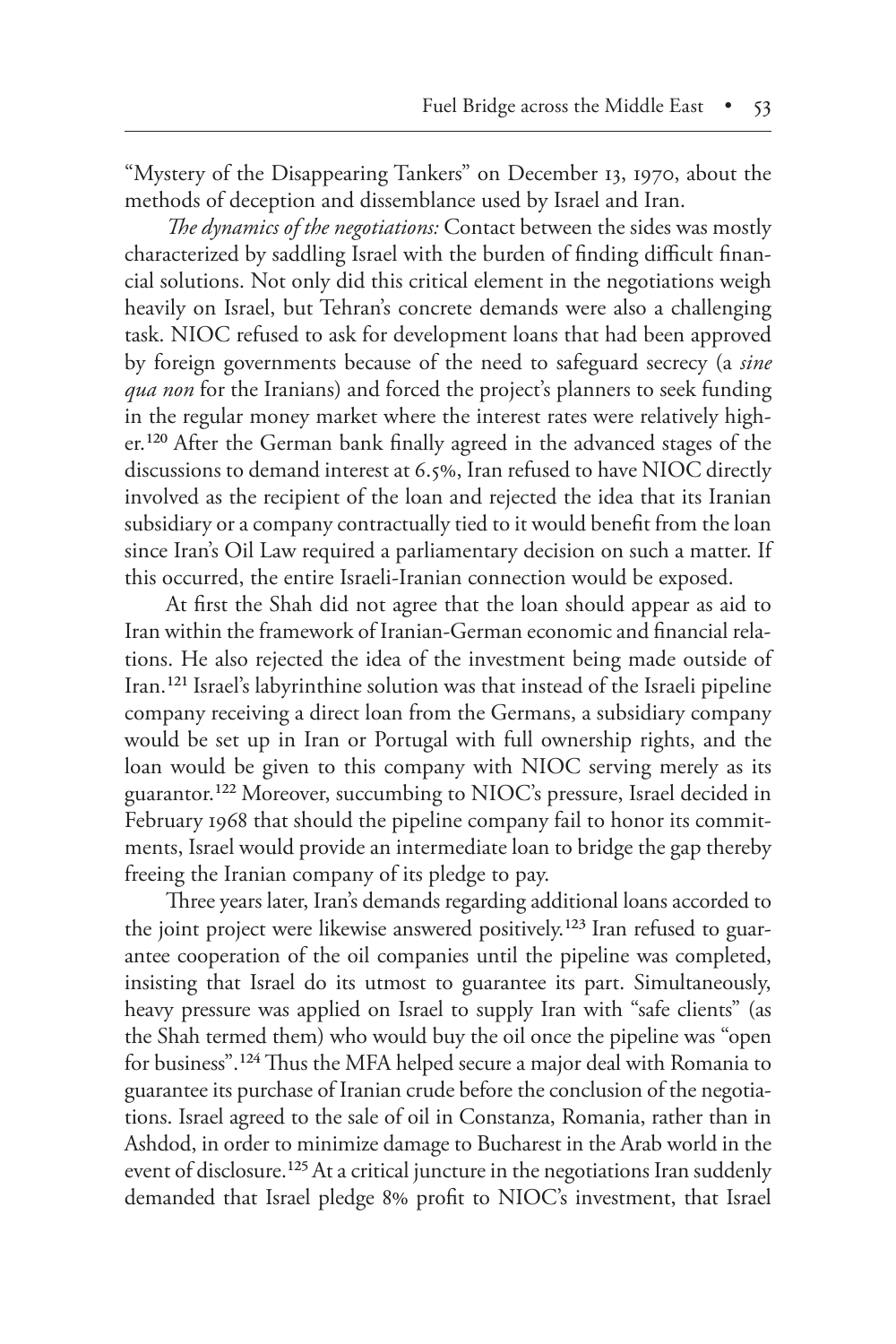assume responsibility for financing the expansion of the pipeline, and that 50% of the ownership remain in Iranian hands (without their equal participation in the financing of the project). Israel rejected these demands outright<sup>126</sup> but was forced to yield on the financing of the pipe's expansion.<sup>127</sup> The shortterm Iranian concession on the official price of oil to be supplied to Israel was therefore manifestly different from the long list of Israeli capitulations.

Israel made wise use of a number of clear-cut advantages during the negotiations. At their outset Israel had already managed to chalk up a decade of experience in its circuitous, yet richly rewarding, relations with NIOC.<sup>128</sup> In the late fifties, Doriel, who initiated and cultivated the Israeli-Iranian connection, was joined by two other envoys, Tehran-born Meir Ezri, who smoothly entered Tehran's high society and the Shah's court, and Yaacov Nimrodi, who had the same success with Iran's military and secret services. This helped detect fluctuations in Iran's political-economic pulse and the meanderings of the pipeline negotiations so that accurate messages could be relayed to Jerusalem. Thus, for example, Israeli officials faced the problem of how to interpret the ambiguous signals from Iran regarding the government's interest in establishing secret ties and its obstinate avoidance of publicly admitting this tendency. Nimrodi recalls his exhaustive efforts to convince the head of Israel's military intelligence, Aharon Yariv, that the source of Iranian behavior was ". . . the Persian philosophy of life: flexibility in everything, moving in such a way that the sheep remain alive, while the wolf is also satisfied."129

Israeli representatives were also extremely effective as conduits for relaying Iranian sensitivities on oil matters. During a major crisis just before the signing of the agreement, Doriel and Ezri informed Eshkol of what they constantly heard in private conversations, That the Iranians felt that they were "taking a risk in pursuing a deal" with Israel a country that was "under a perpetual threat of war", with Arab oil and communist states, which were among Iran's foremost clients, while all of Iran's assets and investments would be in Israel under her "exclusive management".130

Israel's presence in Tehran consisted of hard-pushing advocates of the project, which was an invaluable driving force. Material recently published reveals that in November 1968, after long and tortuous negotiations in which Nimrodi played a key role, Israel agreed to provide Iran with \$75m in credit (over a five year period at 6% interest) for purchasing what at that time was considered a huge quantity of military equipment. Equally surprising, Iran agreed to pay it off with oil after operations on the pipeline began. Although we still await the release of documentation on the exact nature of the linkage between this activity and the pipeline negotiations, it is most probable that Israel used the security credit as a "carrot" in order to obtain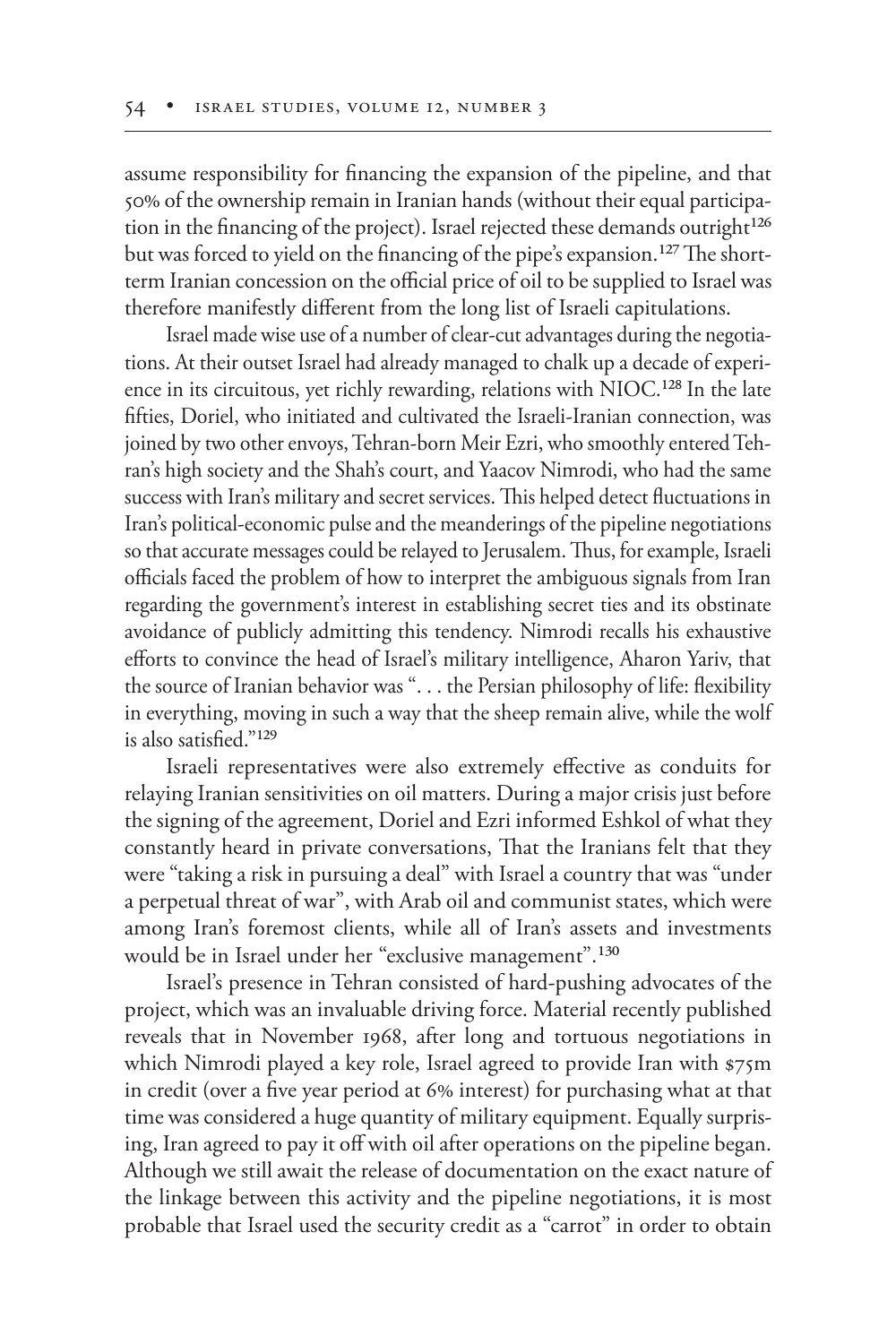Iranian concessions on partnership in the oil supply line.131 Israel very likely also compensated Iran in security-military intelligence and other areas.

Israel's second advantage was of inestimable importance: its ability to secure the cooperation of a number of minor international oil companies that operated in the Iranian market. This enabled it to acquire directly from them enough oil to cover its needs and guarantee an even greater supply in the soon-to-be-operating pipeline. In the late 1950s Israel had cooperated with two minor companies in the Iranian consortium: the Signal Company (which secretly and at a token price bought half of the government's shares in the Israeli oil company Paz) and the Richfield Company.132 These ties helped Israel fill its quota with enough shipments to make the pipeline economically profitable.

Israel's third major asset was not related to Iranian oil at all. Immediately after the Six Day War, Israel made a concerted effort to obtain the agreement of the two partners engaged in oil production in Sinai, the Italian ENI Company and (indirectly) Egypt.<sup>133</sup> Israel offered to buy the oil produced from the wells (of much lower quality than Iranian oil),<sup>134</sup> ship it to Eilat, and transfer it to Ashkelon via the pipeline. The success in reaching an agreement, at an undoubtedly equitable price, was one of the Israel's greatest diplomatic coups. Over 3m tons from this source were conveyed through the pipe in 1970, and 4m tons *per annum* within a few years.135

*The profit and loss balance sheet:* In the absence of written documentation, calculating such a balance sheet is a precarious undertaking since it requires complex data systems and figures reaching back to the late 1970s. This difficulty is magnified in attempting to extrapolate figures from Iran's perspective. Still the project undoubtedly enabled NIOC to sell and market oil on the international market for the first time according to standard CIF (cost-insurance-freight) prices (defined as those that exist in the port of destination, including transportation expenses). This had been the company's primary goal since the Iranian oil industry was nationalized in 1951.<sup>136</sup>

For several years Israel regarded the pipeline as one of its greatest successes. In late January 1968, the British embassy in Tel-Aviv, probably influenced by local enthusiasm, criticized the Foreign Office's traditional position of labeling the Eilat-Ashkelon pipeline a "pipedream" and of trying to prevent its development. The embassy also asserted that British companies should therefore be granted a political "green light" to gather up the "leftovers" of contracts from which other companies had profited.<sup>137</sup>

The project declined following adverse developments in international oil in the wake of the 1973 war although indications of the decline had been observed earlier. The pipeline company had leased a fleet of tankers (with a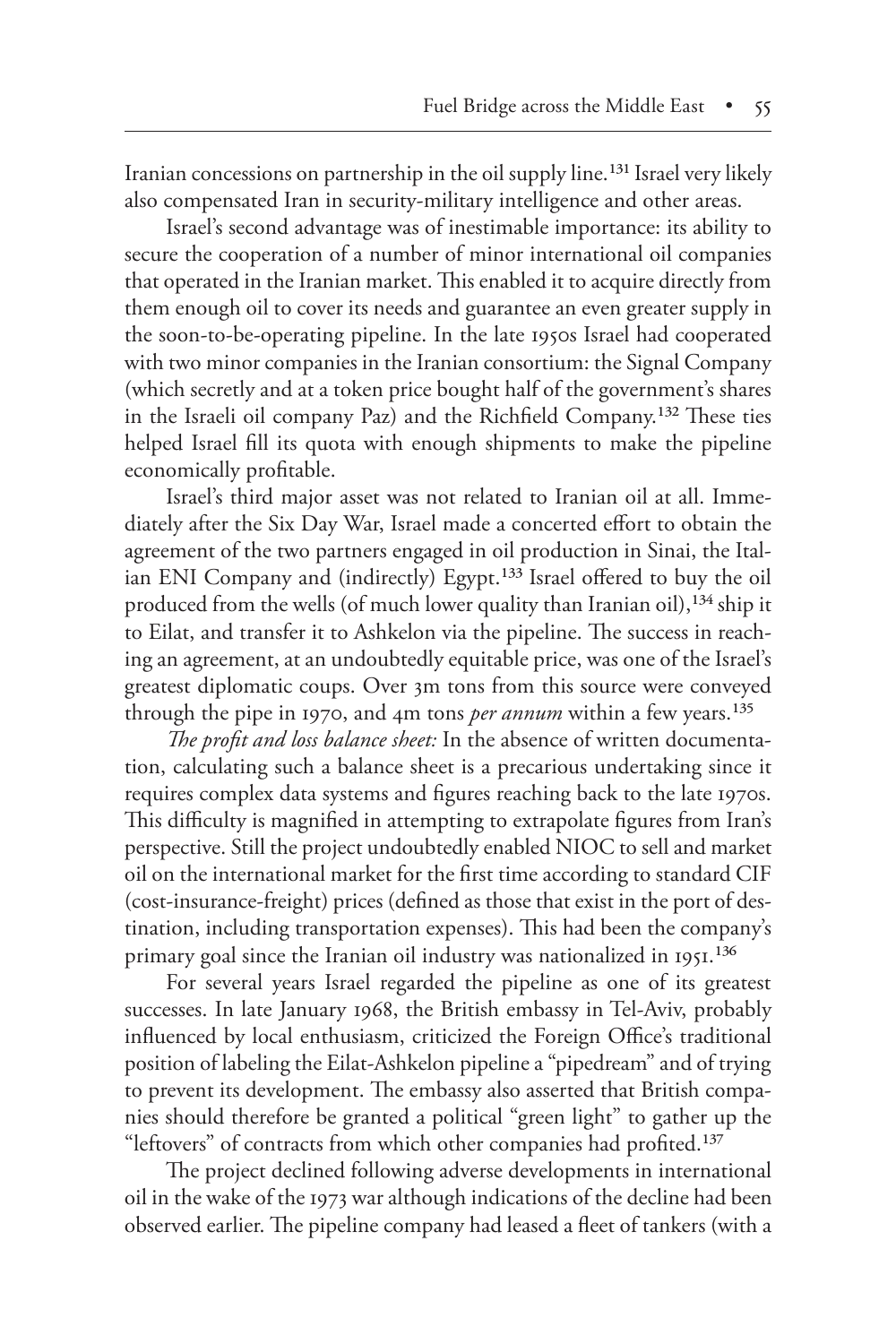capacity of 1.5m tons) on long- and intermediate-term contracts when the price was at an all time high; this transaction accumulated heavy losses.<sup>138</sup> The pipeline carried far less oil than planned, and by the mid-seventies the project showed signs of lowering its volume of activity. Accumulated debts on the loans (the majority of them were from FRG) approached 90m marks at the end of 1975.<sup>139</sup> However the closing of the pipeline was the result of political events following the overthrow of the Shah in 1978. The skepticism that most oil experts felt toward the pipeline before it became operational thus proved correct, as did Rothschild's gloomy predictions. However, for Israel, the project's *raison d'être* was not solely economic profit. In early March 1968 the British embassy perceptively reported that, "nobody in Israel believes that the country will become wealthy because of the pipeline, or, on the other hand, that will it be a burden on the economy."140 A guaranteed supply of Iranian oil was the main issue.

How much influence did the partnership in the pipeline have on Israeli-Iranian oil relations? The answers are sketchy because the relevant material is still classified. Nevertheless, a military intelligence report from March 1970 presents a picture very similar to that of 1960: "The Persians are willing to sell. Our problem is that [they] know that other supply sources are closed to us, so occasionally they demand not only the international price for oil, but also the price of their agreement to sell us oil when others are opposed [to selling it to us] . . .<sup>141</sup> the Persians would like to see the Israeli market expand and have Persia their exclusive supplier, therefore they are disappointed that we are not buying the expected amounts (the oil we are taking out of Sinai has influenced this)."142

Two years later, during a crisis between the two countries, senior Israeli officials argued that Iran "needed [Israel] for military intelligence and oil matters, but now that they have become independent in these areas their need for our assistance decreased. . . . At this stage of [oil] affairs, the most important and sensitive areas in our relations with the Iranians . . . are proceeding as they should be. . . . Nevertheless, we must take into account the possibility that changes in this area too will take place."143 It took a while for this forecast to be realized and Israel's plan for importing a little over 8m tons of crude oil in 1975, included almost 4m tons of crude oil from Iran (and nearly the entire other half from Sinai).144

We therefore conclude that the pipeline guaranteed an uninterrupted flow for most of Israel's oil needs in the decade following the Six Day War, and that from this point of view it was a considerable success. However, a higher price may have been paid because of human nature: a loss of motivation to invest time and energy in seeking alternative sources to Iranian oil.<sup>145</sup>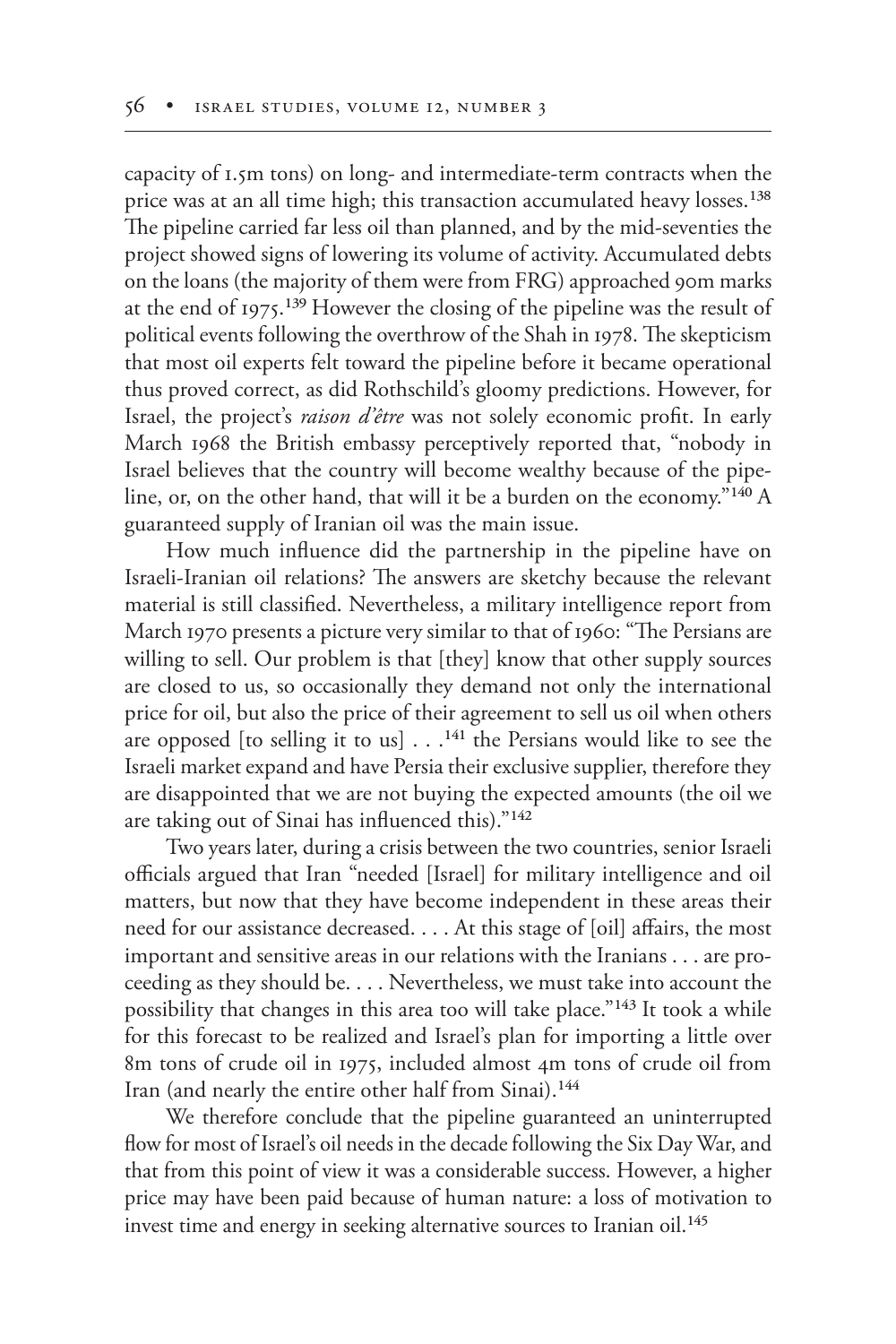| Crude Oil |             |             |                    |                     |
|-----------|-------------|-------------|--------------------|---------------------|
| Year      |             |             | Venezuela<br>Other |                     |
|           | Quantity    | Persian     |                    | (thousands of tons) |
| 1952      | 892         | 274         |                    | 618                 |
| 1953      | 872         |             | 478 (Kuwait)       | 394                 |
| 1954      | 992         |             | 98 (USSR)          | 894                 |
| 1955      | 1024        | 679         | $182$ ("           | 163                 |
| 1956      | 1931        | I772        | ")<br>$123$ ("     | 36                  |
| 1957      | <b>I2I2</b> | 845         |                    | 367                 |
| 1958      | 1256        | II89        |                    | 58                  |
| 1959      | II77        | 1076        |                    | 101                 |
| 1960      | 1375        | <b>I22I</b> |                    | I 54                |
| 1961      | 1462        | 1352        | 73 (Yugoslavia)    | 37                  |
| 1962      | 1463        | 1275        | 15I <sup>''</sup>  | 37                  |
| 1963      | 2574        | 2348        | $189$ ("           | and $37$ (Gabon)    |
|           |             |             |                    |                     |

Appendix A. Sources of oil imports to Israel 1952–1963.

*Heavy Industrial Lubricant (mazut)*

| Year |          | Italy | Venezuela      | <b>USSR</b>         |
|------|----------|-------|----------------|---------------------|
|      | Quantity |       |                | (thousands of tons) |
| 1952 | 167      | I47   | 20             |                     |
| 1953 | 182      | 173   | 9              |                     |
| 1954 | 185      |       | 24             | 161                 |
| 1955 | 382      |       | 8 <sub>5</sub> | 297                 |
| 1956 | 305      |       | 52             | 253                 |
| 1957 | 429      | 74    | 355            |                     |
| 1958 | 446      | 377   | 69             |                     |
| 1959 | 491      | 491   |                |                     |
| 1960 | 572      | 553   | 17             |                     |
| 1961 | 613      | 560   | 73             |                     |
| 1962 | 389      | 389   |                |                     |
| 1963 | 335      | 299   |                | 36                  |

#### *Airplane Fuel*

Between 4 (1955) and 20 (1958) thousand tons almost entirely from the Caribbean.

#### *Benzene*

Between 3 (1954) and 33 (1957) thousand tons from Venezuela and Europe. No import of benzene after 1957. Reliance on independent refining.

#### *Kerosene*

Between 17 (1954) and 30 (1957) thousand tons from Venezuela and Europe. There is no import of kerosene after 1957. Reliance on independent refining.

(Source: Oil Administration File 4475/7, Israel State Archive, Jerusalem.)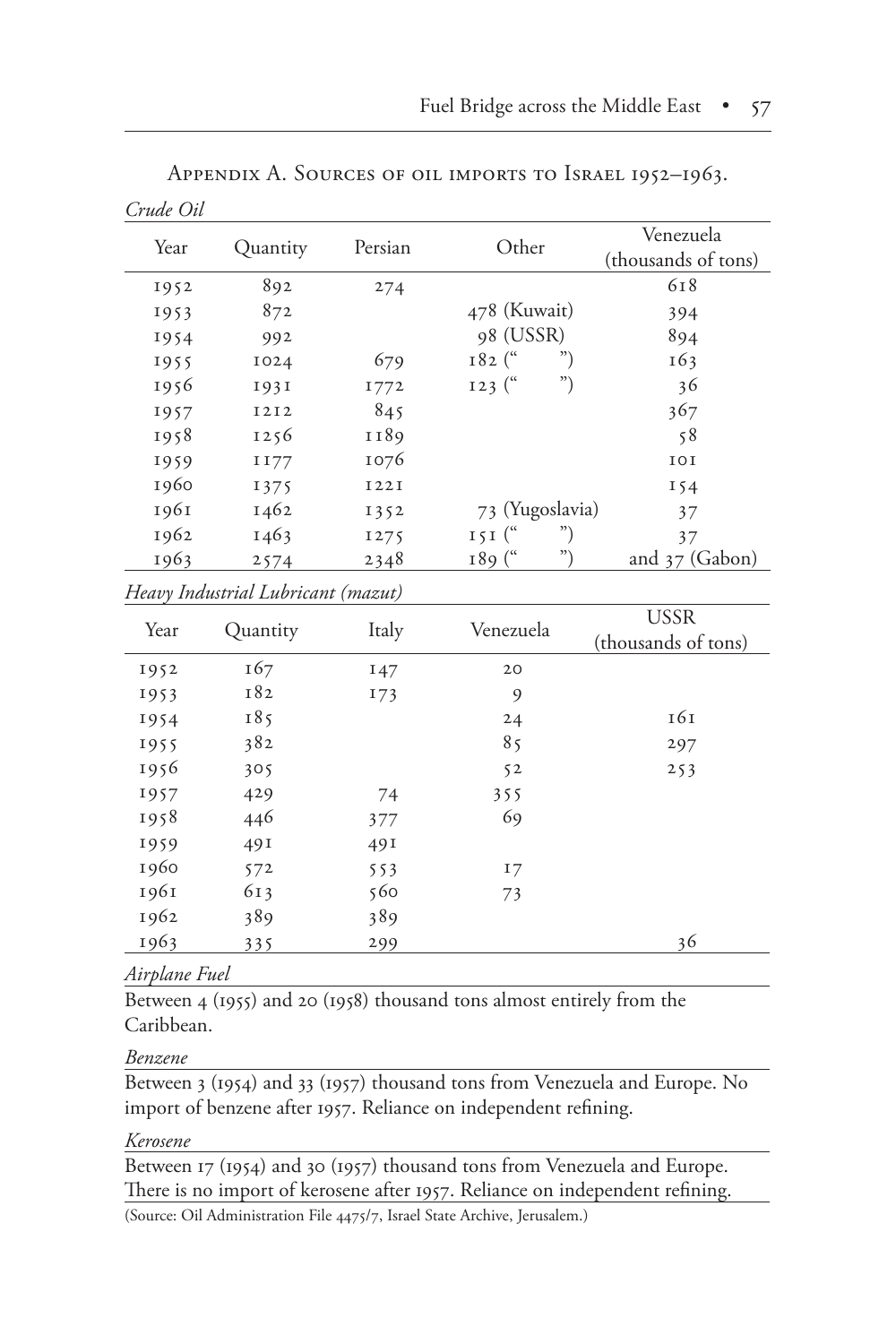## Appendix B. Oil Movement in the Eilat-Ashkelon oil pipeline FEBRUARY 13-DECEMBER 31, 1970.

| Chronaing of tunners in Little |           |                     |
|--------------------------------|-----------|---------------------|
| Patria                         | 40 times  | 37 from Sinai       |
| Siris                          | 34 times  | 25 from Sinai       |
| Samson                         | 13 times  | 5 from Sinai        |
| Leon                           | 14 times  |                     |
| Ronitz                         | 14 times  |                     |
| Atlantic                       | 13 times  | 3 from Sinai        |
| Nivi                           | 3 times   |                     |
| Aquarius                       | 7 times   |                     |
| Taurus                         | 12 times  |                     |
| Nora                           | 5 times   |                     |
| Arges                          | 3 times   |                     |
| Oltania                        | 3 times   |                     |
|                                | 161 times | 70 times from Sinai |

*Unloading of tankers in Eilat*

| Quantity of crude oil unloaded in Eilat monthly (tons in round numbers) |  |
|-------------------------------------------------------------------------|--|
|-------------------------------------------------------------------------|--|

| Total     | 10,676,305 |  |
|-----------|------------|--|
| December  | 1,047,255  |  |
| November  | 1,124,386  |  |
| October   | 968,409    |  |
| September | 898,138    |  |
| August    | 1,233,915  |  |
| July      | 1,093,289  |  |
| June      | 1,092,569  |  |
| May       | 951,576    |  |
| April     | 1,090,380  |  |
| March     | 838,807    |  |
| February  | 337,581    |  |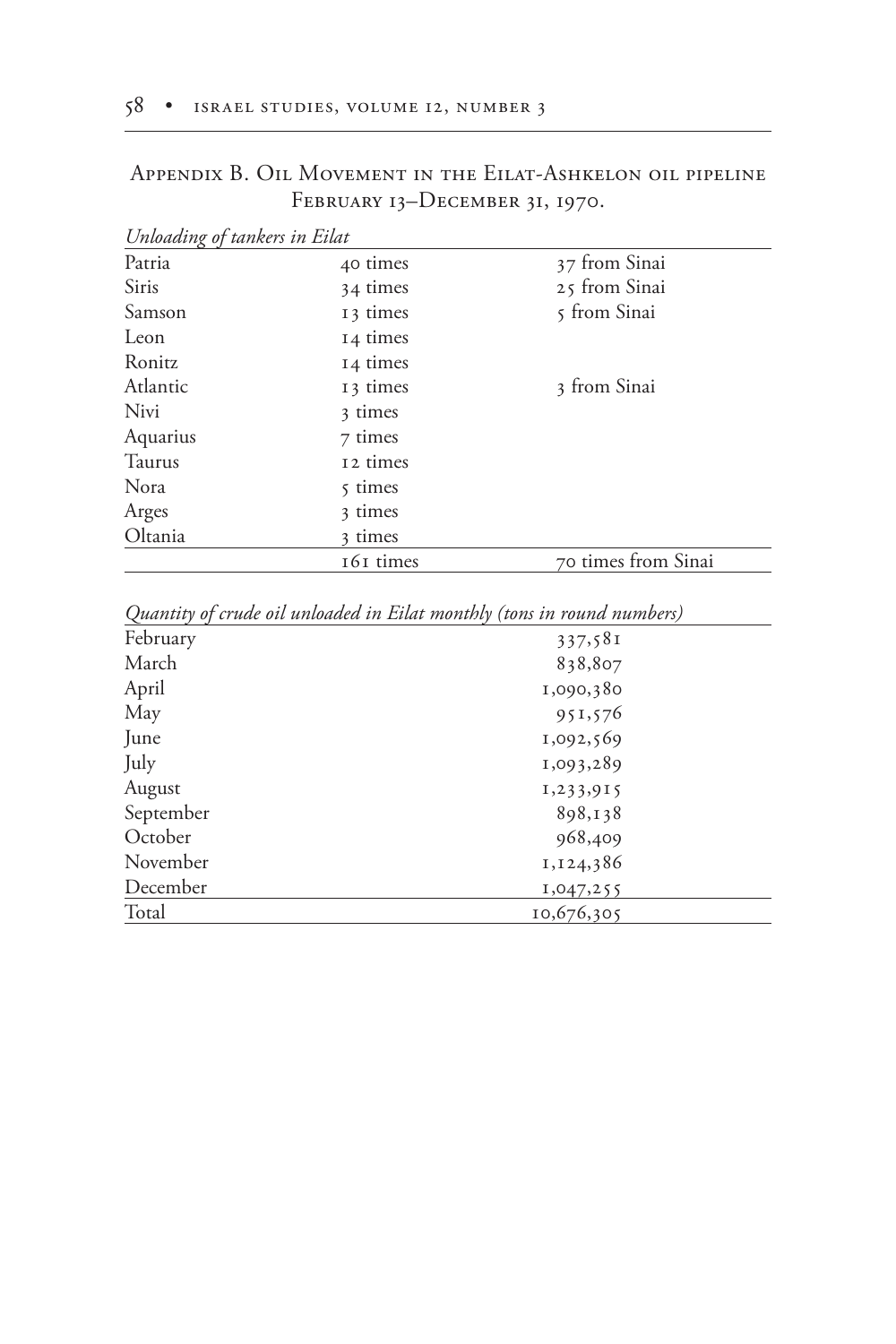|                | Graacs of on and inch sources (tons in round numbers and percentages) |         |          |
|----------------|-----------------------------------------------------------------------|---------|----------|
| Agha Jari      | 3,854,654                                                             | (Iran)  | 36%      |
| Sassan         | 1,541,917                                                             | (Iran)  | I4%      |
| Darius         | 1,223,629                                                             | (Iran)  | I2%      |
| Rostum         | 602,551                                                               | (Iran)  | 6%       |
| Gash Saran     | 87,070                                                                | (Iran)  | $1\%$    |
| Bel. M\Sidri   | 1,673,776                                                             | (Sinai) | 16%      |
| Bel. L\Bel. M. | 1,629,709                                                             | (Sinai) | $I\ 5\%$ |
| Total          | 10,613,286                                                            |         |          |

*Grades of oil and their sources (tons in round numbers and percentages)* 

*Consignees of crude oil in Israel (tons in round numbers and percentages)*

| Delek                | 1,018,560  | $9.5\%$ |
|----------------------|------------|---------|
| Paz                  | 1,571,573  | 14.7%   |
| Sonneborn            | 798,998    | $7.5\%$ |
| <b>Trans Asiatic</b> | 4,204,876  | 39.4%   |
| H.R.L.               | 1,365,903  | 12.8%   |
| Netivei Neft         | 1,425,200  | 13.4%   |
| Metra                | 291,196    | 2.7%    |
| Total                | 10,676,306 | 100.0%  |

(Source: Oil Administration File, 4511/16/gl, Israel State Archive, Jerusalem.)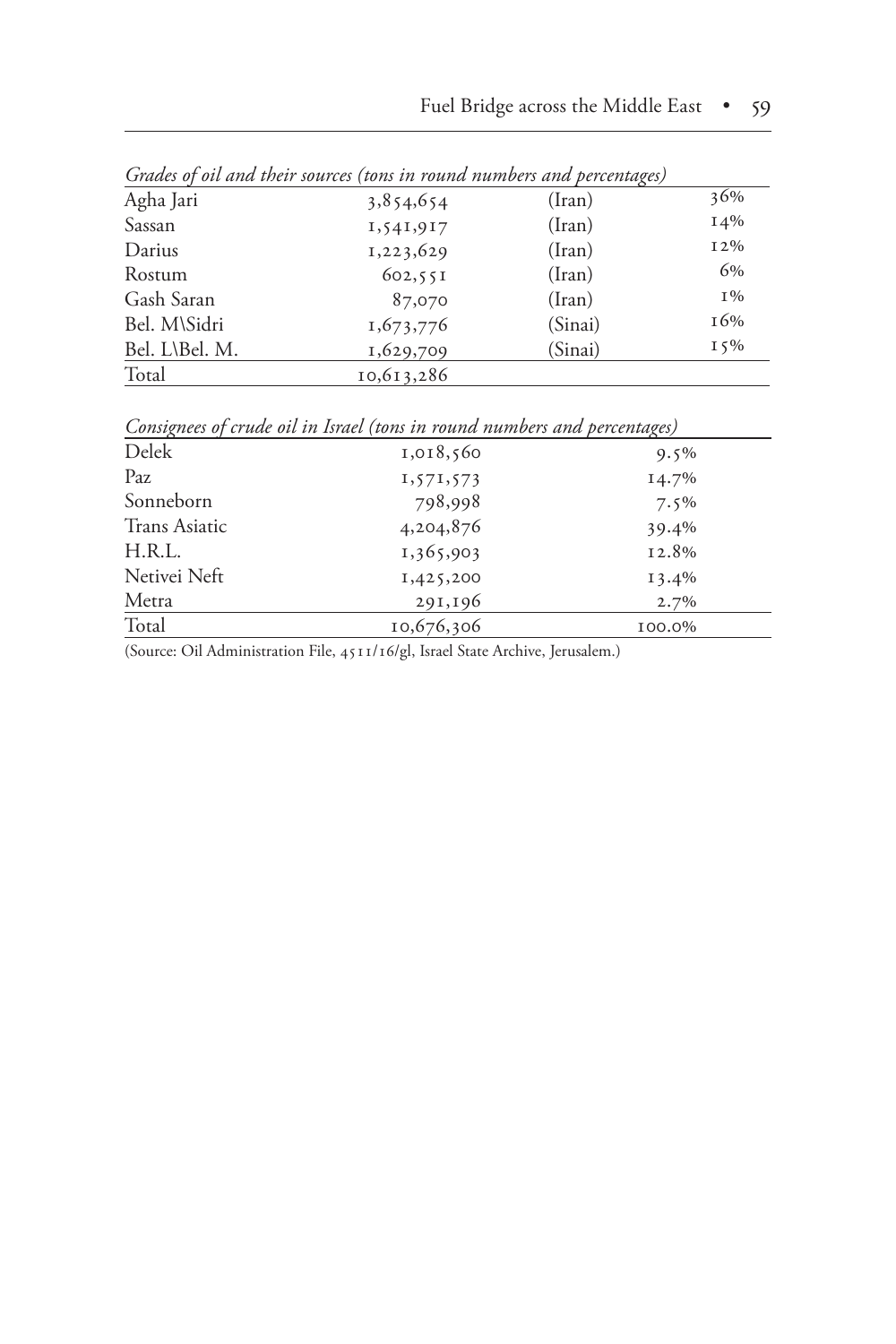## **NOTES**

This article was translated by Moshe Tlamim.

I wish to thank Professors Avi Ben Zvi, Raymond Cohen, Nahum Gross, and Gabi Sheffer for their enlightening comments; and Gilad Livne of the Israel State Archive in Jerusalem for his invaluable assistance.

1. The edicts against publicity which appeared in the *Official Gazette*, July 1958 were still in effect in the 1990s.

2. Uri Bialer, *Oil and the Arab Israeli Conflict 1948–63* (London, 1999). The following analysis and excerpts are based on this work unless otherwise noted. Forthcoming, Uri Bialer, "The Formative Period of Delek—Israel's National Oil Company," in A. Beltran (ed), *Les Compagnies Petrolieres Nationales*, Paris, 2008.

3. On French-Israel relations see Binyamin Pinkus, *From Ambivalence to an Unwritten Pact* (Beer-Sheva, 2005) [Hebrew].

4. Yuval Elizur and Eliyahu Salpeter, *Israel's Oil Adventures* (Tel-Aviv, 1999) [Hebrew].

5. When the idea of laying the pipeline was first raised in the early fifties director-general of the Finance Ministry, Pinchas Sapir, called it, building "castles in the air". He apparently changed his view in late 1956. Elizur and Salpeter, *Israel's Oil Adventures*, 80.

6. On Anglo-Israeli relations in this period, see Mordechai Bar-On, *Of All the Kingdoms* (Jerusalem, 2006) [Hebrew]; Natan Aridan, *Britain, Israel and Anglo-Jewry 1949–57* (London, 2004).

7. In 1963 Israel exported 200,000 tons of distillates, produced from Iranian crude oil, for Space Petroleum Company, Bahamas. Goldstein to Shapira, March 3, 1962, Israel State Archive [hereafter ISA] ISA 4665/9175.

8. Bartel to Moshe [Bartur?], January 12, 1968, ISA 4685/5.

9. Yaacov Arnon, "The Eilat Pipeline: Economic Analysis," December 31, 1963, ISA 4664/910.

10. Bar-Haim to Eban, May 10, 1967, ISA 5256/4.

11. Sherman to Dinstein, January 5, 1964, ISA 4664/910.

12. Gazit to MFA, February 23, 1966, ISA 3998/6.

13. Dinstein to Giron, June 1965, ISA 4664/9106.

14. Israel started receiving NIOC-produced oil in late 1963. Bialer, *Oil and the Arab Israeli Conflict 1948–63.*

15. See the calculations made in October 1965, ISA 6437/4.

16. *Ibid.*

17. See undated table, probably from early 1966, ISA 4664/10.

18. Zvi Dinstein to Zvi Doriel, December 8, 1965, ISA 8437/4. Uri Bialer, "Fuel from Iran, Zvi Doriel's Assignment in Tehran 1956–63, Part 1," *Iyunim Bitkumat Israel*, 8 (1998) 150–80 and "Fuel from Iran, Zvi Doriel's Assignment in Tehran 1956–63, Part 2,", *Iyunim Bitkumat Israel*, 9 (1999) 128–66 [Hebrew]; and Uri Bialer, "The Iranian Connection in Israel's Foreign Policy 1948–1951," *Middle East Journal*,

39.2 (1985) 292–315.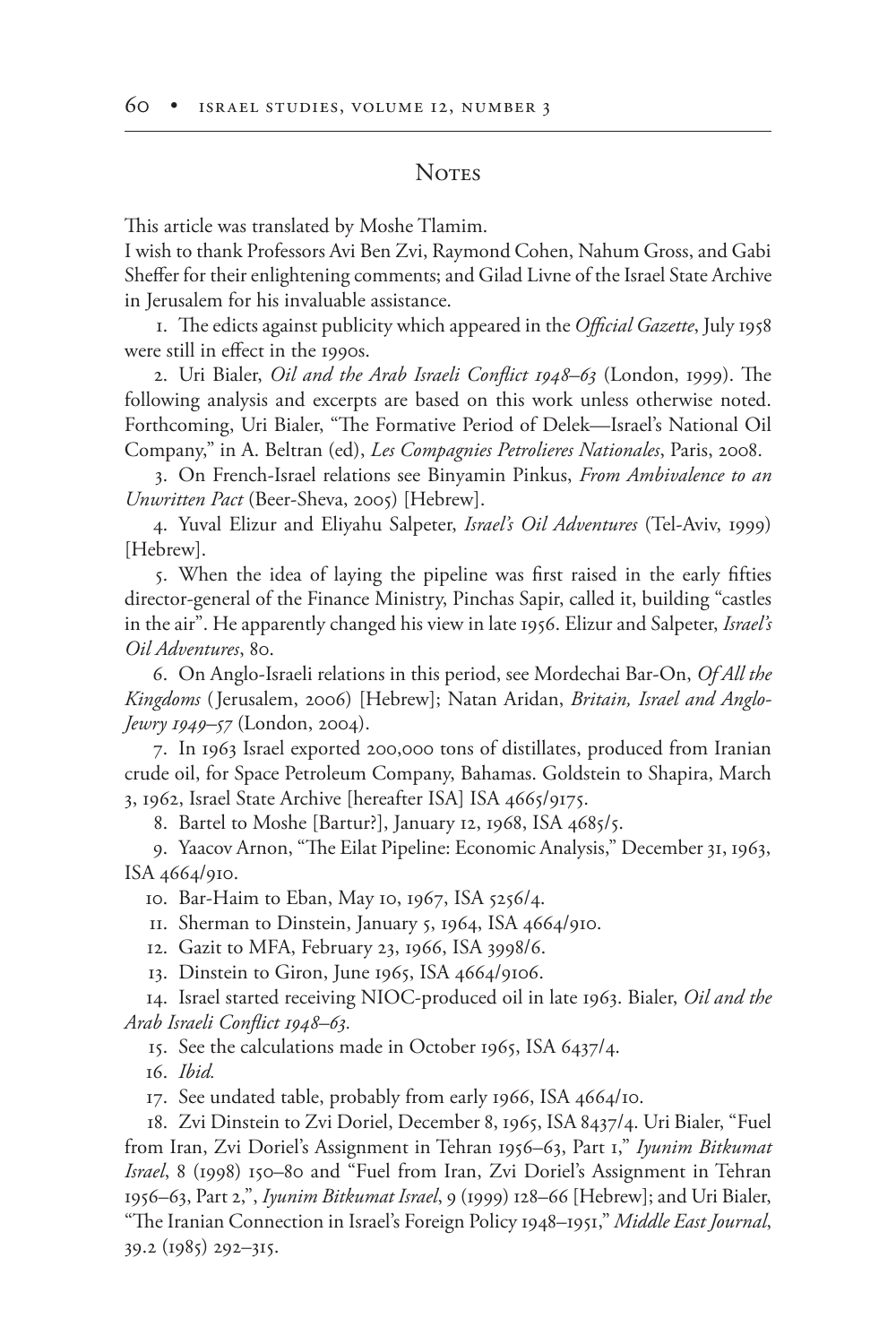19. The date and transcript of the conversation were not found in the ISA. See references in Meir's dispatch to the Shah, July 25, and Ashbel to Amir, August 6, ISA 8437/4. In late July, Israel sounded out the US on the plan and concluded that the Americans had been "positive" towards it. Gazit to MFA, July 29, 1965, ISA 7228/28.

20. Weiner to Meir, August 24, 1965, ISA 8437/4. Engineer Fatollah Nafici directed the Department of Oil Production and Refining at NIOC, which was headed by Manuchehr Eqbal. Navon to the MFA's Economic Division, February 2, 1966, ISA 3165/3.

21. Shinar to Dinstein, September 13, 1965, ISA 8437/4. On Shinar's previous endeavors, see Yeshayahu Jelinek, "Implementing the Luxembourg Agreement: The Purchasing Mission and the Israeli Economy," *Journal of Israeli History*, 18, 2–3 (1997) 191–209.

22. Memo on profitability figures for constructing the Eilat pipeline, October 1965, ISA 8437/4; Gazit to MFA, February 23, 1966, ISA 3998/6.

23. Soroker to Dinstein, January 20, 1966, ISA 8437/4.

24. Legation in Tehran [hereafter Legation if not otherwise stated] to MFA, October 31, 1965, ISA 8437/4.

25. Doriel to MFA, November 30, 1965, ISA 8437/4.

26. Legation to MFA, January 5, 1966, ISA 8437/4.

27. Legation to MFA, March 29, 1966, ISA 8437/4.

28. Based on reports of discussions held on January 14 and 16, 1966, ISA 8437/4.

29. Gazit to Eban, May 30, 1966, ISA 8437/3.

30. Memorandum, February 5, 1966; Shinar to Sapir, January 30, 1966, ISA 8437/4. Hermann Abs joined the Deutsche Bank's board of directors in January 1938. During the Nazi period he managed the bank's foreign business department. After the war, following brief imprisonment by the Allies, he took part in the reconstruction of Germany and worked for the reunification of Germany's large banks that had been dismantled after the war. His efforts were successful. In 1957 he became the first spokesman of the reunited Deutsche Bank, a position he held until 1967 when he was appointed chairman of the bank's supervisory board. There has been a heated debate among historians regarding his role during the Nazi period. Lothar Gall, "Herman Josef Abs and the Third Reich: A Man for all Seasons?" *Financial History Review*, 6.2 (1999) 147–202; Harold James, *The Deutsche Bank and the Nazi Economic War against the Jews: The Expropriation of Jewish-Owned Property* (New York, 2001); Harold James, *The Nazi Dictatorship and the Deutsche Bank* (New York, 2004).

31. Shinar to Sapir, February 8, 1966, ISA 8437/4.

32. Shinar to MFA, March 13, ISA, 8437/4, and the bank's letter to Nafici and Shinar, March 15, 1966, ISA 8437/4.

33. Legation to MFA, March 28–29, 1966, ISA 8437/4.

34. The visit never took place. The legation handed the memo to Nafici with palliating explanations. Shinar to Legation, March 28, 1966, ISA 8437/3.

35. Legation to Sapir, April 21, 1966, ISA 8437/3.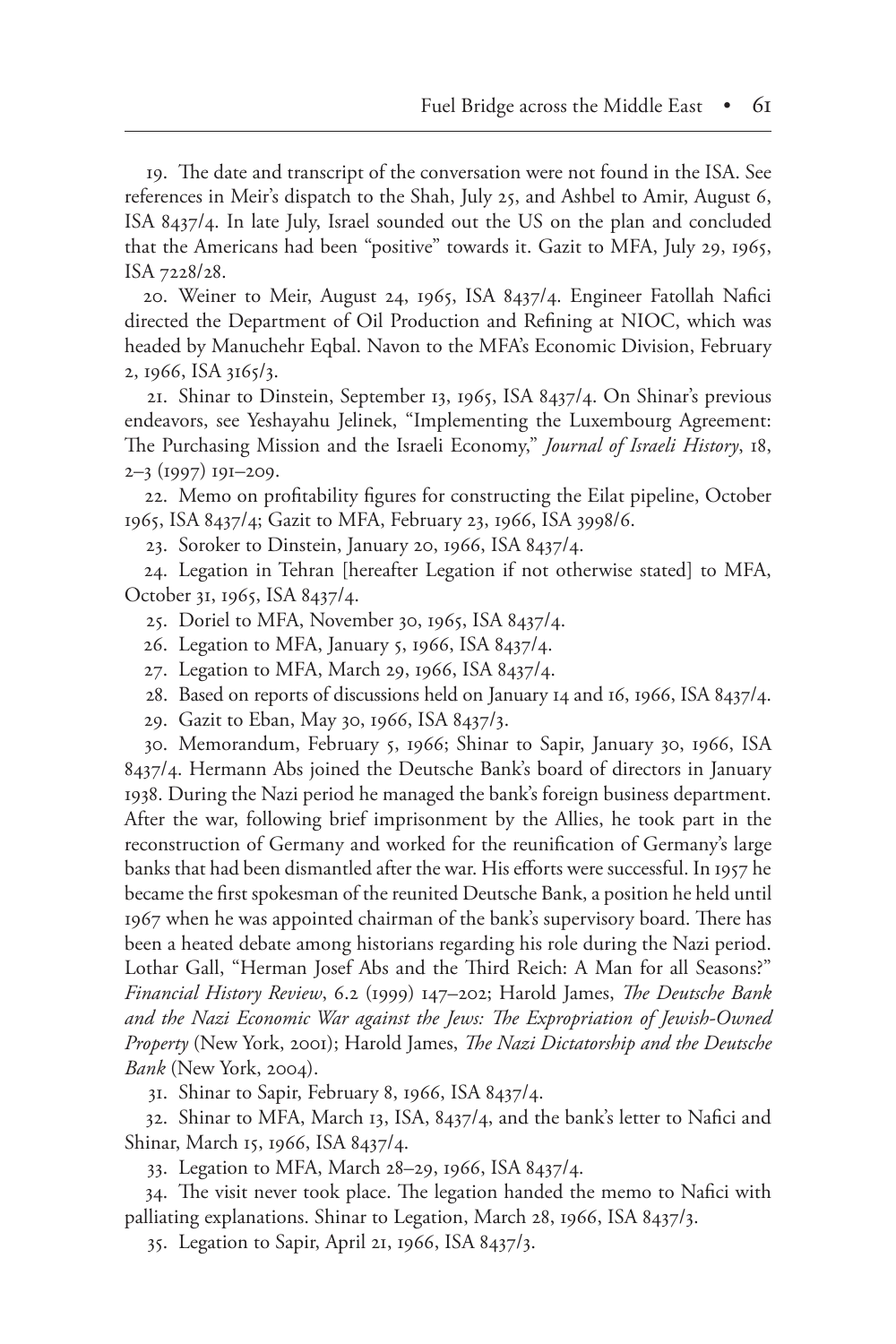36. Shinar to Sapir, February 7, 1966, ISA 8437/4.

37. Dinstein to Avigdor Baor, the Mossad agent in Tehran, March 15, 1966, ISA 8437/4. Baor's intensive involvement in oil matters stemmed from the fact that Savak, the Iranian agency responsible for intelligence and national security, was in charge of overall relations with Israel. Meir Ezri, *Anyone of his People Among You: Mission in Iran* (Or Yehuda, 2001) 63, 342 [Hebrew].

38. Legation to MFA, April 28, 1966, ISA 8437/3; Soharb Sobhani, *The Pragmatic Entente: Israel-Iranian Relations, 1948–1988* (New York, 1989) 78.

39. Legation to MFA, April 24, 1966, ISA 8437/4.

40. Legation to MFA, April 28, 1966, ISA 8437/4.

41. Legation to MFA, May 3, 1966, ISA 8437/4.

42. Legation to MFA, April 28, 1966, ISA 8437/4.

43. Shinar to MFA, May 10, 1966, ISA 8437/5.

44. Shinar to MFA, May 24, 1966, ISA 8437/3. He felt that the likelihood of improving the terms of the loan was minimal because the Bundes Bank had raised the interest rates on regular commercial loans to 8–9%. Shinar to MFA, May 27, 1966, ISA 8437/3.

45. Gazit citing Dinstein in his (Gazit's) letter to Eban, May 30, ISA 8436/3; Eban to Sapir, June 13, 1966, ISA 8437/5.

46. See transcript of the meeting, and Gazit to Ezri, June 28, 1966, ISA 8437/5.

47. Doriel to MFA, 8 June 8, 1966, ISA 8437/5.

48. For BPs' perspective, see Jim Bamberg, *The History of the British Petroleum Company,* vol. 2 *The Anglo-Iranian Years 1928*–*1954* (Cambridge, 1994). In 1955, the company agreed to sell Iranian crude oil to Israel: Bialer, *Oil and the Arab Israeli Conflict 1948–63*.

49. Memorandum, August 18, ISA 8437/5. The Shah approved the decisions in the Tel-Aviv meeting and, according to Nafici, ordered that "accelerated progress" be made. Doriel to Baor, September 1, 1966, ISA 8437/5.

50. Correspondence, September 20, 1966, Foreign Office, London [hereafter: FO or FCO] FO 371/187634, 10D1531/3.

51. Goodison to British Embassy, Tel-Aviv, September 28, 1966, FO 371/187634, 10D1531/3. Despite the improvement in Anglo-Israeli political relations from 1958, the FO retained its position on British oil policy towards Israel. On the subject see Orna Almog, *Britain, Israel, and the United States, 1955–1958* (London, 2003); Moshe Gat, *Britain and the Conflict in the Middle East, 1964–1967: The Coming of the Six-Day War* (Westport, 2003).

52. Ben-Dror to MFA, September 23, 1966, ISA 8437/5.

53. Correspondence, FO 371/187634.

54. Remez to MFA, September 24, 1966, ISA 8437/5.

55. Correspondence, October 11, 1966, FO 371/187634.

56. FO to the British Ambassador in Oslo, January 6, 1968, FCO 54/22.

57. Gilad to Gazit, January 8, 1967, ISA 3999/4.

58. Doriel to Baor, June 4, 1967, ISA 3165/3.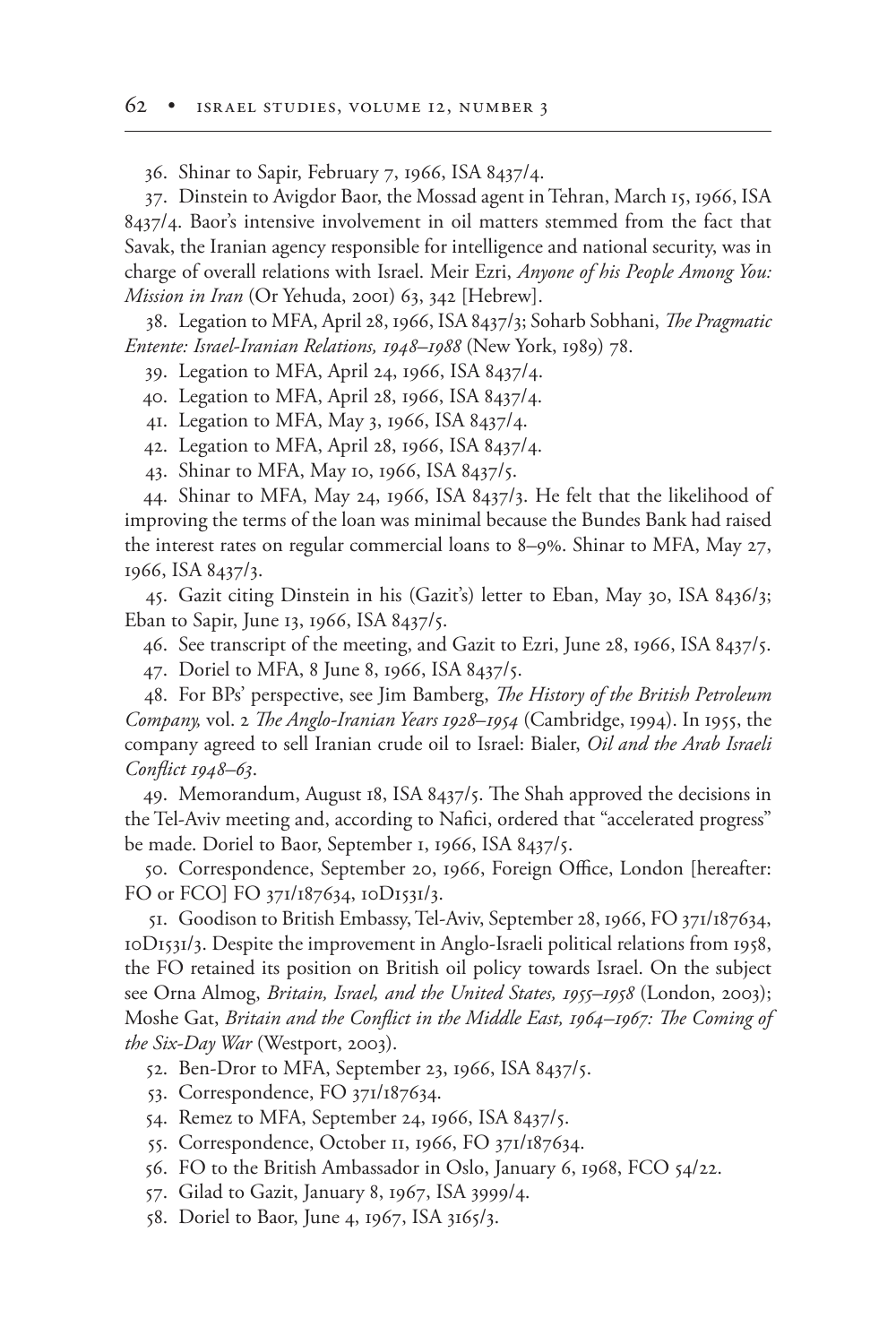59. Ben-Haim to Eban, May 10, 1967, ISA 5256/4.

60. Legation to MFA, June 4, 1967, ISA 5256/4.

61. Legation to MFA, June 13, 1967, ISA 8437/6.

62. Legation to MFA, June 17, 1967, ISA 3165/3.

63. Legation to MFA, June 16, 1967, ISA 8437/5.

64. Ben-Dror to MFA, June 27, 1967, ISA 8437/6.

65. Harold Wilson *The Chariot of Israel: Britain, America and Israel* (New York,

1982). During his tenure as prime minister, the UK not only sold arms to Israel, it also supplied Jerusalem with plutonium. BBC Newsnight, March 10, 2006. See also Moshe Gat, "Britain and the Occupied Territories after the 1967 War," *MERIA*, 10.4 (2006).

66. Remez to MFA, June 25, 1967, ISA 8437/6. Sieff succeeded his father, Baron Sieff, and uncle, Simon Marks, in the family's retailing business Marks & Spencer, which was founded by his maternal grandfather, Michael Marks. Sieff was vicechairman of the company from 1965 to 1967.

67. Soroker to MFA, July 13, 1967, ISA 8437/6

68. Shamir to MFA, June 27, 1967, ISA 8437/6.

69. Doriel to MFA, July 13, 1967, ISA 8437/6.

70. Doriel to MFA, July 27, 1967, ISA 8437/6.

71. Owen's memorandum, July 20, and Symons' memorandum, August 4, 1967, British Treasury Papers, (hereafter: T) T 317/1463.

72. Hillel to Legation, September 3, 1967, ISA 8437/6.

73. Sapir to Legation, September 4, 1967, ISA 8437/6.

74. Ezri to MFA, September 5, 1967, ISA 8437/6.

75. Elizur and Salpeter, *Israel's Oil Adventures*, 97. The sentence is absent in the declassified report.

76. Sapir to Eshkol, September 12, 1967, ISA 8437/6.

77. Sapir to Finance Ministry, September 12, 1967, ISA 8437/6.

78. Legation to MFA, September 14, 1967, ISA 8437/6.

79. Chelouche to Sapir, September 22, 1967, ISA 8437/6. In 1957, prior to his involvement in NIOC, Dr. Manuchehr Eqbal was a former prime minister of Iran.

80. See correspondence, ISA 8437/6.

81. Ravin to Sapir, October 16, 1967, ISA 8437/5.

82. Doriel to MFA, December 27, 1967, ISA 8437/5 On February 15, 1968, the apparently well informed British ambassador in Tel-Aviv sent the FO a long report on the sensitive and for Israel totally undesired affair which speculated that "the price to be paid [for it] may be Dinstein's head", FCO, 17/597. It stated that in September 1967 Israel realized that the early positive responses from foreign elements to the pipeline justified initiating a vigorous campaign for guaranteeing financial backing and the flow of oil when the line opened. A month later Dinstein reported that he was given responsibility for attaining these goals. Sapir, who was closest to Baron Rothschild, was asked to contact the Jewish banker and convince him to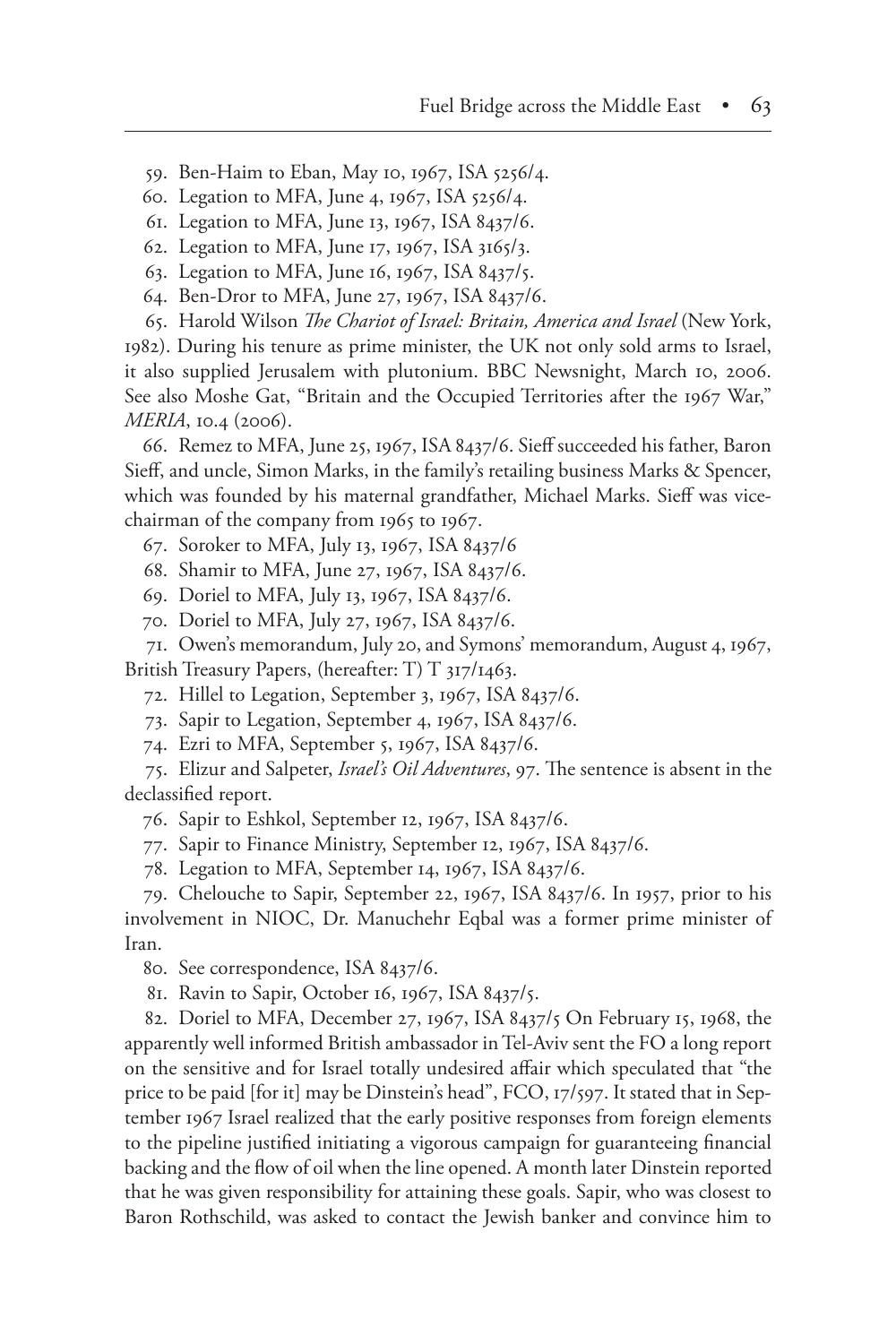join the project. Sapir did not divulge to Rothschild that Israel was deeply involved in the practical stages and in contact with other parties. Rothschild considered the project economically unviable. The affair erupted when Rockefeller, president of Chase Manhattan Bank, asked Rothschild for his support, and told him about the progress in the negotiations between him and Dinstein on the pipeline. Rothschild was offended "having appeared as a fool in international financial circles, and having always regarded himself as a Zionist and privy to Israel's most sensitive economic decisions". He denied any connection to the pipeline and disparaged the entire project. Israel's "tactless" counter-response was to make it known that it would pursue the project "with or without the baron". He publicly criticized Israel for not informing him of the pipeline, which undoubtedly had an impact on Tri-Continental of which he headed. He threatened that the interests of the company's shareholders would have to be taken into consideration. Sapir was dispatched to Paris to salvage something from this unfortunate crisis.

- 83. Sapir to Dinstein, October 16, 1967, ISA 8437/5.
- 84. Chelouche to Doriel, October 8, 1967, ISA 8437/5.
- 85. Yaffe to Legation in New York, October 20, 1967, ISA 8437/5.
- 86. Ezri to MFA, October 23, 1967, ISA 8437/5.
- 87. ISA C 6357/3166.
- 88. Weiner to MFA, ISA 8437/5.

89. Ezri to Sapir, October 30, 1967, ISA 8437/5. Dr. Amuzegar became prime minister of Iran in August 1977.

- 90. Ezri to MFA, November 2, 1967, ISA 8437/5.
- 91. Ezri to MFA, November 26, 1967, ISA 8437/5.
- 92. Legation to MFA, November 14, 1967, ISA 8437/6.
- 93. Eban to Sapir, February 4, 1968, ISA 5256/4.

94. The analysis is based on Dinstein's dispatch to the legation, and on Shinar's dispatch to MFA on February 6, 1968, ISA 6822/1 On Israel-FRG relations see Yeshayahu A. Jelinek, *Deutschland und Israel 1945–1965: ein neurotisches Verhältnis*  (München, 2004 [German]; Otto R. Romberg, (ed), *Forty Years of Diplomatic Relations between the Federal Republic of Germany and Israel* (Frankfurt, 2005).

- 95. Doriel to MFA, February 11, 1968, ISA 6822/1.
- 96. Ezri and Doriel to MFA, February 24, 1968, ISA 6822/1.
- 97. Ezri, *Anyone of his People Among You: Mission in Iran*, 346.
- 98. Elizur and Salpeter, *Israel's Oil Adventures*, 98–99.
- 99. Bar Zeev to Sapir, April 23, 1968, ISA GL 4665/9175.
- 100. British Embassy in Tel-Aviv to FO, February 16, 1970, T 317/1463.

101. Fuel Authority Report, December 1970. See Appendix B for the first-time publication of details on the use of the pipeline.

- 102. Eban to Meir, December 13, 1970, ISA 5256/4.
- 103. Turgeman to Vered, January 7, 1972, ISA 5316/4.
- 104. Fuel Authority correspondence, ISA 445/12.
- 105. Memorandum, January 26, 1970, FCO 67/429.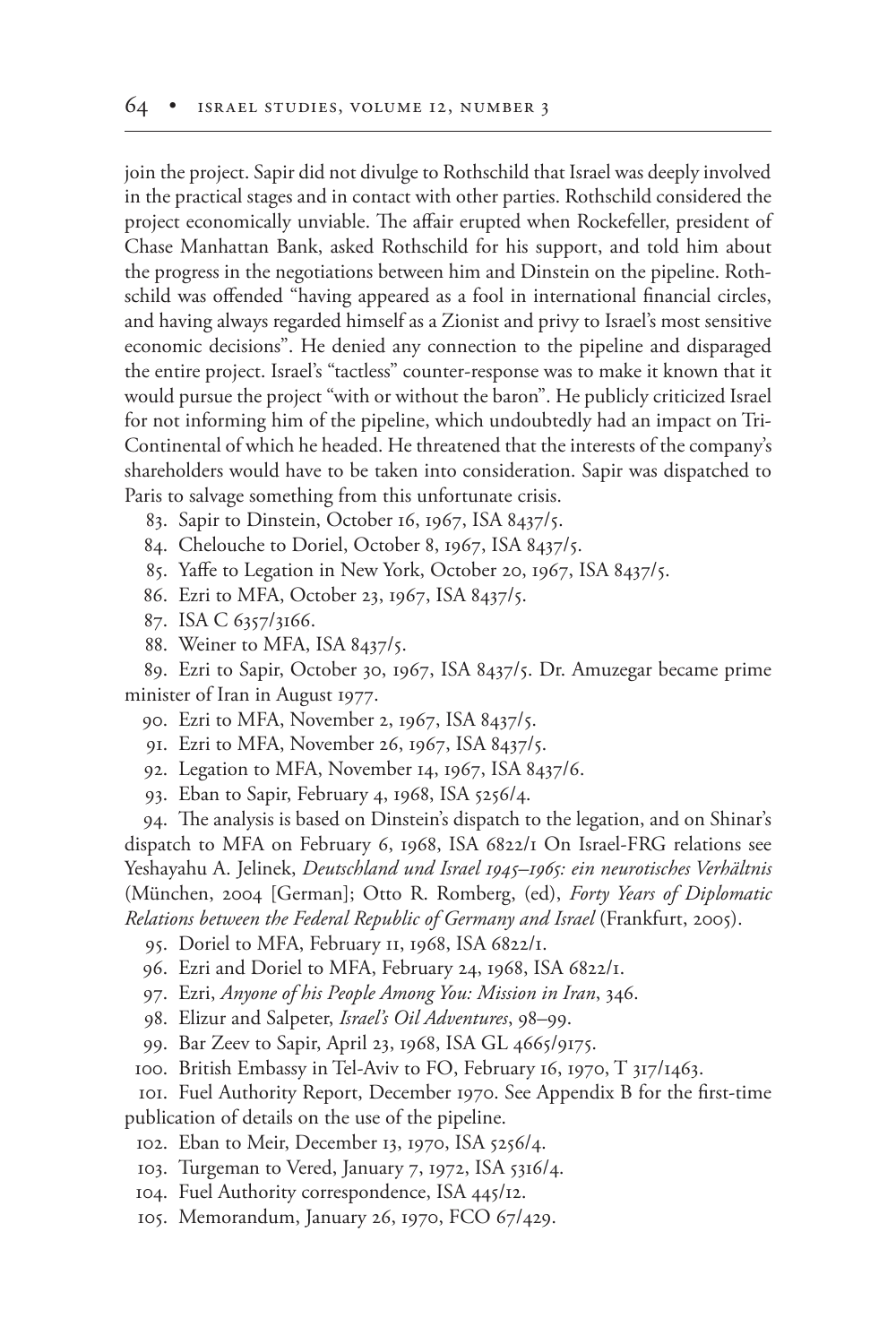106. Report, October 8, 1970, State Department Papers, Washington, File PET 10–2 ISR.

107. Memorandum, June 15, 1970, FCO 17/1278.

108. On the general topic see Haim Barkai, "Israel's Energy Sector in the 1960s and 1970s," (Paper 84.03) Falk Institute for Economic Research in Israel (Jerusalem, 1984); Margit Cohn, "Fuzzy Legality and National Style Regulation: Government Intervention in the Israel Downstream Oil Market," *Law & Policy*, 24.1 (2002) 51–88.

109. Elizur, Salpeter, *Israel's Oil Adventures*, 102. The agreement between the Oil Consortium and Iran, finalized in late March 1973, substantially increased NIOC's share of the local market. Israel estimated it would allow sales to reach 15m tons of crude oil *per annum,* compared to the previous 2.5m tons. The forecast for 1980 was 75m tons. Ben Yohanan to MFA, May 31, 1973, ISA 5315/35.

110. Yossi Melman claimed in his article "This is how we lost the Iranians," *Ha'aretz*, December 6, 2006, that after the Shah's fall, Israeli directors of Trans Asiatic tried to establish a secret dialogue with NIOC representatives in order to reach a divestment agreement, but Iran wanted nothing to do with Israel. According to Melman, the peace agreement with Egypt in 1979 saved Trans Asiatic from bankruptcy. It included an Egyptian commitment to sell Israel oil in place of the loss of the Sinai oil fields. Egyptian oil, at approximately 1.5m tons a year, was shipped to Eilat, from where it was piped to Ashkelon, and then carried to refineries in Haifa and Ashdod. For twenty years Iran and Israel have been legally contesting their mutual claims for compensation related to the cessation of the company's activity in 1978. On later relations between Iran and Israel see Gwadat Baghat, "The Islamic Republic and the Jewish State," *Israel Affairs*, 11.3 (2005) 517–534.

111. Elie Podeh, "Making a Short Story Long: The Constructing of the Suez Mediterranean Oil Pipeline in Egypt 1967–1977," *Business History Review*, 78.1 (2004) 61–109. In 1966, following initial reports of Egyptian plans for an oil pipeline linking the Gulf of Suez to the Mediterranean, officials at the Italian oil company ENI, which had wells in Sinai, told Israeli officials that "there was no chance" of it materializing. Hadas to MFA's Research Division, July 4, 1966, ISA 7029/12.

- 112. Fearnley's analysis on January 15, 1968, FCO 54/22.
- 113. Ezri to Dinstein, April 22, 1971, ISA 445/12.
- 114. Memorandum, February 3, 1971, ISA 6822/1.
- 115. Ezri to MFA, July 30, 1972, ISA 6822/1.
- 116. Ezri to MFA, August 3, 1972, ISA 6822/2.

117. Lubrani to MFA, August 26, 1975, ISA 6822/2; Lubrani to Dinstein, August 9, 1972, ISA 6822/2.

- 118. Ezri to MFA, August 26, 1971, ISA 6822/1.
- 119. Shinar to Sapir, February 7, 1966, ISA 8437/4.
- 120. Shinar to Legation, March 28, 1966, ISA 8437/3.
- 121. Doriel to MFA, December 31, 1967, ISA 8437/5.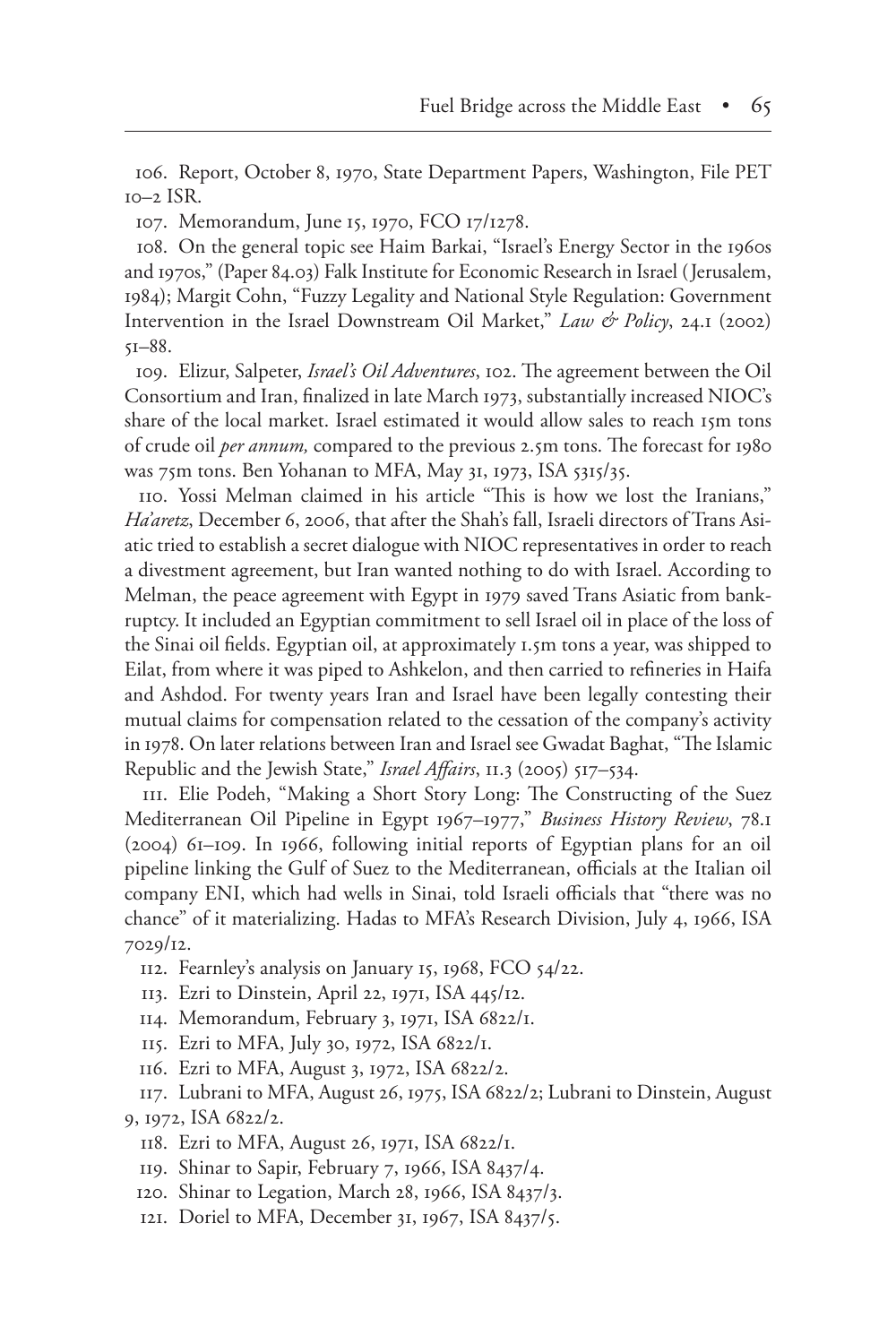122. Dinstein to Legation, ISA 8437/5.

123. Dinstein to Legation in Australia, February 10, 1968, ISA 6822/1; correspondence in ISA 445/12.

124. Doriel to MFA, January 7, 1968, ISA 6822/1.

125. Dinstein to Legation, February 4, 1968, ISA 6822/1. Small quantities of Iranian crude oil were transported in 1967–68 to Romania through the "intermediate" Israeli pipeline. Legation in Bucharest to MFA, December 22, 1968, ISA 3204/18. The legation in Tehran was advised in mid-February 1968 by a Romanian diplomat of an impending agreement in which Romania was supposed to receive 10m tons of Iranian crude oil in five years, Tourgeman to MFA, February 15, ISA 3204/10. Israeli diplomats in Bucharest promised officials there that the transportation through the pipe "will always be cheaper" than through the Canal. Ilan to MFA, March 26 1968, ISA 3107/3. During 1972, over 1m tons of Iranian crude oil was transported to Romania via the Eilat-Ashkelon pipeline. Gazit to Eban, April 16, 1972, ISA 3107/3 On Israeli-Romanian secret relations see Radu Ioanid, *The Ransom of the Jews* (Chicago, 2005).

126. Dinstein to Legation, January 22, 1968, ISA 6822/1.

127. Doriel to MFA, February 15, 1968, ISA 6822/1.

128. See Bialer, *Oil and the Arab Israeli Conflict 1948–63.*

129. Yaacov Nimrodi, *My Life Story* (Tel-Aviv, 2003) 315 [Hebrew]. The Shah expressed this most pointedly when he explained to Eban in their closed-door conversation in late 1968, that "[Israel] had to understand that if the choice is between a shape without contents and contents without shape, then the second choice is preferable." Eban to Sapir, August 23, 1968, ISA 5256/4.

130. February 24, 1968, ISA 6822/1.

131. Nimrodi, *My Life Story*, 296, 317.

132. Elizur and Salpeter, *Israel's Oil Adventures*, 126; Bialer, *Oil and the Arab Israeli Conflict 1948–63*.

133. Francesca Carnevali, "State Enterprise and Italy's 'Economic Miracle': The Ente Nazionale Idrocarburi, 1945–1962," *Enterprise and Society*, 1.2 (2000)  $249 - 278.$ 

134. Report by the British Ambassador in Israel, October 30, 1967, FCO 17/568.

135. See Appendix 2 for the first-time publication of this material. Reports of the Fuel Authority's meetings, December 29, 1974, ISA GL 4517/19 and December 30, 1968, ISA Gal 4664/910. Replying to a Romanian diplomat in Tehran about the fate of these endeavors once Sinai was returned to Egypt, the Israeli attaché claimed that such a step depended on a comprehensive peace agreement and that if and when this happened, Israel could purchase oil "even from Saudi Arabia and Kuwait". Tourgeman to MFA, February 15, 1968, ISA 3204/10.

136. Mary Ann Heiss, *Empire and Nationhood: The United States, Great Britain and Iranian Oil 1950–1954* (New York, 1997); Mostafa Elm, *Oil, Power, and Principle: Iran's Oil Nationalization and its Aftermath* (New York, 1992).

137. His dispatch, January 25, 1968, FCO 17/597.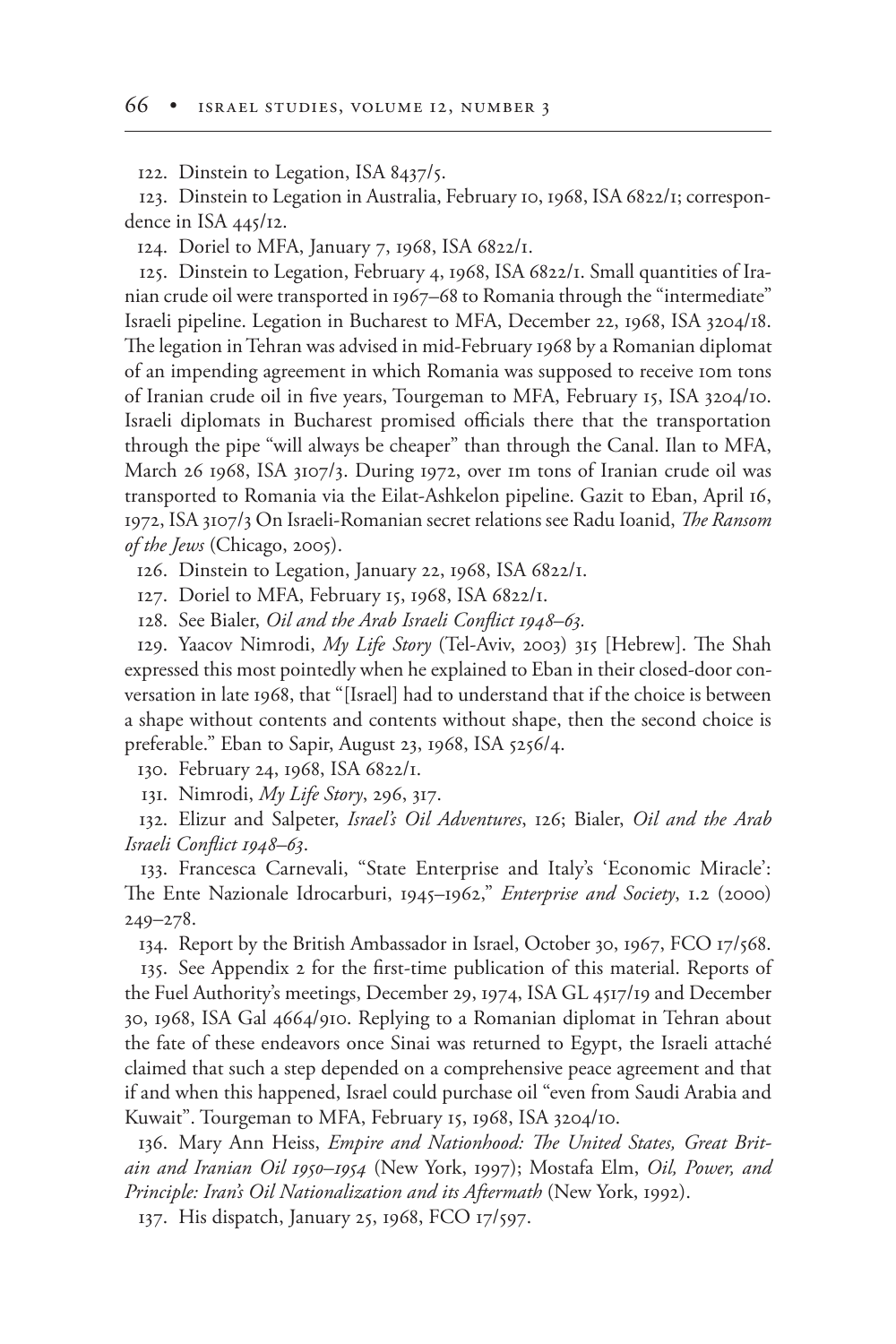138. Memorandum, H. Farkhan, NIOC's director, February 23, 1972, ISA 6822/1.

139. Ben-Dror to MFA, August 11, 1975, ISA 6822/2.

140. Hadow to Moore, March 7, 1968, FCO 17/597.

141. According to Israeli estimates, NIOC's selling price of crude oil in 1973 was 10% higher than the Consortium's. Bitan to Dinstein, June 14, 1973, ISA 4517/9.

142. Military Intelligence memo, March 17, 1970, ISA 3205/4. Israel's position, as in previous years, was that alongside its costly purchases from NIOC it could buy half of its Iranian fuel consumption from the consortium's smaller companies.

143. January 12, 1972, ISA 5316/5.

144. Discussion at the Fuel Authority, December 29, 1974, ISA Gal 4517/19.

145. Elizur and Salpeter, *Israel's Oil Adventures*, 105–6.